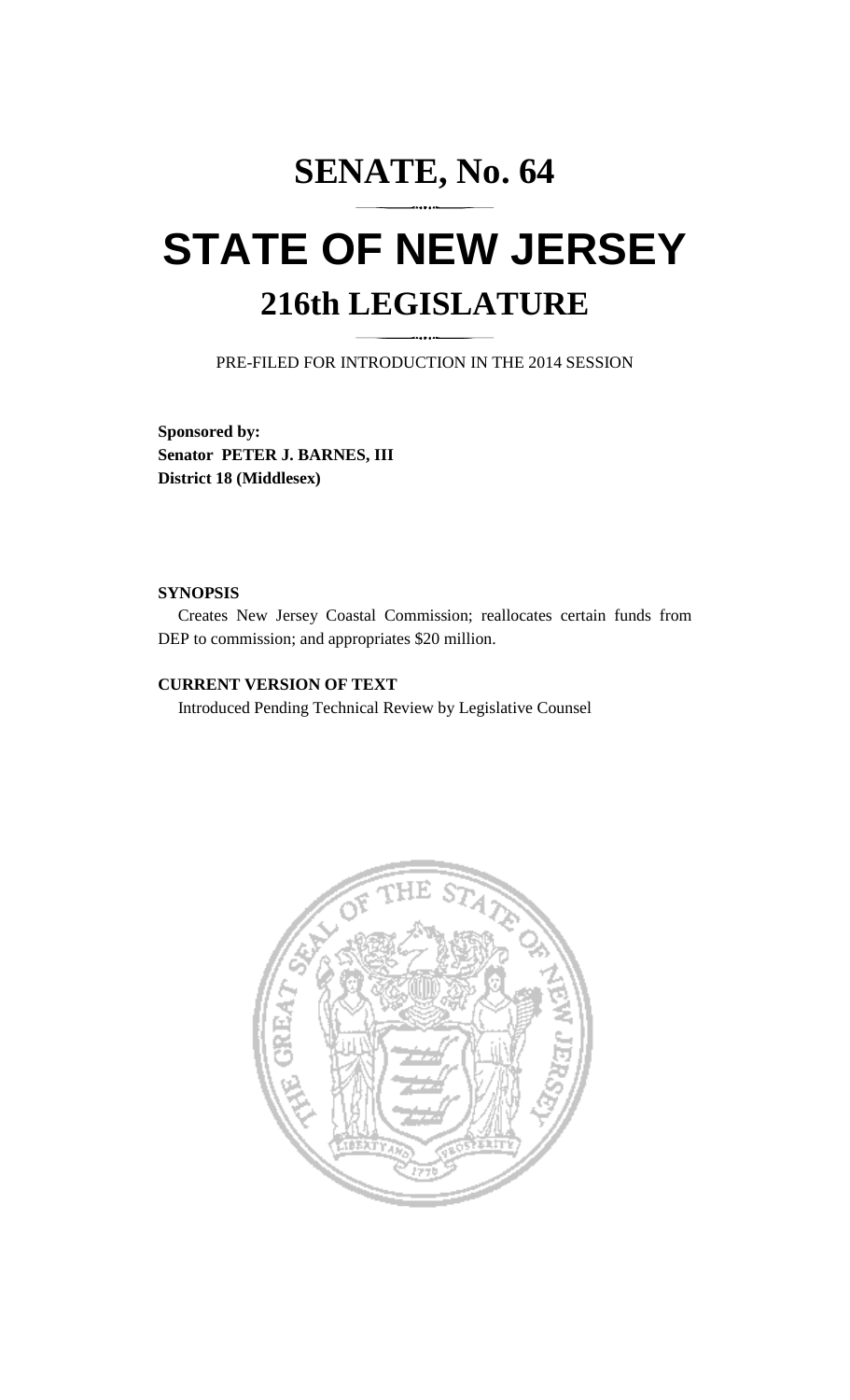$\mathcal{D}_{\mathcal{L}}$ 

1 **AN ACT** providing for the restoration and protection of the shore 2 area, creating the New Jersey Coastal Commission, 3 supplementing, amending, and repealing various parts of the

4 statutory law, and making an appropriation. 5 6 **BE IT ENACTED** *by the Senate and General Assembly of the State*  7 *of New Jersey:* 8 9 1. (New section) This act shall be known, and may be cited as, 10 the "New Jersey Coastal Commission Act." 11 12 2. (New section) The Legislature finds and declares that: 13 a. The beaches, dunes, riverfronts, bayfronts and inlets along 14 New Jersey's coastline and the surrounding region are sources of 15 beauty and recreation for hundreds of thousands of residents and 16 visitors each year, a priceless environmental resource, and a vital 17 component of the State's economy; 18 b. New Jersey's dense population and expanding development, 19 as well as a variety of natural events and phenomena, challenge and 20 threaten the continued environmental integrity of the shore region 21 and the coastal waters, and the economy of the coastal area is 22 dependent upon the quality of the coastal environment; 23 c. A post-tropical storm commonly referred to as "Hurricane 24 Sandy" swept through the Caribbean and up the East Coast of the 25 United States in late October 2012, making landfall in the United 26 States on October 29th, 2012, striking near Atlantic City, with 27 winds of 80 miles per hour; 28 d. Hurricane Sandy caused a tragic loss of life, destroyed entire 29 communities in parts of New Jersey, and inflicted incalculable harm to 30 the economy of this State, as demonstrated by the 346,000 homes 31 that were damaged or destroyed, the 116,000 people who were 32 evacuated or displaced from their homes, the hundreds of buildings, 33 vehicles, roads, and bridges that were washed away, and the nearly 34 1,400 vessels that were either sunken or abandoned in the State's

35 waterways during the storm;

36 e. The damage caused by Hurricane Sandy left much of the State 37 particularly vulnerable in its aftermath and the devastation was only 38 exacerbated by another severe weather event that occurred days later;

39 f. New Jersey's shore area is a vital component of the economy, 40 welfare, and cultural landscape of the State and the existing land use 41 and environmental regulatory system cannot adequately protect the 42 region;

43 g. The restoration, protection, and enhancement of the State's 44 coastal environment are matters of highest priority and can be 45 accomplished best through comprehensive regional planning,

 **EXPLANATION – Matter enclosed in bold-faced brackets** [**thus**] **in the above bill is not enacted and is intended to be omitted in the law.** 

**Matter underlined thus is new matter.**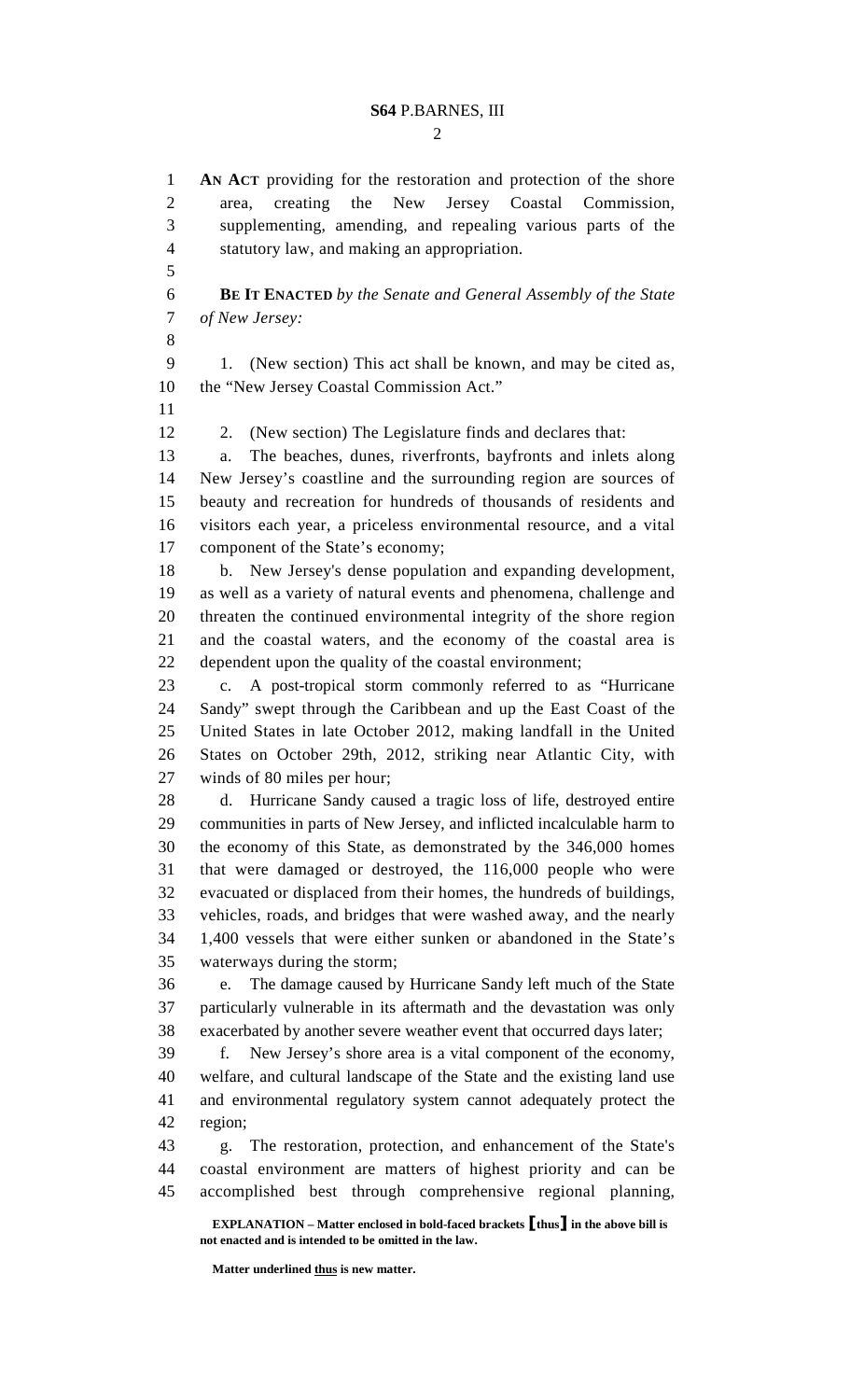3

1 regulation, and coordination among all levels of government, and

2 the most effective and appropriate instrument to carry out these 3 functions is a regional commission with a mandate to preserve, 4 protect, and restore that portion of the coastal area located within 5 the counties of Atlantic, Cape May, Middlesex, Monmouth, and 6 Ocean; and 7 h. To best ensure the public health, safety, and welfare while 8 also accomplishing the desired objective of restoring, enhancing, 9 and preserving ecosystems in much of the coastal area for the public 10 benefit, it is in the public interest to establish a New Jersey Coastal 11 Commission and establish a regional approach to land use planning 12 and environmental regulation in the coastal area located in the 13 counties of Atlantic, Cape May, Middlesex, Monmouth, and Ocean. 14 15 3. (New section) As used in this act: 16 "Application for development" means the application form and 17 all accompanying documents required for approval of a subdivision 18 plat, site plan, planned development, conditional use, zoning 19 variance, or direction of the issuance of a permit pursuant to the 20 "Municipal Land Use Law," P.L.1975, c.291 (C.40:55D-1 et seq.) 21 or R.S.40:27-1 et seq., for any use, development, or construction. 22 "Capital improvement" means any facility for the provision of 23 public services with a life expectancy of three or more years, owned 24 and operated by or on behalf of the State or a political subdivision 25 thereof. 26 "Coastal commission area" means that area designated pursuant 27 to section 4 of P.L.1973, c.185 (C.13:19-4) located within the 28 counties of Atlantic, Cape May, Middlesex, Monmouth, and Ocean. 29 "Coastal environmental land use permit" means a permit, 30 approval, or other authorization for an activity, development, or 31 project located in the coastal commission area issued pursuant to 32 R.S.12:5-1 et seq., "The Wetlands Act of 1970," P.L.1970, c.272 33 (C.13:9A-1 et seq.), the "Freshwater Wetlands Protection Act," 34 P.L.1987, c.156 (C.13:9B-1 et seq.), the "Coastal Area Facility 35 Review Act," P.L.1973, c.185 (C.13:19-1 et seq.), or the "Flood 36 Hazard Area Control Act," P.L.1962, c.19 (C.58:16A-50 et seq.). 37 "Coastal management plan" means the "New Jersey Coastal 38 Management Plan" developed and adopted pursuant to section 8 this 39 act. 40 "Commission" means the New Jersey Coastal Commission 41 created pursuant to section 4 of this act. 42 "Development" means the same as that term is defined in section 43 3.1 of P.L.1975, c.291 (C.40:55D-4). 44 "Development regulation" means the same as that term is defined 45 in section 3.1 of P.L.1975, c.291 (C.40:55D-4). 46 "Ecosystem-based management" means an approach to 47 management that integrates biological, social, and economic factors 48 into a comprehensive strategy aimed at protecting, restoring, and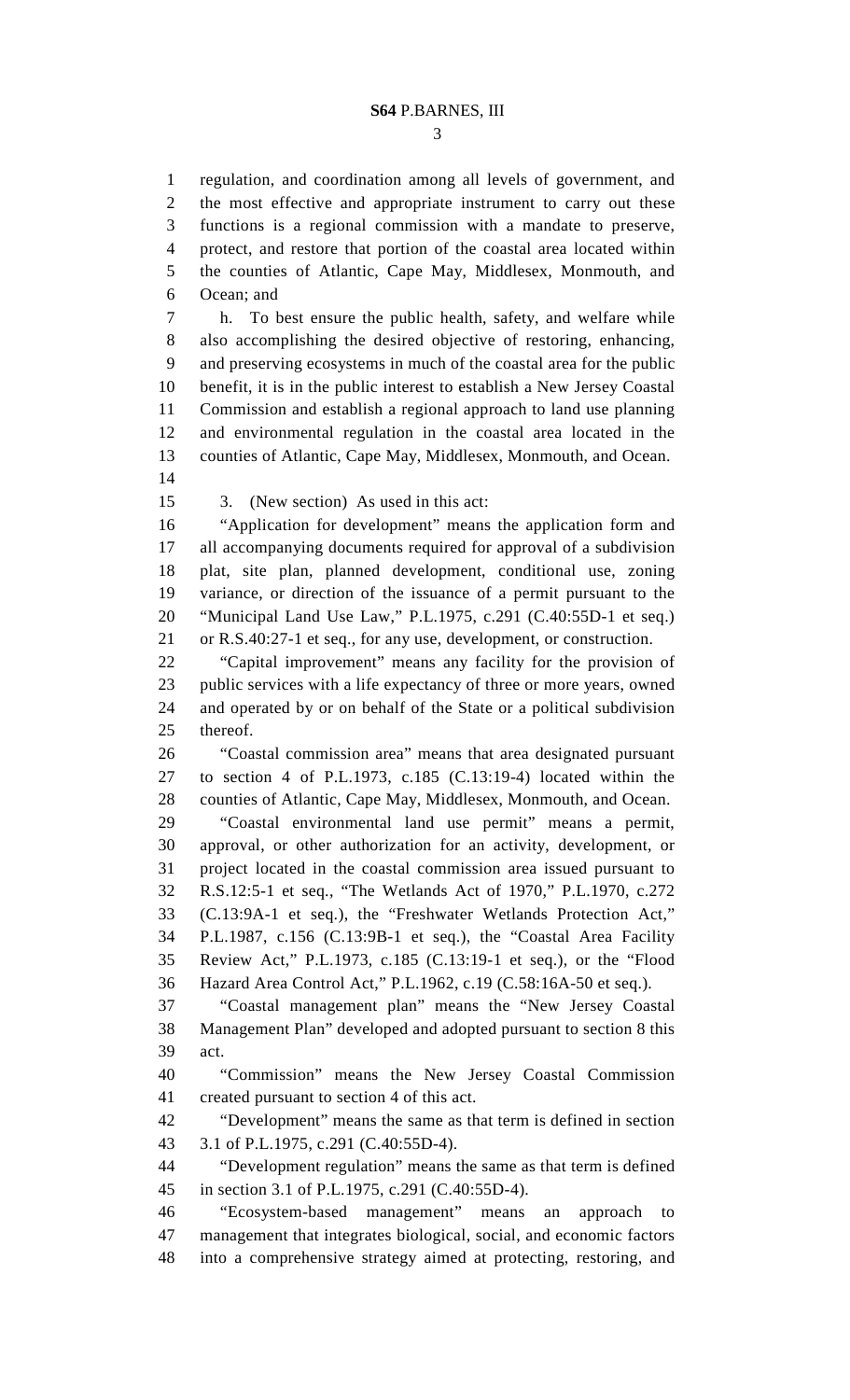1 enhancing the sustainability, diversity, and productivity of

2 ecosystems.

3 "Hurricane Sandy" means the post-tropical storm commonly 4 referred to as "Hurricane Sandy" that swept through the Caribbean 5 and up the East Coast of the United States in late October 2012, 6 making landfall in the United States on October 29th, 2012. 7 "Local government unit" means a municipality, county, or other 8 political subdivision of the State, or any agency, board, 9 commission, utilities authority or other authority, or other entity 10 thereof authorized to undertake a project in the coastal commission 11 area. 12 "Regional advisory council" or "council" means any council 13 created to advise and assist the commission pursuant to section 12 14 of this act. 15 "State Development and Redevelopment Plan" means the State 16 Development and Redevelopment Plan adopted pursuant to 17 P.L.1985, c.398 (C.52:18A-196 et al.). 18 "State entity" means any State department, agency, board, 19 commission, or other entity, district water supply commission, 20 independent State authority or commission, or bi-state entity. 21 22 4. (New section) There is hereby established a public body 23 corporate and politic, with corporate succession, to be known as the 24 "New Jersey Coastal Commission." The commission shall 25 constitute a political subdivision of the State established as an 26 instrumentality exercising public and essential governmental 27 functions, and the exercise by the commission of the powers and 28 duties conferred by this act shall be deemed and held to be an 29 essential governmental function of the State. For the purpose of 30 complying with the provisions of Article V, Section IV, paragraph 1 31 of the New Jersey Constitution, the commission is hereby allocated 32 within the Department of Environmental Protection, but, 33 notwithstanding that allocation, the commission shall be 34 independent of any supervision or control by the department or by 35 the commissioner or any officer or employee thereof. 36 37 5. (New section) a. The commission shall consist of 19 voting 38 members to be appointed and qualified as follows: 39 (1) Ten residents of the counties of Atlantic, Cape May, 40 Middlesex, Monmouth, and Ocean, of whom two from each county 41 would be appointed by the Governor upon the recommendation of 42 the respective county governing body within 30 days after the date 43 of enactment of this act, provided however that (a) no more than 44 five shall be of the same political party, and (b) five shall be 45 municipal officials residing in the coastal commission area and 46 holding elective office at the time of appointment and five shall be 47 county officials holding elective office at the time of appointment; 48 and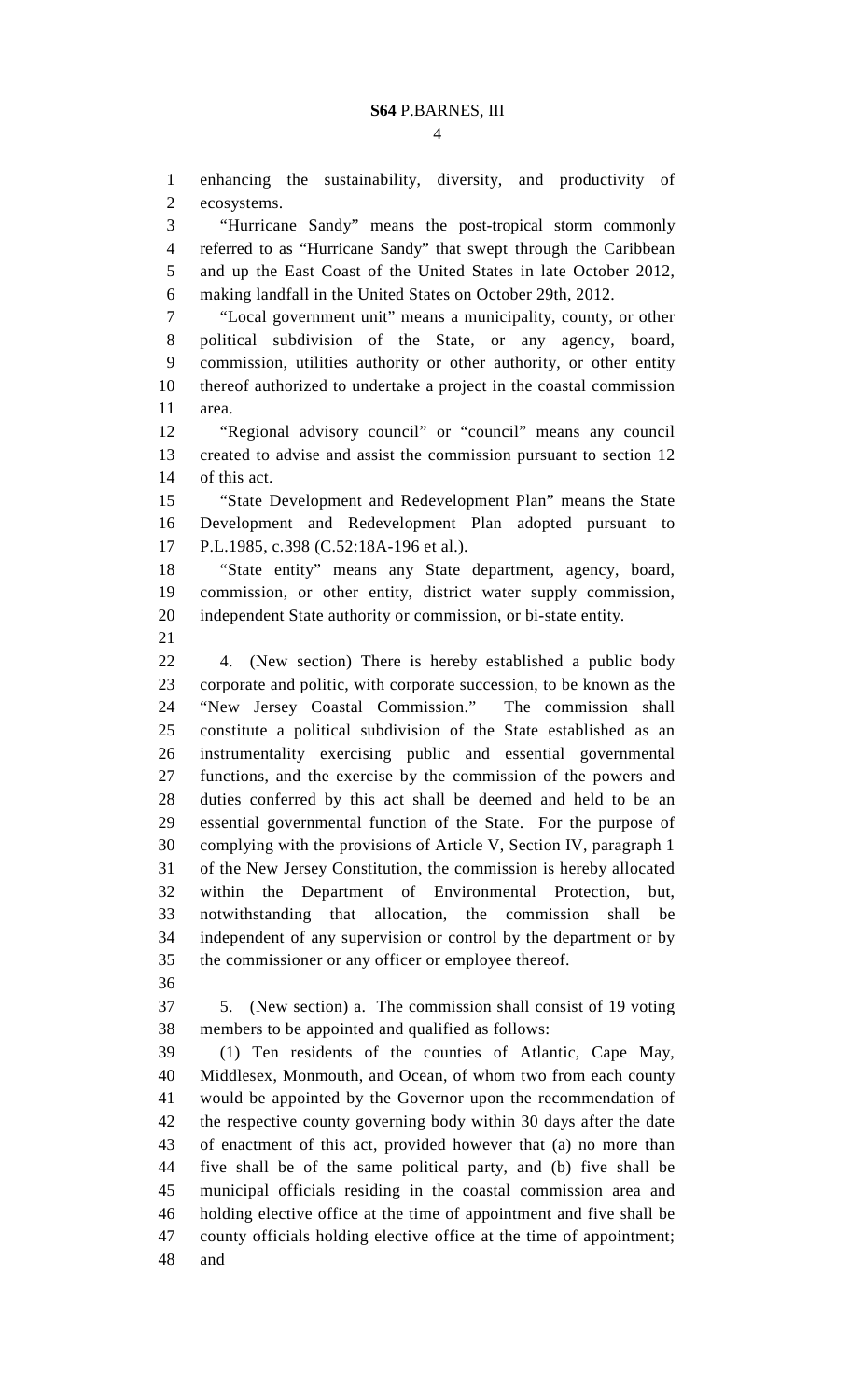1 (2) Nine residents of the State, of whom three shall be appointed 2 by the Governor with the advice and consent of the Senate, three 3 shall be appointed by the Governor upon the recommendation of the 4 President of the Senate, and three shall be appointed by the 5 Governor upon the recommendation of the Speaker of the General 6 Assembly. The members appointed pursuant to this paragraph shall 7 have, to the maximum extent practicable, demonstrated expertise 8 and interest in coastal issues and be actively connected with, or 9 have experience in: natural resources protection, environmental 10 protection, water quality protection, agriculture, forestry, land use, 11 or economic development. The Governor shall appoint the 12 members to the commission within 30 days after the date of 13 enactment of this act.

14 The commissioner shall request the United States Army Corps of 15 Engineers, the United States Environmental Protection Agency, the 16 United States Coast Guard, and the National Oceanic and 17 Atmospheric Administration to each appoint a representative to 18 serve as an advisor to the commission.

19 The elected chairpersons of the regional advisory councils shall 20 serve in an advisory capacity on the commission.

21 b. (1) Commission members shall serve for terms of five years; 22 provided, however, that of the members first appointed, six shall 23 serve a term of three years, six shall serve a term of four years, and 24 seven shall serve a term of five years. The initial terms of the three 25 commission members appointed by the Governor upon the 26 recommendation, respectively, of the President of the Senate and 27 the Speaker of the General Assembly shall be among those 28 commission members assigned initial terms of five years pursuant 29 to this paragraph.

30 (2) Each member shall serve for the term of the appointment and 31 until a successor shall have been appointed and qualified. Any 32 vacancy shall be filled in the same manner as the original 33 appointment for the unexpired term only.

34 c. Any member of the commission may be removed by the 35 Governor, for cause, after a public hearing.

36 d. Each member of the commission, before entering upon the 37 member's duties, shall take and subscribe an oath to perform the 38 duties of the office faithfully, impartially, and justly to the best of 39 the member's ability, in addition to any oath that may be required 40 by R.S.41:1-1 et seq. A record of the oath shall be filed in the 41 Office of the Secretary of State.

42 e. The members of the commission shall serve without 43 compensation, but the commission may, within the limits of funds 44 appropriated or otherwise made available for such purposes, 45 reimburse its members for necessary expenses incurred in the 46 discharge of their official duties.

47 f. The powers of the commission shall be vested in the 48 members thereof in office. A majority of the members of the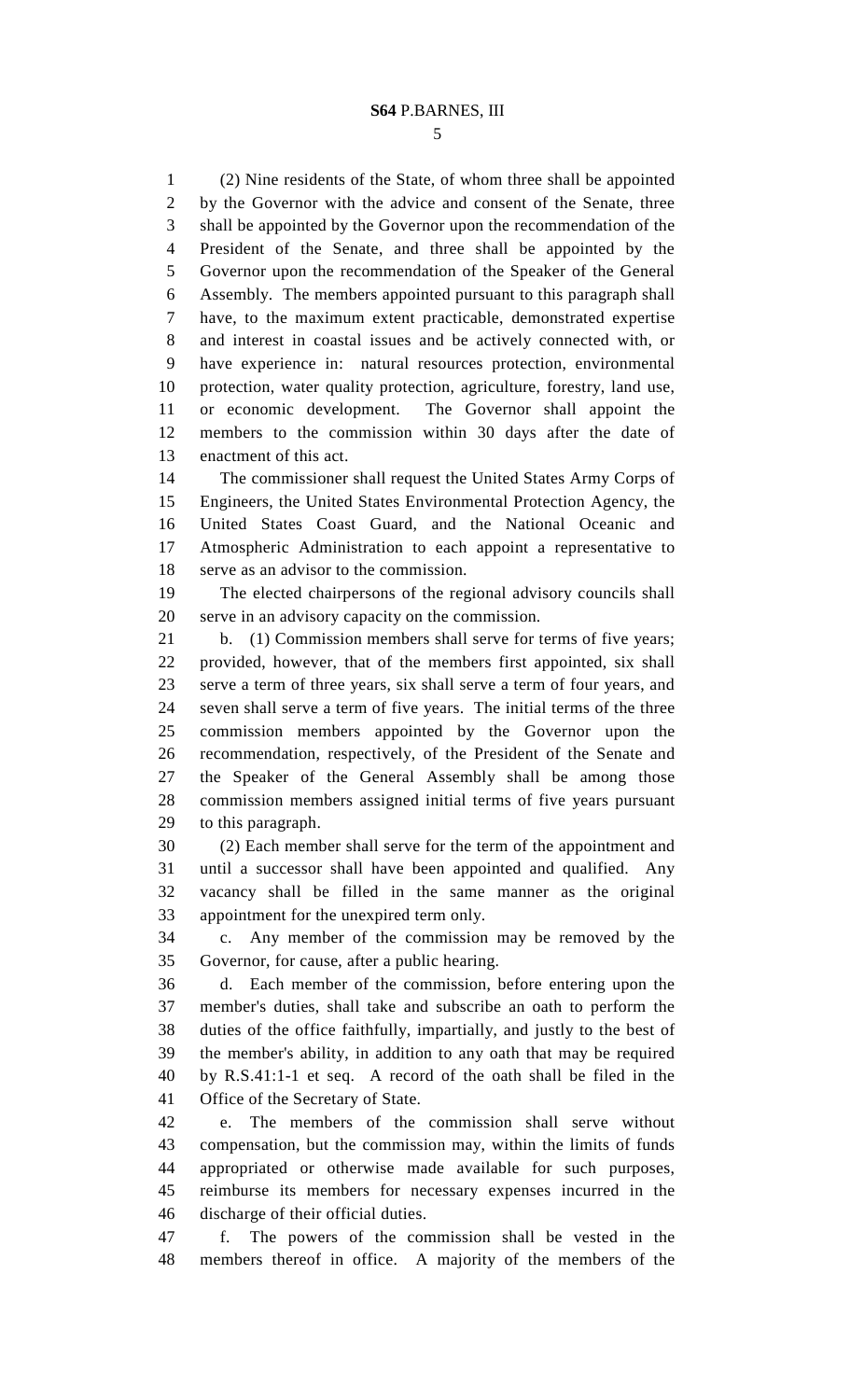1 commission constitutes a quorum for the conducting of official 2 commission business. A vacancy on the commission does not 3 impair the right of a quorum of the members to exercise the powers 4 and perform the duties of the commission.

5 g. The Governor shall designate one of the members of the 6 commission as chairperson. The commission shall appoint an 7 executive director, who shall be the chief administrative officer 8 thereof. The executive director shall serve at the pleasure of the 9 commission, and shall be a person qualified by training and 10 experience to perform the duties of the office.

11 h. The members and staff of the commission shall be subject to 12 the "New Jersey Conflicts of Interest Law," P.L.1971, c.182 13 (C.52:13D-12 et seq.).

14 i. The commission shall be subject to the provisions of the 15 "Senator Byron M. Baer Open Public Meetings Act," P.L.1975, 16 c.231 (C.10:4-6 et seq.).

17 j. A true copy of the minutes of every meeting of the 18 commission shall be prepared and forthwith delivered to the 19 Governor. No action taken at a meeting by the commission shall 20 have force or effect until 10 days, exclusive of Saturdays, Sundays, 21 and public holidays, after a copy of the minutes shall have been so 22 delivered; provided, however, that no action taken with respect to 23 the adoption of the coastal management plan, or any portion or 24 revision thereof, shall have force or effect until 30 days, exclusive 25 of Saturdays, Sundays, and public holidays, after a copy of the 26 minutes shall have been so delivered. If, in the 10-day period, or 27 30-day period, as the case may be, the Governor returns the copy of 28 the minutes with a veto of any action taken by the commission at 29 the meeting, the action shall be null and void and of no force and 30 effect.

31 k. The commission shall cause an audit of its books and 32 accounts to be made at least once in each year by certified public 33 accountants selected by the State Treasurer. The cost thereof shall 34 be considered as an expense of the commission and a copy thereof 35 shall be filed with the Governor, State Treasurer, the President of 36 the Senate, the Speaker of the General Assembly, and the 37 Legislature pursuant to section 2 of P.L.1991, c.164 (C.52:14-19.1). 38 The State Auditor, or a legally authorized representative, may 39 examine the accounts and books of the commission.

40 l. The first meeting of the commission shall take place as soon 41 as practicable following the appointment and qualification of a 42 majority of the commission members. The commission shall meet 43 pursuant to a schedule to be established at its first meeting and at 44 the call of the chairperson, but in no instance shall the commission 45 meet less than twice a month.

46

47 6. (New section) a. The commission shall have jurisdiction 48 within the coastal commission area for: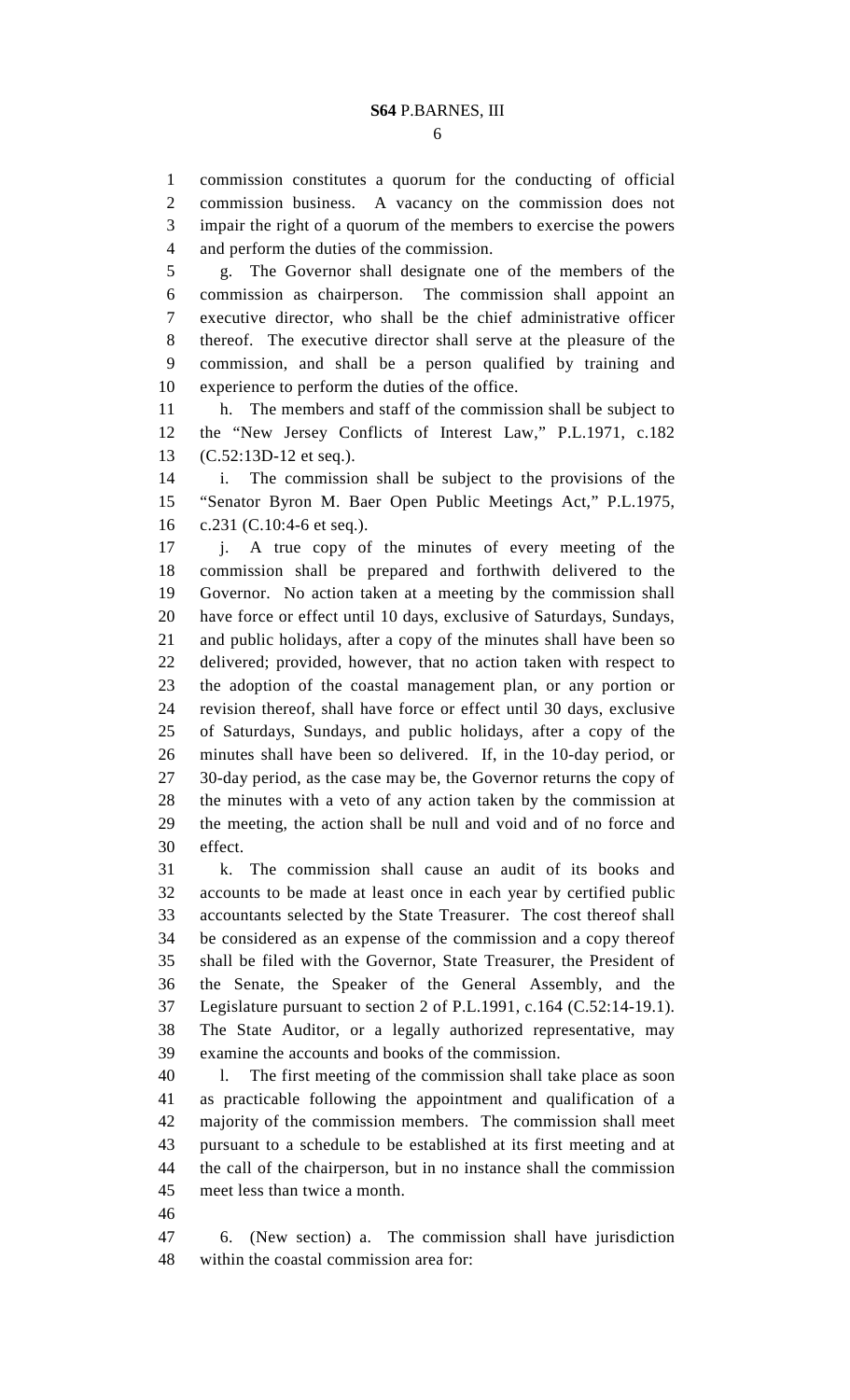1 (1) all planning activities and all approvals related to 2 applications for development; 3 (2) all activities related to land use permitting and approvals; 4 (3) all beach erosion and shore protection projects undertaken or 5 proposed to be undertaken; and 6 (4) the oversight of disbursement and use of any federal monies 7 received from the Federal Emergency Management Agency or any 8 other source related to reconstruction from the effects of Hurricane 9 Sandy. 10 b. The commission shall exercise its power to achieve the 11 following purposes: 12 (1) Protect, preserve, and restore the environmental quality and 13 natural resources of the New Jersey's coastal commission area, and, 14 consistent with the protection and preservation thereof, maintain the 15 long-term economic viability of the coastal commission area, and 16 ensure public access to, and use or enjoyment of, the natural, 17 scenic, recreation, and historic resources in the coastal commission 18 area; 19 (2) Provide a comprehensive approach to protecting the 20 environment by managing growth in the coastal commission area, 21 noting regional differences and acting in close cooperation with 22 local government units; 23 (3) Protect the ocean's renewable resources by acting to improve 24 the quality of near coastal and estuary waters and coastal habitats; 25 (4) Preserve and promote the natural, scenic, recreation, and 26 historic aspects of the coastal commission area; and 27 (5) Ensure that regulations governing the coastal commission 28 area are understandable and provide for the widest public 29 participation in the commission's decision making processes. 30 31 7. (New section) The commission shall have the following 32 powers, duties, and responsibilities, in addition to those prescribed 33 elsewhere in this act: 34 a. To adopt and from time to time amend and repeal suitable 35 bylaws for the management of its affairs; 36 b. To adopt and use an official seal and alter it at the 37 commission's pleasure; 38 c. To maintain an office at such place or places in the coastal 39 commission area as it may designate; 40 d. To sue and be sued in its own name; 41 e. To appoint, retain and employ, without regard to the 42 provisions of Title 11A of the New Jersey Statutes but within the 43 limits of funds appropriated or otherwise made available for those 44 purposes, such officers, employees, attorneys, agents, and experts 45 as it may require, and to determine the qualifications, terms of 46 office, duties, services, and compensation therefor; 47 f. To apply for, receive, and accept, from any federal, State, or

48 other public or private source, grants or loans for, or in aid of, the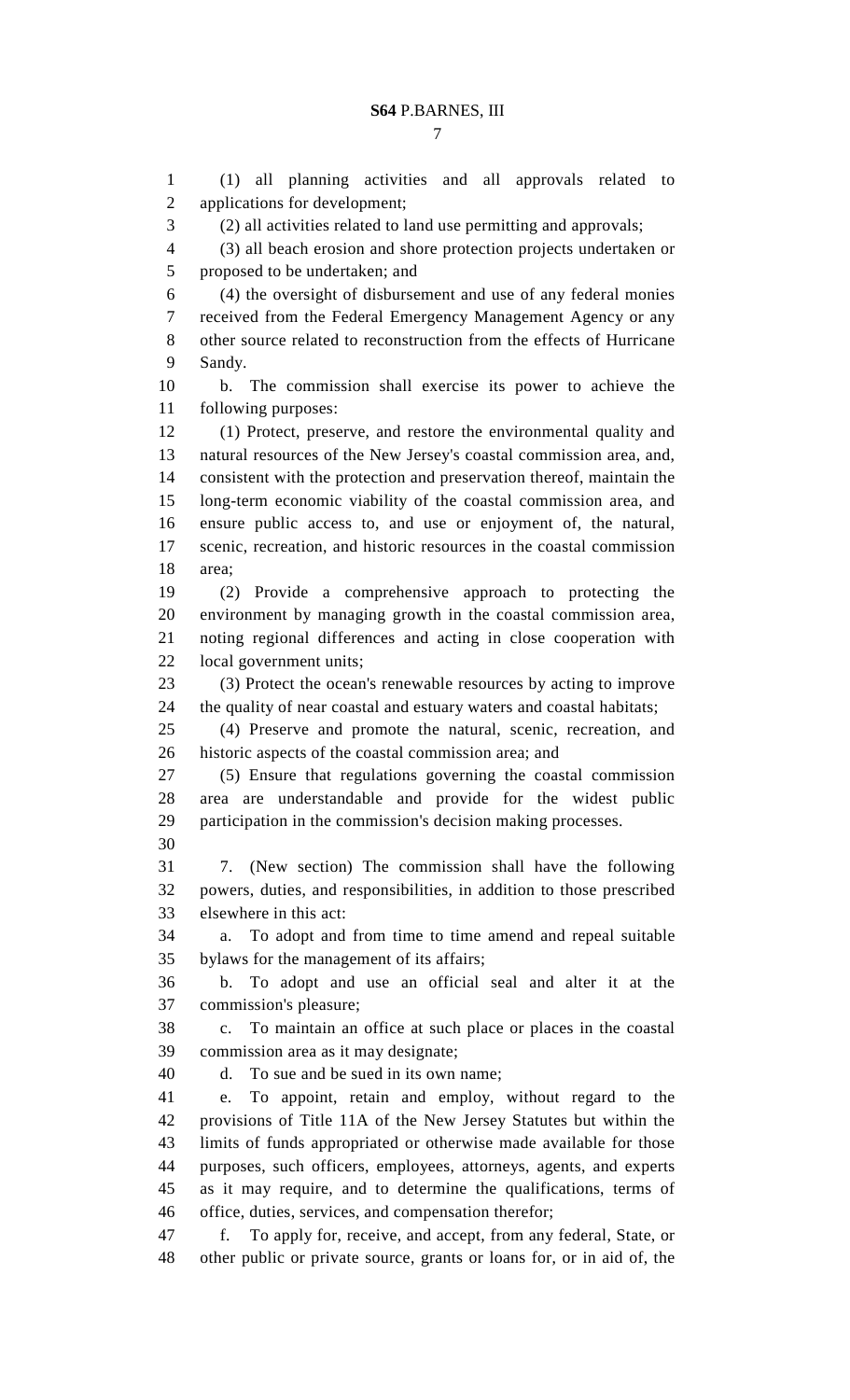1 commission's authorized purposes or in the carrying out of the 2 commission's powers, duties, and responsibilities;

3 g. To enter into any and all agreements or contracts, execute 4 any and all instruments, and do and perform any and all acts or 5 things necessary, convenient, or desirable for the purposes of the 6 commission or to carry out any power, duty, or responsibility 7 expressly given in this act;

8 h. To call to its assistance and avail itself of the services of 9 such employees of any State entity or local government unit as may 10 be required and made available for such purposes;

11 i. To adopt a coastal management plan for the coastal 12 commission area as provided pursuant to section 8 of this act;

13 j. To appoint advisory boards, councils, or panels to assist in 14 its activities, including but not limited to a municipal advisory 15 council consisting of mayors, municipal council members, or other 16 representatives of municipalities located in the coastal commission 17 area;

18 k. To solicit and consider public input and comment on the 19 commission's activities, the coastal management plan, and other 20 issues and matters of importance in the coastal commission area by 21 periodically holding public hearings or conferences and providing 22 other opportunities for such input and comment by interested 23 parties;

24 l. To conduct examinations and investigations, to hear 25 testimony, taken under oath at public or private hearings, on any 26 material matter, and to require attendance of witnesses and the 27 production of books and papers;

28 m. To prepare and transmit to the Commissioner of 29 Environmental Protection and the Legislature, pursuant to section 2 30 of P.L.1991, c.164 (C.52:14-19.1), such recommendations for 31 additional or more stringent water quality standards for surface and 32 ground waters in the coastal commission area, or in tributaries and 33 watersheds within or outside the coastal commission area and for 34 other environmental protection standards pertaining to the lands and 35 natural resources of the coastal commission area, as the commission 36 deems appropriate;

37 n. To identify and designate in the coastal management plan 38 special areas within which development shall not occur in order to 39 protect water resources and environmentally sensitive lands while 40 recognizing the need to provide just compensation to the owners of 41 those lands when appropriate, whether through acquisition, transfer 42 of development rights programs, or other means or strategies;

43 o. To identify any lands in which the public acquisition of a fee 44 simple or lesser interest therein is necessary or desirable in order to 45 ensure the preservation thereof, or to provide sites for public 46 recreation, and to transmit a list of those lands to the Commissioner 47 of Environmental Protection, the State Agriculture Development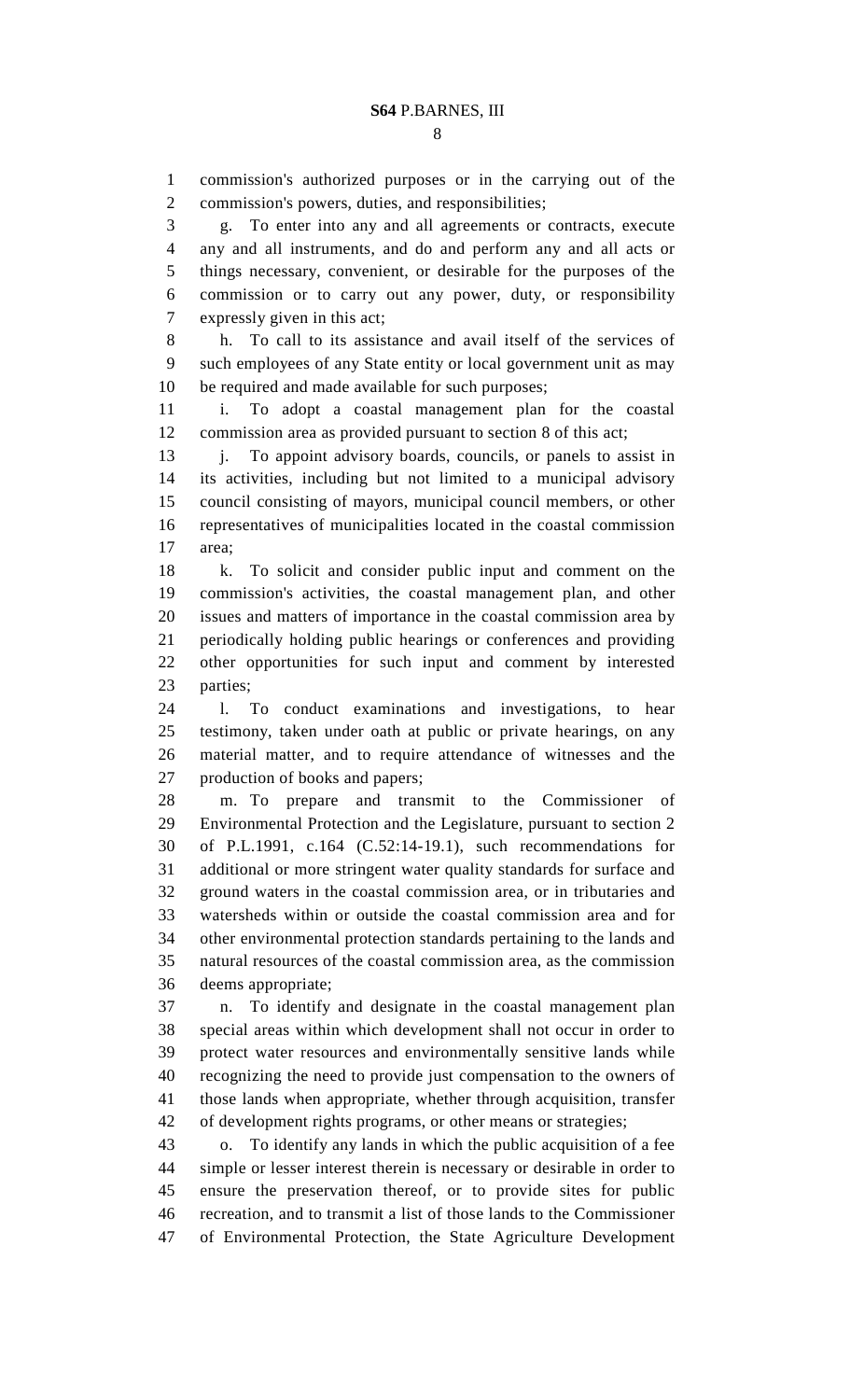1 Committee, affected local government units, and appropriate federal 2 agencies;

3 p. To develop model land use ordinances and other 4 development regulations, for consideration and adoption by 5 municipalities in the coastal commission area, that would help 6 protect the environment and to provide guidance and technical 7 assistance in connection therewith to those municipalities;

8 q. To comment upon any application for development before a 9 local government unit, on the adoption of any master plan, 10 development regulation, or other regulation by a local government 11 unit, or on the enforcement by a local government unit of any 12 development regulation or other regulation, which power shall be in 13 addition to any other review, oversight, or intervention powers of 14 the commission prescribed by this act;

15 r. To work with interested municipalities to enter into 16 agreements to establish, where appropriate, capacity-based 17 development densities, including, but not limited to, appropriate 18 higher densities to support transit villages or in centers designated 19 by the State Development and Redevelopment Plan and endorsed by 20 the State Planning Commission;

21 s. To establish and implement a road signage program in 22 cooperation with the Department of Transportation and local 23 government units to identify significant natural and historic 24 resources and landmarks in the coastal commission area;

25 t. To promote, in conjunction with the Department of 26 Environmental Protection and the Department of Agriculture, 27 conservation of water resources;

28 u. To promote brownfield remediation and redevelopment in 29 the coastal commission area;

30 v. To prepare, adopt, amend, or repeal, pursuant to the 31 provisions of the "Administrative Procedure Act," P.L.1968, c.410 32 (C.52:14B-1 et seq.), such rules and regulations as may be 33 necessary in order for the commission to exercise its powers and 34 perform its duties and responsibilities under the provisions of this 35 act, including the establishment of reasonable fees for services 36 performed relating to the review of applications for development 37 and other applications filed with or otherwise brought before the 38 commission, or for other services, as may be required by this act or 39 the coastal management plan adopted pursuant to this act;

40 w. To submit an annual report, by March 1st of each year, to 41 the Governor and to the Legislature, pursuant to section 2 of 42 P.L.1991, c.164 (C.52:14-19.1), summarizing the commission's 43 activities for the previous calendar year and providing 44 recommendations for legislative actions that the commission deems 45 appropriate and necessary to assist the commission in fulfilling the 46 requirements of this act, including the financial resources needed to 47 achieve the purposes of this act;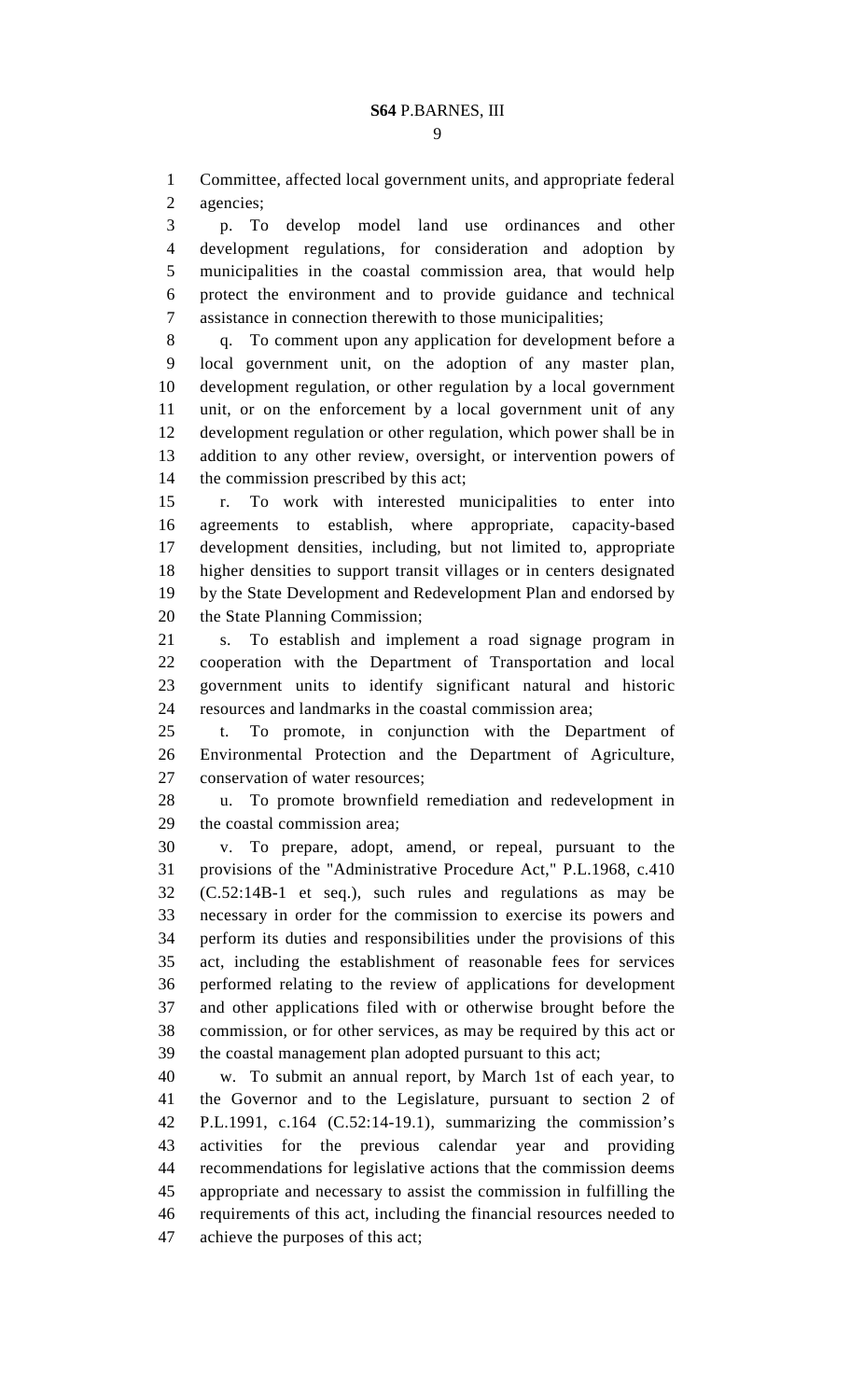10

1 x. To receive complaints of pollution or other activities that 2 may lead to the environmental degradation of the land or waters of 3 the coastal commission area or the circumvention of the coastal 4 management plan and conduct investigations to promote and protect 5 the environmental quality of the land and water areas within the 6 coastal commission area;

7 y. To issue periodic status reports on the quality of ocean and 8 other waters within the coastal commission area;

9 z. To audit the actions of local government units as those 10 actions relate to conformance with the coastal management plan;

11 aa. To consider any matter relating to the protection, 12 maintenance, and restoration of coastal and ocean resources, 13 including: the coordination and development of a research agenda 14 on ecosystem-based management; studying and investigating 15 coastal and habitat protection; and submitting, from time to time, to 16 the Commissioner of Environmental Protection recommendations 17 which the commission deems necessary to protect, maintain, and 18 restore coastal and ocean resources;

19 bb. To review and approve, reject, or modify any State project 20 planned within the coastal commission area for conformance with the 21 coastal management plan, and submit its decision to the Governor and 22 the commissioner of the department or head of the State entity or 23 authority proposing the project; and

24 cc. To coordinate with the State Office of Emergency 25 Management in the Division of State Police in the Department of 26 Law and Public Safety, the United States Army Corps of Engineers, 27 and the Federal Emergency Management Agency to conduct and 28 review any assessment of the damage, and any associated recovery 29 efforts, caused by Hurricane Sandy or any other major storm event 30 that impacts the coastal commission area.

31

32 8. (New section) a. Within nine months after its first meeting, 33 and at least every five years thereafter, the commission shall 34 prepare and adopt, or review, revise and readopt, a New Jersey 35 Coastal Management Plan. Prior to the adoption or readoption of 36 the coastal management plan the commission shall hold a public 37 hearing in each county in the coastal commission area. Within one 38 week after the adoption or readoption of the coastal management 39 plan, the commission shall send a copy of the plan to each 40 municipality and county in the coastal commission area and shall 41 make a copy of the plan available on the commission's website.

42 b. The development of the coastal management plan shall be 43 closely coordinated with the provisions of the "State Development 44 and Redevelopment Plan" and the comprehensive management plan 45 for the pinelands adopted pursuant to the "Pinelands Protection 46 Act," P.L.1979, c.111 (C.13:18A-1 et seq.). Nothing in the coastal 47 management plan may, however, be construed to affect the 48 provisions or requirements under the comprehensive management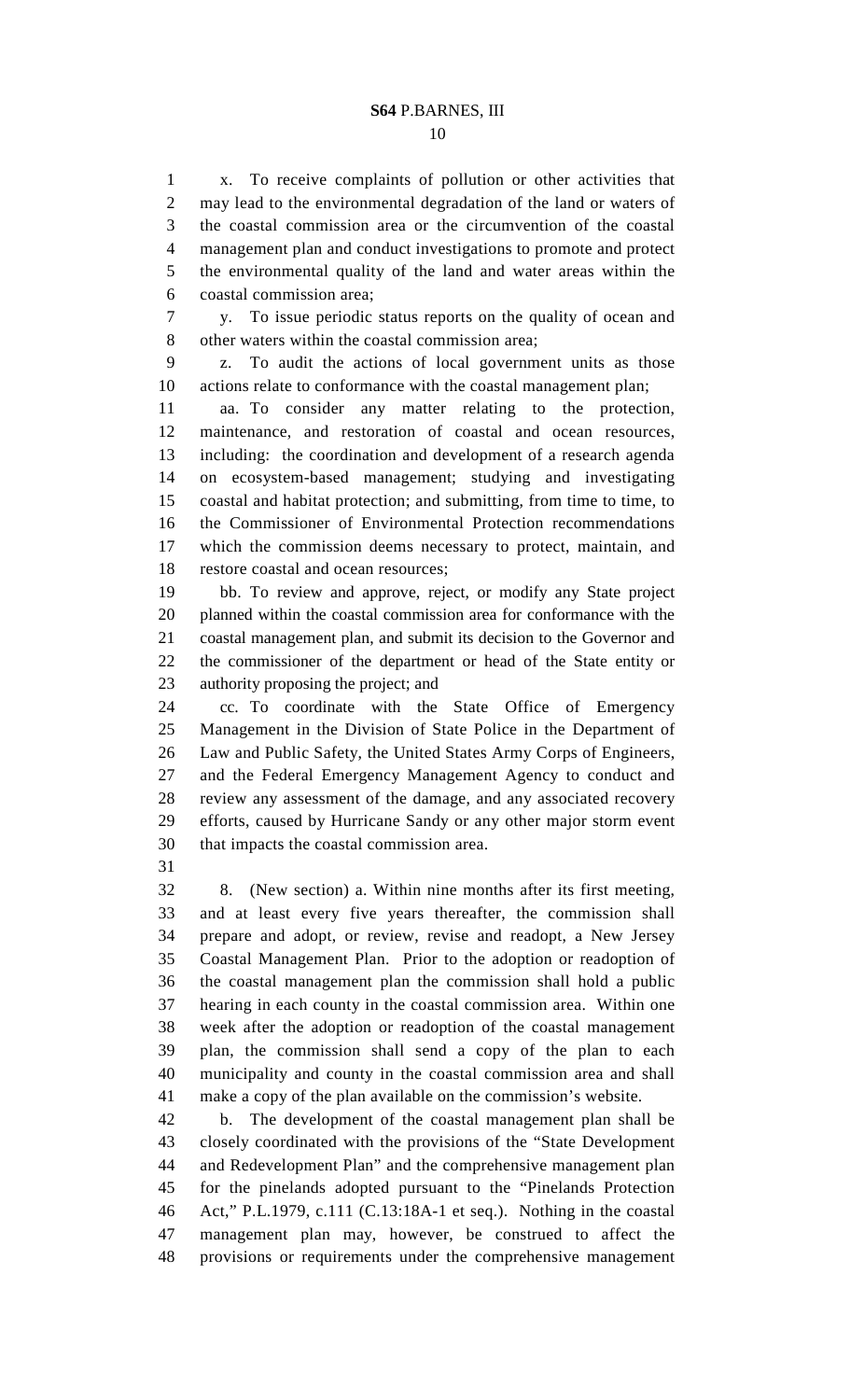11

1 plan for the pinelands. In developing the coastal management plan, 2 the commission shall consider input from federal, State, county, and 3 municipal entities, and other regional bodies, with respect to their 4 land use, environmental, capital, and economic development plans. 5 c. The commission shall adopt procedures to provide for the 6 maximum feasible participation by the regional advisory councils, 7 local government units, and the public in the preparation of the 8 coastal management plan and in the periodic review and revision of 9 the plan for purposes of readoption. 10 11 9. (New section) The coastal management plan shall include, 12 but need not be limited to: 13 a. A comprehensive statement of policies for protecting coastal 14 resources and managing development in the coastal commission 15 area, based upon a resource assessment made pursuant to subsection 16 b. of this section, which policies shall: 17 (1) preserve, restore and protect the natural resources and 18 environmental qualities of the coastal commission area, including, 19 but not limited to, coastal and estuary waters, agricultural areas, 20 fresh and saltwater wetlands, flood plains, stream corridors, aquifer 21 recharge areas, sand dunes, areas of unique flora and fauna and 22 other ecological systems, and areas of scenic, historic and 23 recreational value; 24 (2) provide for the development of, and use of land and water 25 resources in, the coastal commission area in a manner consistent 26 with: 27 (a) the preservation and protection of the natural resources and 28 environmental qualities thereof based on ecological considerations; 29 (b) the protection of the coastal commission area from individual 30 and cumulative adverse impacts of development on natural 31 resources and the environment; and 32 (c) the protection of human life and property from natural 33 hazards, including rising sea levels, severe weather events, and 34 erosion; 35 (3) channel patterns of compatible residential, commercial and 36 industrial development in or adjacent to areas already utilized for 37 such purposes or in areas where the necessary infrastructure exists 38 or can be provided efficiently and economically; and 39 (4) provide for the protection, maintenance, and restoration of 40 healthy coastal and ocean ecosystems, and incorporate ecosystem-41 based management approaches. 42 b. A resource assessment: 43 (1) that determines the amount and type of development and 44 other human activities that can be sustained by the ecosystems of 45 the coastal commission area while maintaining and enhancing the 46 viability and natural productivity of the ecosystems, with special 47 reference to the ecological vitality of wetlands, natural hazards,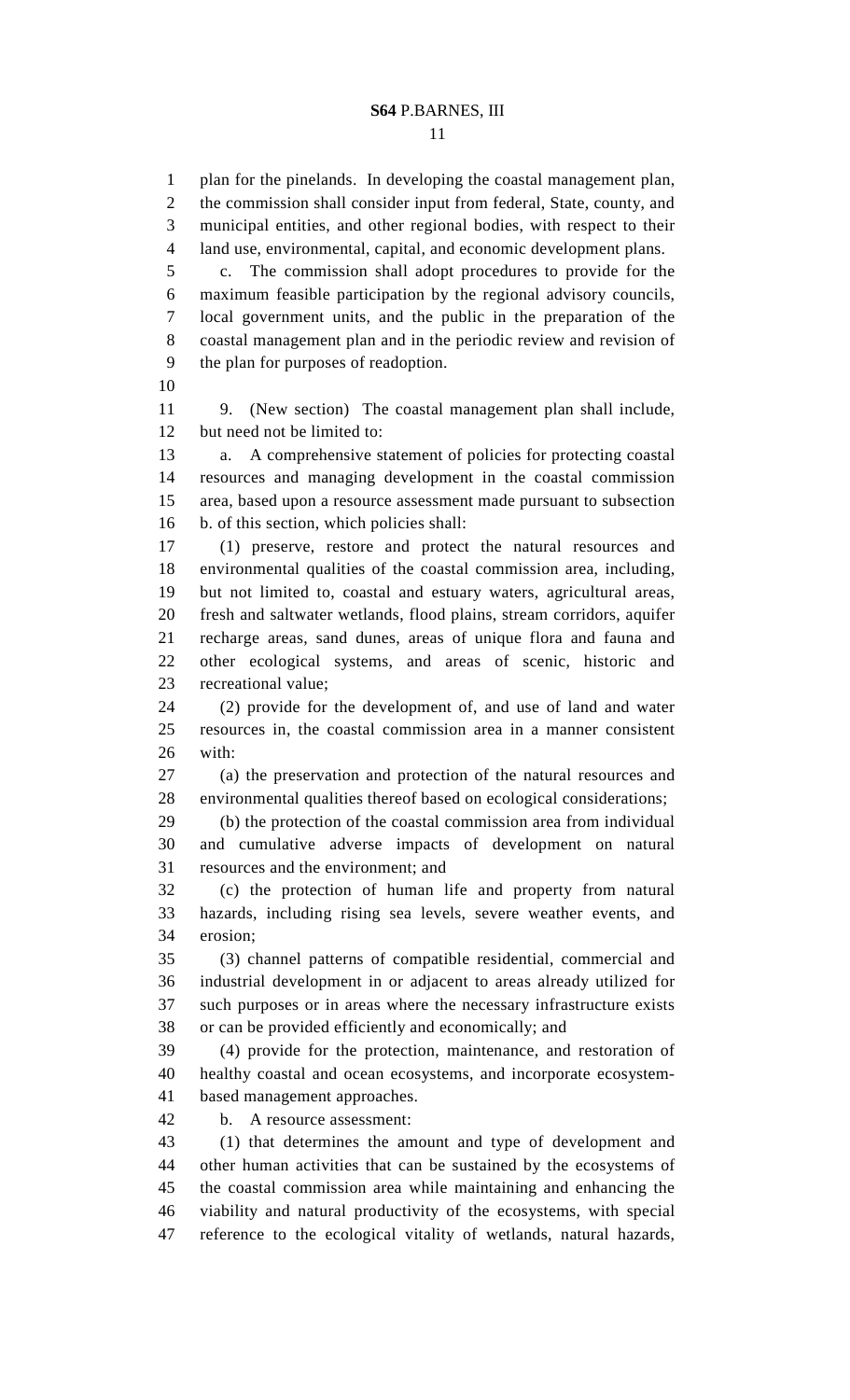12

1 endangered or unusual species or habitat, and the cumulative 2 adverse impacts of development on air and water quality; and

3 (2) of natural, scenic, public open space and outdoor recreation 4 resources of the area, together with a determination of the land use 5 and other public policies required to maintain or restore such 6 resources;

7 c. A land use capability component for designating areas for 8 growth, limited growth, agriculture, open space, natural resource 9 conservation, recreation, habitat protection, water related or 10 dependent use, and other appropriate designations that the 11 commission may deem necessary. In making these designations the 12 commission shall seek to provide for development and 13 redevelopment only in locations where highway and transit 14 capacity, sewerage, water supply, and other physical infrastructure 15 facilities and public services are available or can be provided 16 efficiently and economically and where the development or 17 redevelopment will not conflict with the preservation and protection 18 objectives of the coastal management plan;

19 d. Consideration, evaluation, recommendation, and 20 implementation of mechanisms by which the policies and purposes 21 of the coastal management plan may be carried out, including land 22 and water protection and management techniques, utilizing State, 23 regional and local police, regulatory and other powers;

24 e. A reference guide of technical planning standards and 25 guidelines used in the preparation of the coastal management plan;

26 f. Regional planning standards and guidelines in the following 27 areas: housing, transportation, land and water-based recreation, 28 urban and suburban redevelopment, historic preservation, public 29 facilities and services, and intergovernmental coordination;

30 g. A public access and use component, including, but not 31 limited to, a detailed program to assure public access to, and use of, 32 the beaches and shoreline of the coastal commission area, and to 33 inform the public of the availability of these and other public 34 recreational opportunities, and of appropriate uses of the land and 35 water within the coastal commission area;

36 h. A five-year coastal commission area capital improvement 37 program, coinciding with the term of each coastal management 38 plan, to encompass projects to be undertaken or assisted by the 39 commission for purposes of implementing the policies and goals of 40 the coastal management plan. The capital improvement program 41 shall set forth the project ranking criteria used by the commission 42 and contain a project priorities list, which shall provide a 43 description of each project, its purpose and relation to the policies 44 and goals of the coastal management plan, its impacts, costs and 45 proposed construction schedules, and commission funding to be 46 available therefor; and

47 i. A financial component, together with a cash flow timetable, 48 which details: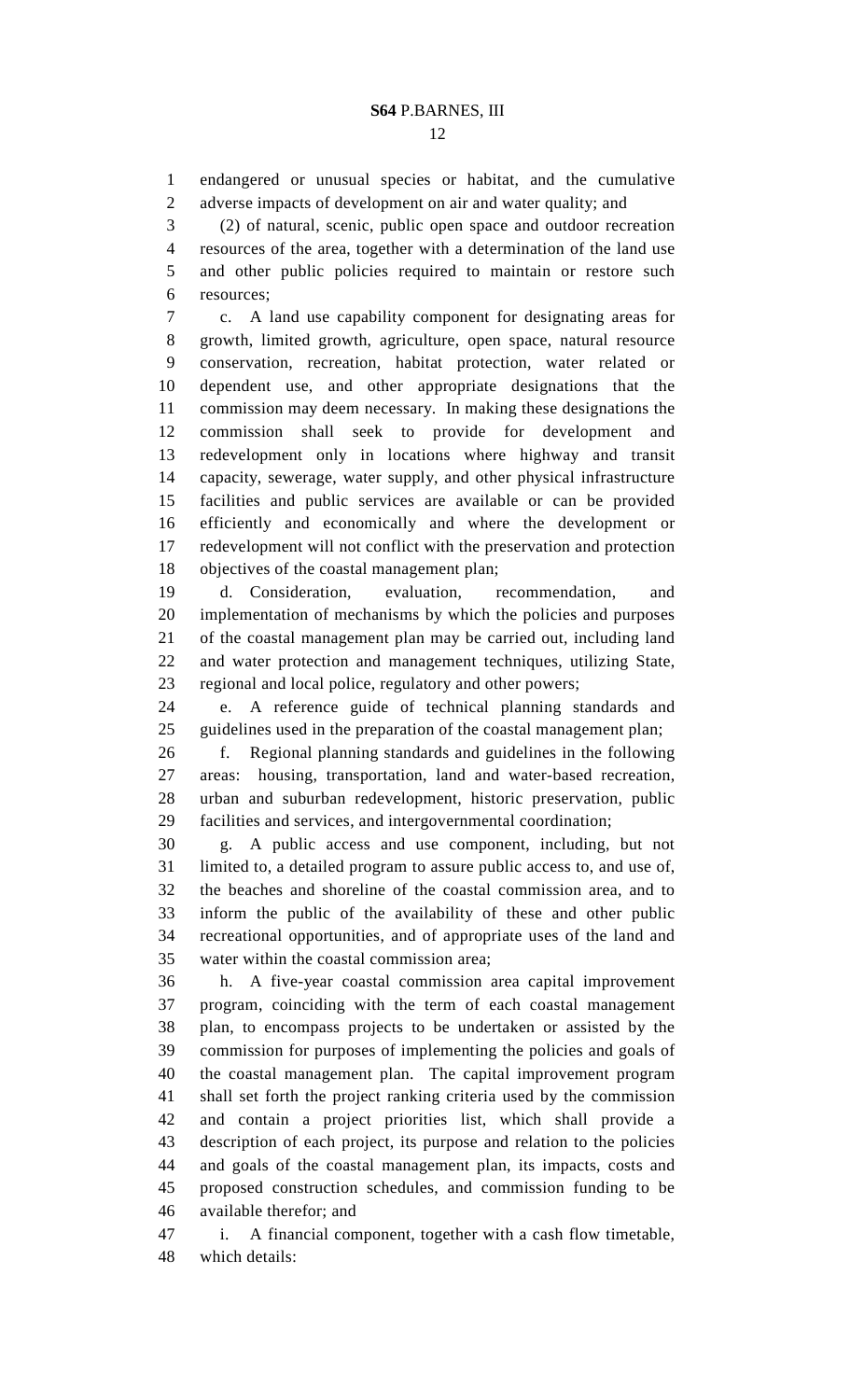13

1 (1) the cost of implementing the coastal management plan, 2 including, but not limited to, payments in lieu-of-taxes, acquisition 3 of fee simple or of other interests in lands for preservation or 4 recreation purposes, grants, loans, loan guarantees, project costs, 5 general administrative costs, and any anticipated, extraordinary or 6 continuing costs; and

7 (2) the sources of revenue for covering such costs, including, 8 but not limited to, appropriations, bond revenues, fees, grants, 9 donations, and loans from local, State, and federal entities, and from 10 the private sector.

11

12 10. (New section) a. In preparing the coastal management plan 13 the commission shall:

14 (1) Prepare an infrastructure needs assessment, which shall 15 describe present and prospective conditions, needs, and costs of 16 State, county, and municipal capital facilities, including water, 17 sewerage, solid waste, transportation, drainage, flood protection, 18 shore protection, and related capital facilities;

19 (2) Prepare a research needs assessment detailing information 20 deemed necessary or useful to the commission in preparing and 21 implementing the coastal management plan and carrying out its 22 functions under this act;

23 (3) Develop a natural resources inventory, which shall be 24 regularly maintained and updated, through data collection and field 25 work, a computerized data base of lists of rare and endangered 26 species, natural communities ranked according to rarity, land areas 27 of unique or ecological significance, and other items designated by 28 the commission; and

29 (4) Solicit input from local officials in the coastal commission 30 area, the public, and relevant State and federal entities.

31 b. The commission shall conduct, or cooperate in the conduct 32 of, research projects relating to the health and environmental effects 33 of water quality on humans, fish, and shellfish.

34

35 11. (New section) a. Notwithstanding any other law, or rule or 36 regulation adopted pursuant thereto, to the contrary, every State, 37 regional, county and municipal government entity shall comply 38 with the coastal management plan.

39 The commission shall require State, county, and municipal 40 government implementation of the coastal management plan in a 41 manner that will ensure the consistent and uniform protection of the 42 coastal commission area. The commission shall establish, consistent 43 with the coastal management plan, minimum standards for the 44 adoption or revision of, as applicable, municipal or county master 45 plans, development regulations, and capital improvement programs 46 in the coastal commission area.

47 b. The commission shall make a finding in the case of each 48 county and municipality in the coastal commission area as to that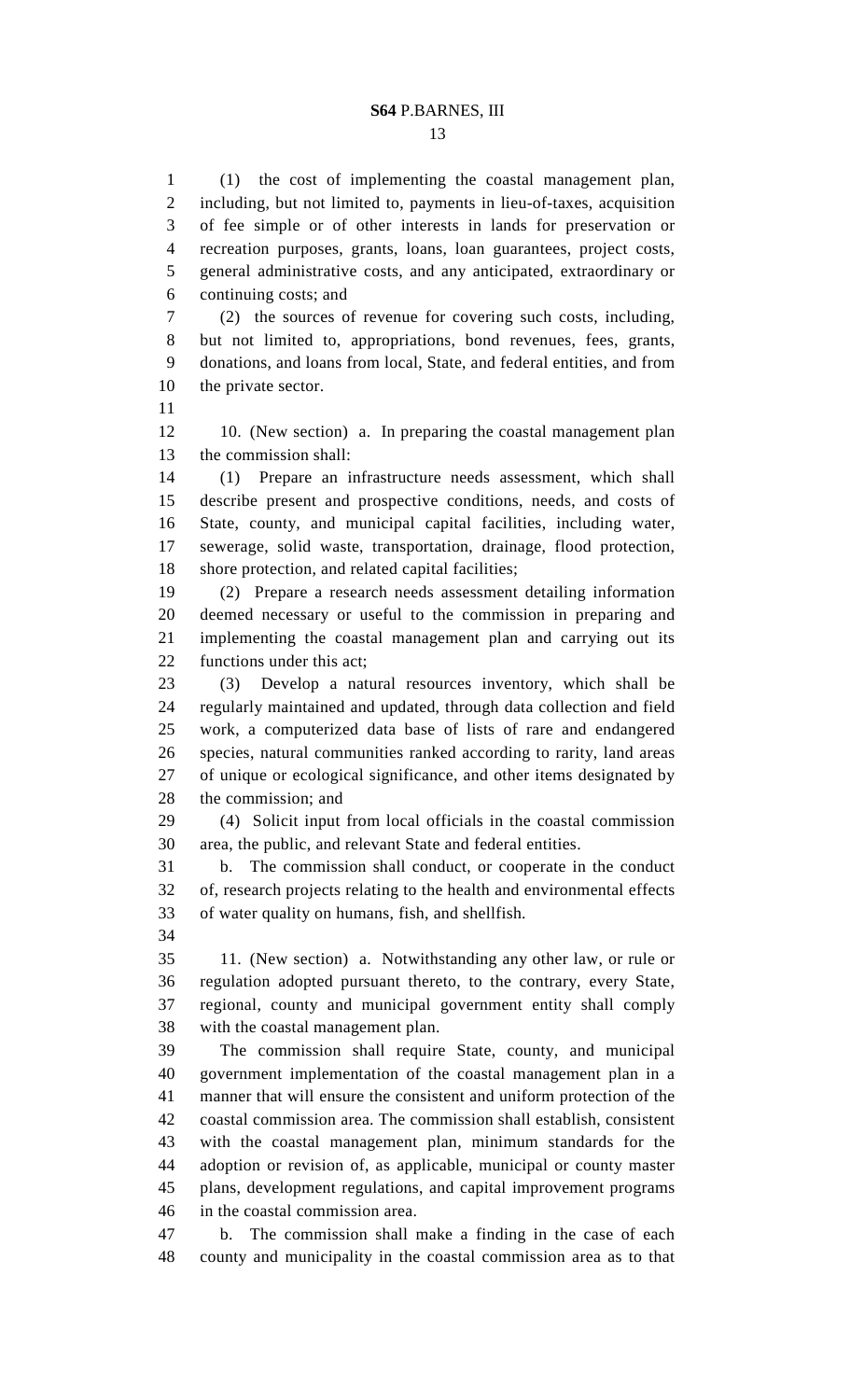1 county's or municipality's conformance with the coastal 2 management plan. A county or municipality shall be in 3 conformance with the coastal management plan when, as 4 applicable, the county or municipal master plan, development 5 regulations, and capital improvement program, as appropriate, in 6 the coastal commission area are deemed by the commission to be in 7 conformance with the coastal management plan and where the 8 actions of the county or municipality, as they relate to provisions of 9 the coastal management plan, are not inconsistent with the coastal 10 management plan.

11 c. (1) Within six months after the adoption or readoption of the 12 coastal management plan, each county and municipality shall 13 submit to the commission its master plan, development regulations, 14 and capital improvement program. The commission shall review 15 and make a determination as to whether the plan, regulations, and 16 program conform to the coastal management plan. If the plans and 17 ordinances are in conformity therewith, the commission shall certify 18 their conformance.

19 Upon a finding that the plan, regulations, or program are not in 20 conformance, the commission shall, in writing, set forth the reasons 21 for the finding of nonconformity and the action the county or 22 municipality must take in order to conform to the coastal 23 management plan. A county or municipality that has been found 24 not to be in conformance with the coastal management plan may 25 resubmit its plan, regulations, or program, as the case may be, to the 26 commission for further review.

27 The commission shall review and approve or disapprove a 28 county's or municipality's master plan, development regulations, 29 and capital improvement program within 30 days after receipt 30 thereof.

31 (2) A county or municipality shall be deemed to be not in 32 conformance with the coastal management plan for purposes of 33 subsection e. of this section, if:

34 (a) it fails to submit, as appropriate, its master plan, 35 development regulations, or capital improvement program for the 36 coastal commission area within six months after the commission's 37 adoption or readoption of the coastal management plan; or

38 (b) the commission rejects the master plan, development 39 regulations, or capital improvement program submitted following 40 adoption or readoption of the coastal management plan.

41 d. The commission shall audit, periodically and at least twice 42 each calendar year, the actions of counties and municipalities as 43 those actions relate to conformance with the coastal management 44 plan. Based upon the results of this audit, the commission shall 45 make a determination as to whether that county or municipality is or 46 is not in conformance with the coastal management plan. Upon a 47 finding of nonconformance, the commission shall send the county 48 or municipality, in writing, its reasons for finding nonconformity, a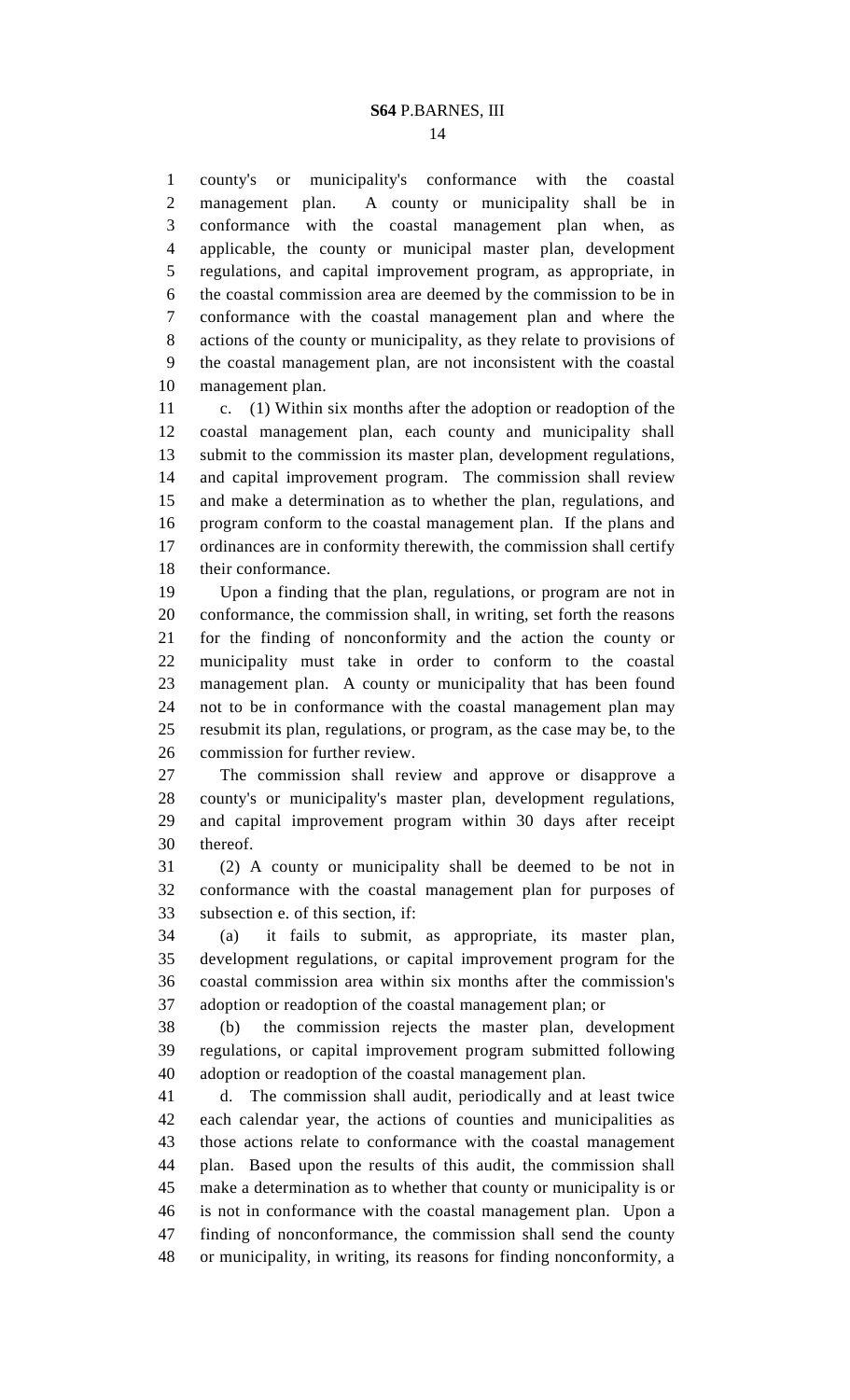15

1 copy of the audit report, and recommendations for action to be 2 taken by that county or municipality to be in conformity. A county 3 or municipality that has been found not to be in conformance with 4 the coastal management plan pursuant to this subsection may, at a 5 later date, petition the commission to reconsider the finding of 6 nonconformity.

7 (1) A county or municipality is not in conformance with the 8 coastal management plan pursuant to this subsection if:

9 (a) approvals or conditions of approvals for development 10 activities constituting 5% or greater, on an annual basis, of the 11 approvals for dwelling units, or square feet of nonresidential 12 activities, are substantially in conflict with, or impede the 13 implementation of, the coastal management plan; or

14 (b) activities required by the coastal management plan for which 15 standards are contained in the coastal management plan are not 16 undertaken or are funded at levels less than 90%, on an annual 17 basis, of the funding required by standards established by the 18 commission.

19 (2) The commission may find a county or municipality not to be 20 in conformance with the coastal management plan if, upon petition 21 or its own review, it finds, by resolution, that:

22 (a) any single approval for development activity or pattern of 23 approvals, whether or not the approvals constitute, on an annual 24 basis, 5% of the approvals for residential or nonresidential 25 development, is substantially in conflict with, or impedes the 26 implementation of the coastal management plan; or

27 (b) the county or municipality has failed to implement any 28 activity required by the coastal management plan, whether or not 29 the activity is funded at a level greater than 90%, on an annual 30 basis, of the funding required by standards established by the 31 commission.

32 e. Upon a finding by the commission that a county or a 33 municipality is not in conformance with the coastal management 34 plan, the commission shall:

35 (1) withhold all grants, loans or loan guarantees to that county 36 or municipality, except upon a finding of substantial, regional 37 benefit;

38 (2) notify the Governor and both houses of the Legislature and 39 recommend that all discretionary funding relating to the policies, 40 standards, and guidelines included in the coastal management plan 41 for that county or municipality be withheld until that entity 42 conforms to the coastal management plan; and

43 (3) if it is found that, in the case of a municipality, the approval 44 or conditions of approval for 10% or more of the dwelling units or 45 of the nonresidential square footage approved in any year is not in 46 conformance with the coastal management plan, require permit 47 review and approval by the commission, notwithstanding any 48 provision to the contrary in P.L.1973, c.185 (C.13:19-1 et seq.),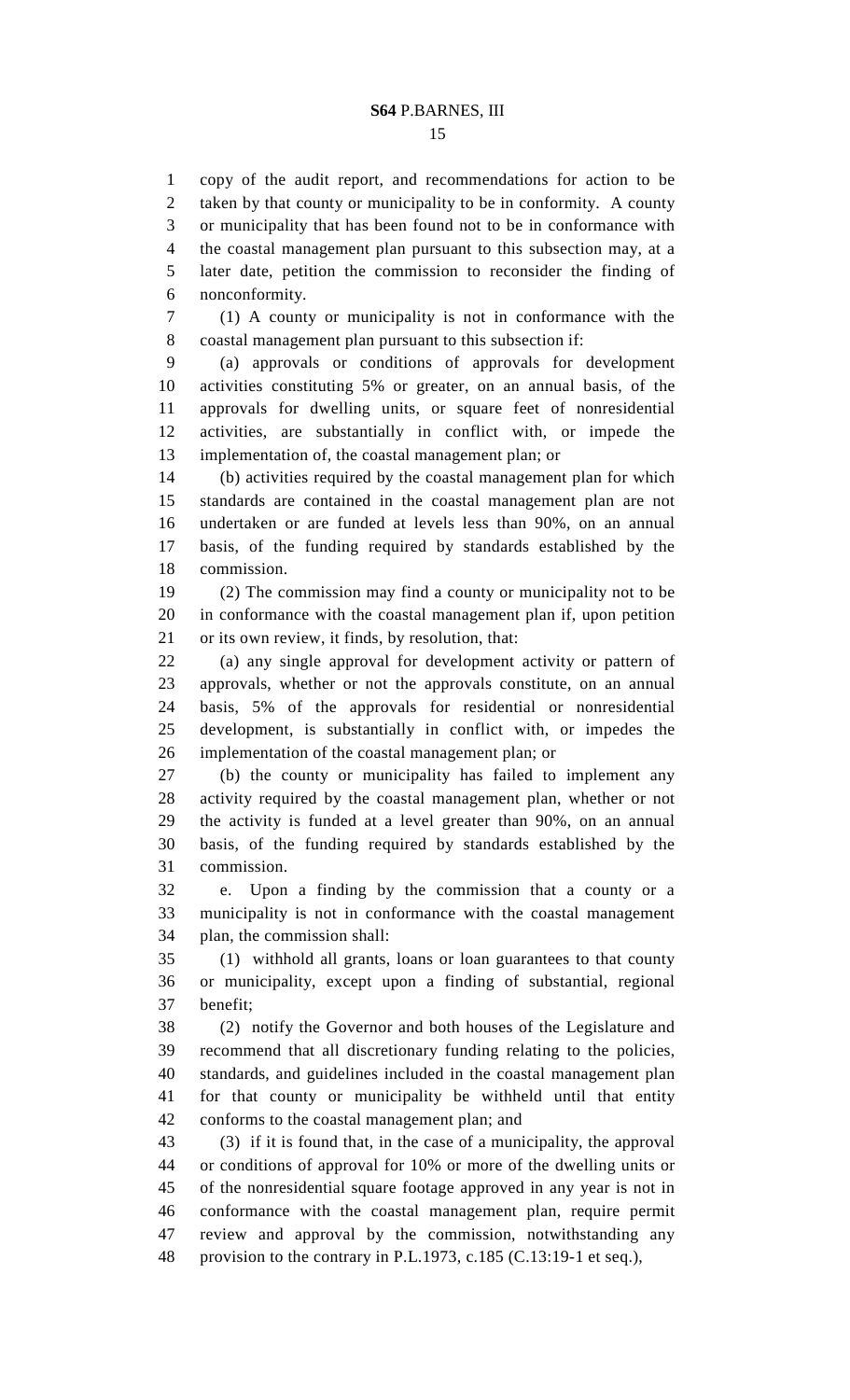1 (a) for the area of that municipality between the mean high 2 water line of any tidal waters and the nearest parallel public street 3 or road, or 1,000 feet, whichever is greater, of any application for 4 development for the construction, alteration, enlargement, 5 relocation, or reconstruction of any structure, or for a subdivision or 6 resubdivision of land into two or more lots, tracts or parcels for sale 7 or development, within that area of the municipality;

8 (b) for the area of that municipality within the coastal 9 commission area but outside the area designated in subparagraph (a) 10 of this paragraph, of any application for development for the 11 construction, alteration, enlargement, relocation, or reconstruction 12 of three or more dwelling units or a commercial development 13 requiring a total of 10 or more parking spaces, or a subdivision or 14 resubdivision of land into three or more lots, tracts, or parcels for 15 sale or development, within that area of the municipality.

16 f. Upon a finding set forth in a resolution of the commission 17 that a municipality is not in conformance with the coastal 18 management plan by reason of a pattern of decisions the cumulative 19 effect of which would be to adversely impact on the natural 20 resources or environment of the coastal commission area, the 21 commission, notwithstanding any provision to the contrary in 22 P.L.1973, c.185 (C.13:19-1 et seq.), may:

23 (1) if the pattern of decisions resulting in the adverse impact is 24 within the area between the mean high water line of any tidal waters 25 and the nearest parallel public street or road, or 1,000 feet, 26 whichever is greater, require permit review and approval by the 27 commission of any application for development for the 28 construction, alteration, enlargement, relocation, or reconstruction 29 of any structure, or for a subdivision or resubdivision of land into 30 two or more lots, tracts or parcels for sale or development, within 31 that area of the municipality;

32 (2) if the pattern of decisions resulting in the adverse impact is 33 within the coastal commission area but outside the area designated 34 in paragraph (1) of this subsection, require permit review and 35 approval by the commission of any application for development for 36 the construction, alteration, enlargement, relocation, or 37 reconstruction of three or more dwelling units or a commercial 38 development requiring a total of 10 or more parking spaces, or a 39 subdivision or resubdivision of land into three or more lots, tracts, 40 or parcels for sale or development, within that area of the 41 municipality.

42 g. The commission shall develop a coordination and 43 consistency plan that details the ways in which local, State, and 44 federal policies and programs, including but not limited to the 45 federal "Coastal Zone Management Act of 1972," 16 U.S.C. s.1451 46 et al., shall be coordinated to promote the goals and policies of the 47 coastal management plan, and identifies the means whereby land, 48 water, and structures managed by governmental or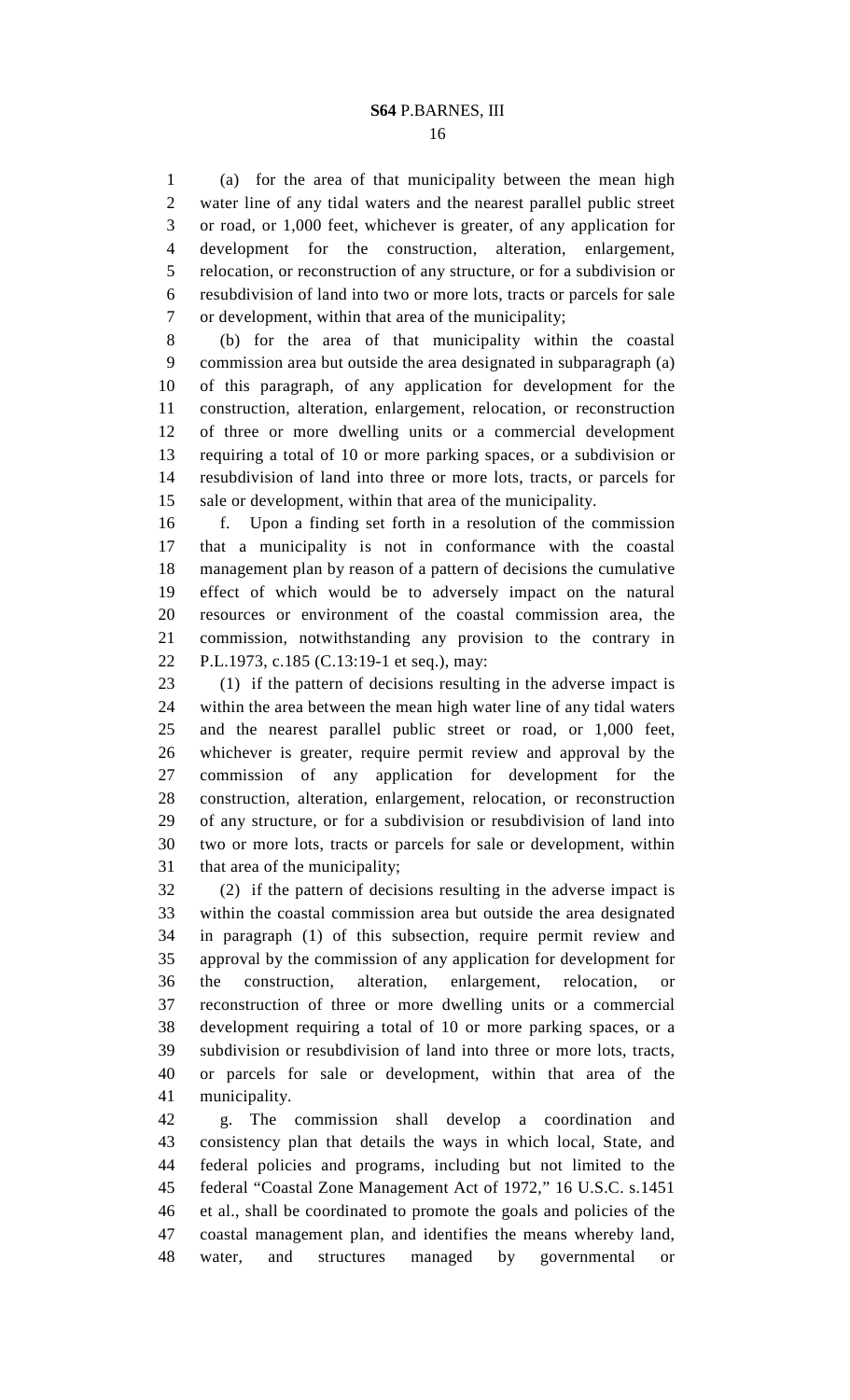1 nongovernmental entities in the public interest within the coastal 2 commission area shall be integrated into the coastal management 3 plan.

4 h. The commission shall provide technical assistance to 5 municipalities and counties in order to encourage the use of the 6 most effective and efficient planning and development review data, 7 tools, and procedures and to assist municipalities and counties with 8 conformance with the coastal management plan. The commission 9 shall make available grants and other financial assistance, within 10 the limits of available appropriations, to municipalities and counties 11 for any revision of their master plans, development regulations, or 12 other regulations which is designed to bring those plans, 13 development regulations, or other regulations into conformance 14 with the coastal management plan. The grants and other financial 15 assistance shall pay for the reasonable expenses therefor incurred by 16 a municipality or county and shall be distributed according to such 17 procedures and guidelines as may be established by the 18 commission. The commission shall make the grants and other 19 financial assistance from any State, federal, or other funds that shall 20 be appropriated or otherwise made available to it for that purpose.

21 i. Notwithstanding any provision of P.L.2008, c.78 (C.40:55D-22 136.1 et seq.) to the contrary, no approval, as defined pursuant to 23 section 3 of P.L.2008, c.78 (C.40:55D-136.3), within the coastal 24 commission area shall be extended or tolled pursuant to the 25 provisions of P.L.2008, c.78 (C.40:55D-136.1 et seq.).

26

27 12. (New section) There are created four regional advisory 28 councils for the purpose of advising the commission in all of its 29 actions, including but not limited to, the development of the coastal 30 management plan, project priority lists, other plans, rules and 31 regulations, and any other matter referred to them by the 32 commission.

33 a. The council regions comprise those portions of the counties 34 within the coastal commission area as follows:

35 (1) Region one -- Middlesex and Monmouth counties;

36 (2) Region two -- Ocean county;

37 (3) Region three – Atlantic county; and

38 (4) Region four – Cape May county.

39 b. Each regional advisory council shall consist of 11 members, 40 appointed and qualified as follows:

41 (1) Two elected or appointed county officials from the council 42 region appointed by the county governing body or bodies, as the 43 case may be, of the council region, who shall not be of the same 44 political party, and who shall serve on the council ex officio;

45 (2) Four elected or appointed municipal officials from the 46 council region appointed by the county governing body or bodies, 47 as the case may be, of the council region, not more than two of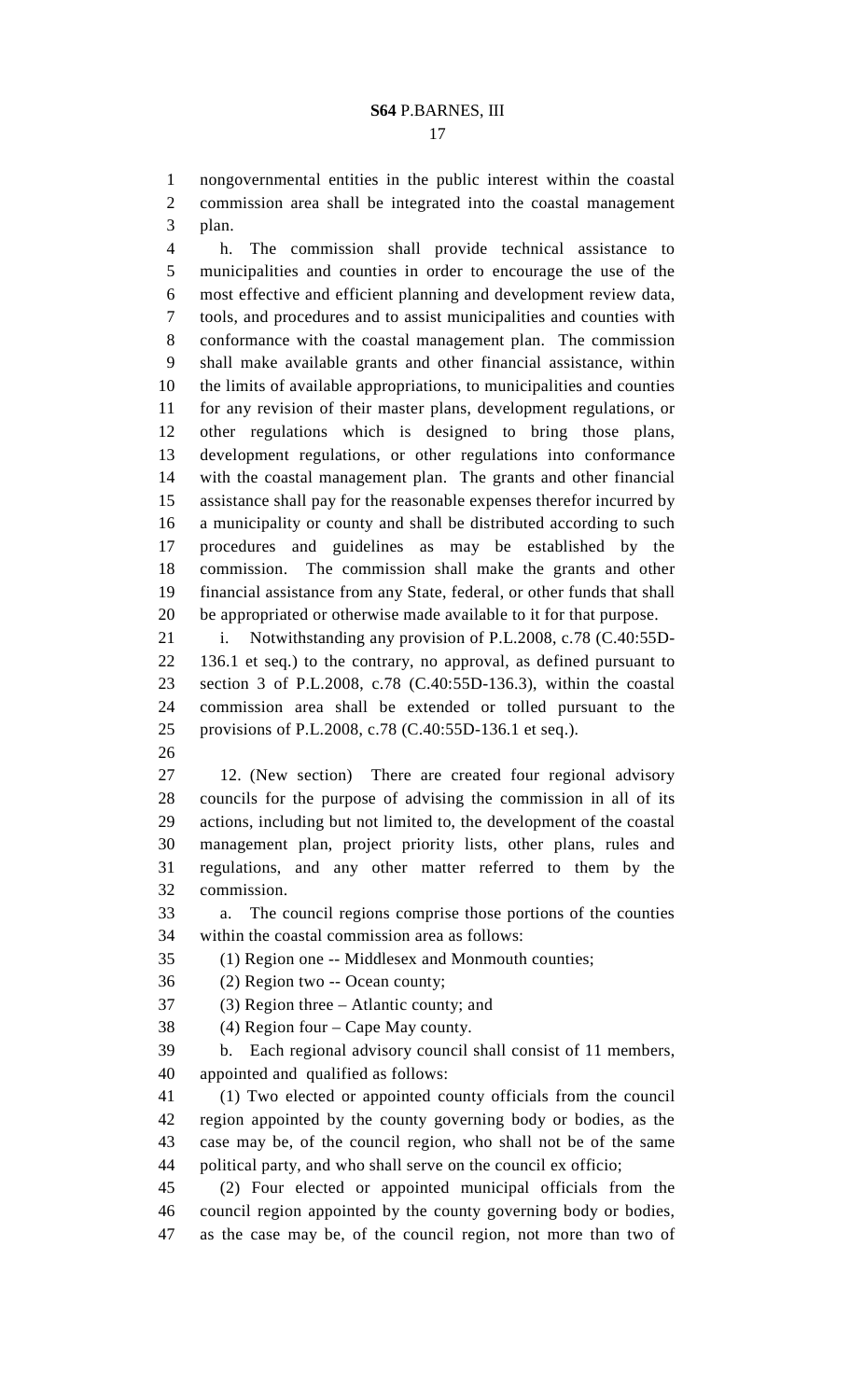1 whom shall be of the same political party, and who shall serve on 2 the council ex officio; and

3 (3) Five members of the public at large residing in the council 4 region appointed by the county governing body or bodies, as the 5 case may be, of the council region, not more than three of whom 6 may be of the same political party.

7 In region one, representation shall, to the greatest extent feasible, 8 reflect population and land area in the proportion of each county in 9 the region. The governing bodies of each county in region one shall 10 agree on a methodology for selecting the members of their regional 11 advisory council.

12 c. Of the members initially appointed to each council, four 13 members shall be appointed for terms of three years, four for terms 14 of two years, and three for terms of one year. Thereafter, all 15 council members shall serve three-year terms. Each qualified 16 council member shall remain in office for the term of appointment 17 and until a successor is appointed and qualified. Any vacancy in 18 the membership occurring other than by expiration of term shall be 19 filled in the same manner as the original appointment but for the 20 remainder of the unexpired term only. Any member may be 21 removed by the county governing body or bodies, as the case may 22 be, for cause, after public hearing, and may be suspended by the 23 county governing body or bodies, as the case may be, pending the 24 completion of the hearing.

25 d. The members of each council shall elect a chairperson from 26 among their members. The chairperson shall serve for a term of 27 three years and until a successor has been elected. A chairperson 28 shall not be eligible to serve successive terms.

29 e. The members of each council shall serve without 30 compensation, but may be reimbursed by the commission for 31 expenses necessarily incurred in the performance of their duties.

32 f. The commission and any local government unit may provide 33 staff assistance to each council.

34 g. Each council shall meet at the call of its chairperson. A 35 majority of the members of each council shall constitute a quorum 36 for the conducting of official council business. In no event shall 37 any action be taken or resolutions adopted without the affirmative 38 vote of at least six members. A vacancy on a council does not 39 impair the right of a quorum of its members to exercise the powers 40 and perform the duties of the council.

41

42 13. (New section) a. The commission shall administer, enforce, 43 implement, and oversee all activities related to land use permitting 44 and approvals within the coastal commission area. Notwithstanding 45 any other law, or rule or regulation adopted pursuant thereto, to the 46 contrary, the commission shall be the administering agency within 47 the State for implementing and enforcing within the coastal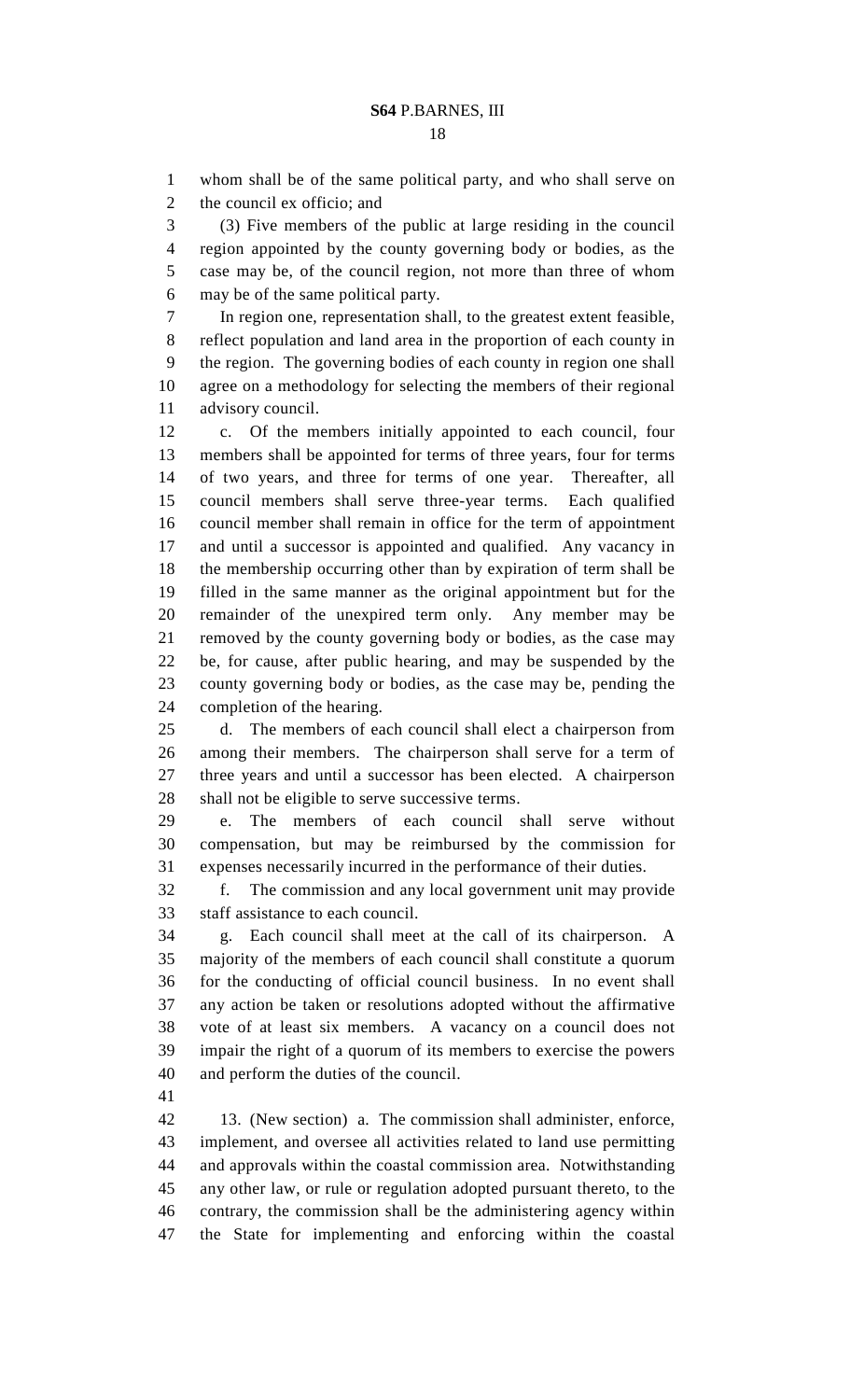19

1 commission area the following laws and any rules or regulations 2 adopted pursuant thereto: 3 (1) R.S.12:5-1 et seq.; 4 (2) "The Wetlands Act of 1970," P.L.1970, c.272 (C.13:9A-1 et 5 seq.); 6 (3) the "Freshwater Wetlands Protection Act," P.L.1987, c.156 7 (C.13:9B-1 et seq.); 8 (4) the "Coastal Area Facility Review Act," P.L.1973, c.185 9 (C.13:19-1 et seq.); and 10 (5) the "Flood Hazard Area Control Act," P.L.1962, c.19 11 (C.58:16A-50 et seq.). 12 b. The duties and functions assigned to the Department of 13 Environmental Protection pursuant to R.S.12:5-1 et seq, P.L.1970, 14 c.272 (C.13:9A-1 et seq.), P.L.1987, c.156 (C.13:9B-1 et seq.), 15 P.L.1973, c.185 (C.13:19-1 et seq.), and P.L.1962, c.19 (C.58:16A-16 50 et seq.) exercised in the coastal commission area are hereby 17 transferred to the commission. 18 19 14. (New section) a. The commission may issue a coastal 20 environmental land use permit, where applicable, and may develop 21 a single permitting process for any permit issuable pursuant to 22 R.S.12:5-1 et seq., P.L.1970, c.272 (C.13:9A-1 et seq.), P.L.1987, 23 c.156 (C.13:9B-1 et seq.), P.L.1973, c.185 (C.13:19-1 et seq.), or 24 P.L.1962, c.19 (C.58:16A-50 et seq.), and any rules or regulations 25 adopted pursuant thereto. Notwithstanding that a coastal 26 environmental land use permit may be issued, the commission in 27 reviewing and issuing a decision on an application for a coastal 28 environmental land use permit shall apply the statutory criteria 29 required pursuant to each individual act for each permit covered by 30 the coastal environmental land use permit. 31 b. Except as otherwise provided in section 16 of this act, until 32 such time as the commission adopts its own rules and regulations, 33 pursuant to the "Administrative Procedure Act," P.L.1968, c.410 34 (C.52:14B-1 et seq,), for a coastal environmental land use permit, 35 the commission shall review each application pursuant to the rules 36 and regulations adopted by the Department of Environmental 37 Protection pursuant to the applicable statute. 38 c. In addition to making the necessary findings for the issuance 39 of a permit pursuant to the applicable statute, the commission may 40 only issue a permit pursuant to this act if it makes the additional 41 findings that the proposed development or regulated activity: 42 (1) would not individually or, in conjunction with a previously 43 existing development, cumulatively have an adverse impact on the 44 natural resources or environmental quality of the coastal 45 commission area; and 46 (2) conforms with all applicable provisions of the New Jersey 47 Coastal Management Plan adopted pursuant to section 8 of this act.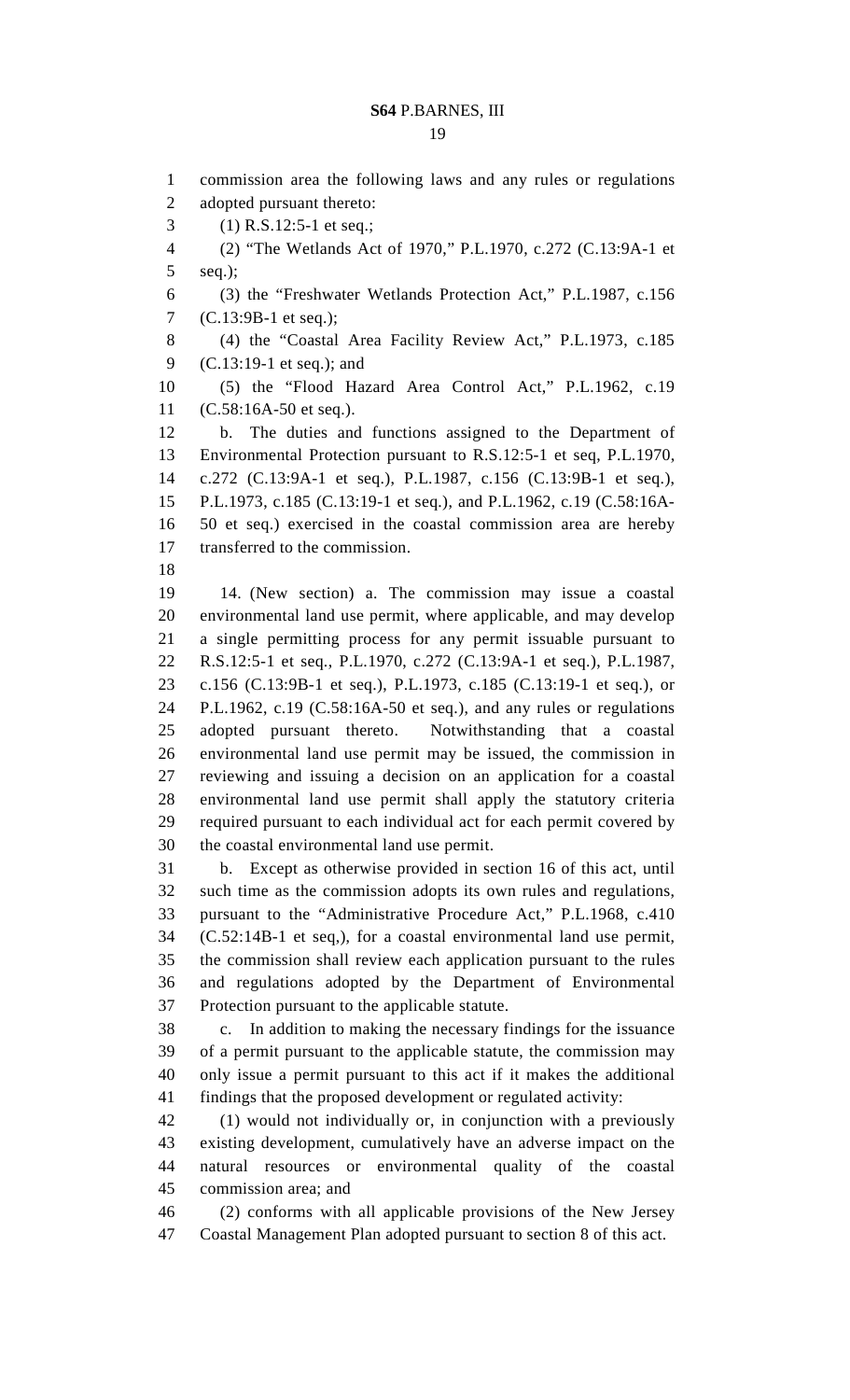#### 20

1 15. (New section) a. A person who is required to apply for a 2 permit or approval to perform any construction work or engage in 3 any activity in the coastal commission area may seek the assistance 4 of the commission in identifying all permits or approvals that the 5 applicant may need to secure from federal, State, regional, or local 6 units of government.

7 b. The commission shall prepare and make available to any 8 interested person a permit application checklist identifying all items 9 reviewed by the commission in evaluating an application for a 10 permit issued pursuant to this act, R.S.12:5-1 et seq., P.L.1970, 11 c.272 (C.13:9A-1 et seq.), P.L.1987, c.156 (C.13:9B-1 et seq.), 12 P.L.1973, c.185 (C.13:19-1 et seq.), P.L.1962, c.19 (C.58:16A-50 et 13 seq.), and any permits or approvals that may be required from 14 federal, State, regional, or local governmental entities. The 15 checklist shall be periodically reviewed and updated by the 16 commission in order to assure the currency of the information 17 provided therein.

18 c. A prospective applicant may request a pre-application 19 conference with the commission to discuss and review the permit 20 application checklist requirements prepared in accordance with 21 subsection b. of this section and the documentation that may be 22 required thereunder. At the request of a prospective applicant, the 23 conference also may informally review a concept plan for a 24 development which the prospective applicant intends to prepare and 25 submit for commission review. The concept plan and 26 documentation in connection therewith shall be for discussion 27 purposes only. The commission shall request the attendance of 28 representatives of any State, regional, or local entities that also may 29 be required to review the permit application. The commission shall 30 establish pre-application conference requirements and shall charge a 31 pre-application conference fee, which shall be in addition to permit 32 application fees.

33 d. The commission shall periodically review its permitting 34 procedures and the permitting procedures of other governmental 35 entities for the coastal commission area and may make 36 recommendations to these other governmental entities to improve 37 their permitting processes.

38

39 16. (New section) a. Notwithstanding any other law, or rule or 40 regulation adopted pursuant thereto, to the contrary, within 45 days 41 following receipt of an application pursuant to R.S.12:5-1 et seq.; 42 P.L.1970, c.272 (C.13:9A-1 et seq.), P.L.1987, c.156 (C.13:9B-1 et 43 seq.), P.L.1973, c.185 (C.13:19-1 et seq.), or P.L.1962, c.19 44 (C.58:16A-50 et seq.), the commission shall notify the applicant in 45 writing regarding its completeness. An application shall be deemed 46 complete upon the expiration of the 45-day period for purposes of 47 commencing the applicable time period for action by the 48 commission, unless: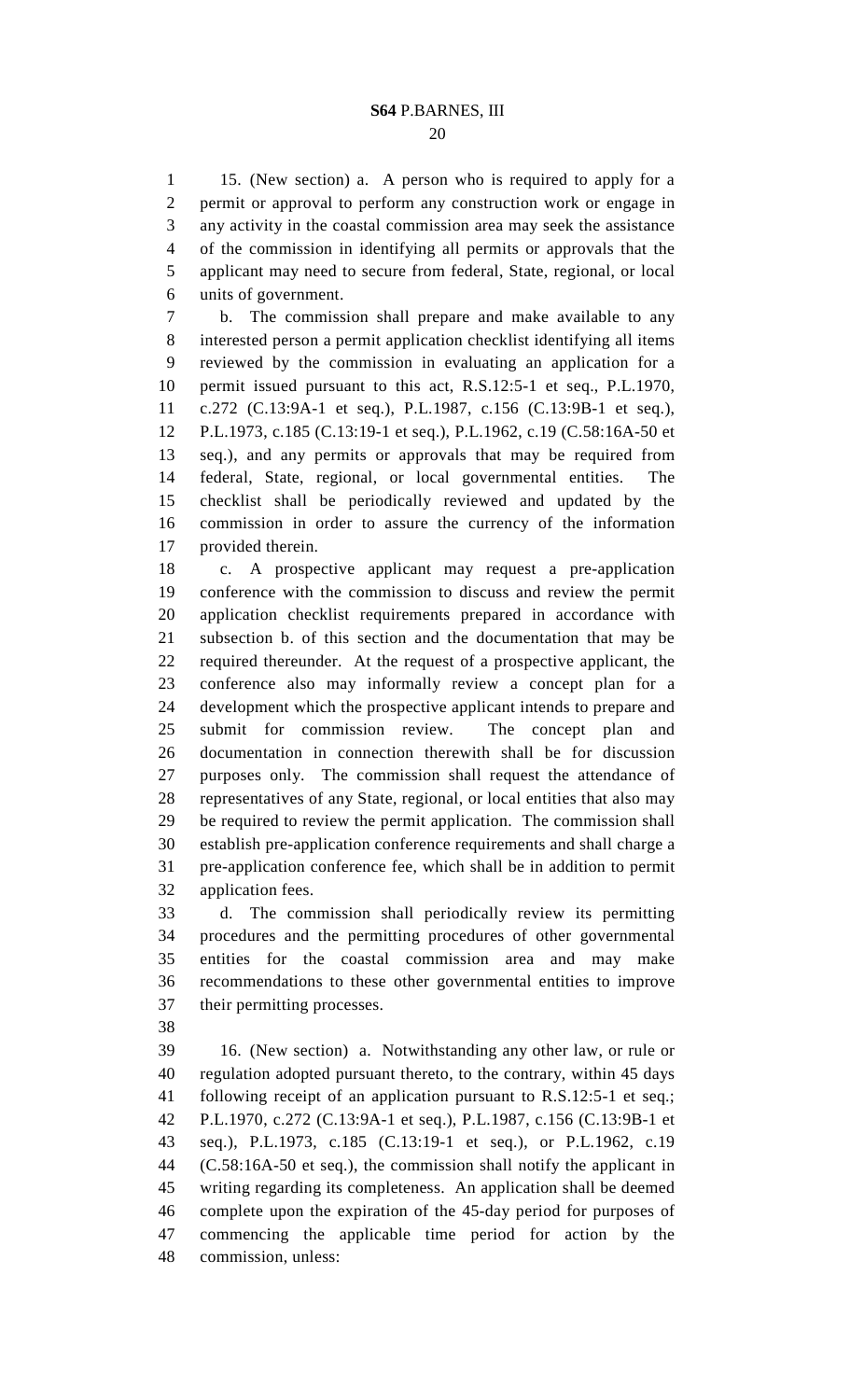1 (1) the application lacks information indicated on a checklist 2 adopted pursuant to section 15 of this act; and

3 (2) the commission has notified the applicant, in writing, of the 4 deficiencies in the application within 45 days after receipt of the 5 application. The commission, within 15 days following receipt of 6 additional information to correct the deficiencies, shall notify the 7 applicant of the completeness of the amended application.

8 The application shall not be considered to be filed until it has 9 been declared complete by the commission.

10 b. The commission, or a member of the commission staff 11 designated by the commission, may hold a hearing as it deems 12 necessary to afford interested parties the opportunity to present, 13 orally or in writing, their position concerning the application and 14 any data in reference to the environmental effects of the proposed 15 facility. The hearing, if required, shall be held within 60 days after 16 the filing of a completed application. The commission shall, by 17 rule or regulation adopted pursuant to the "Administrative 18 Procedure Act," P.L.1968 c.410 (C.52:14B-1 et seq.), establish 19 adequate notice procedures and criteria for the holding of a public 20 hearing.

21 (1) The commission, within 15 days after the hearing, may 22 require an applicant to submit any additional information necessary 23 for the complete review of the application.

24 (2) The commission shall notify the applicant within 60 days 25 after the hearing as to the granting or denial of a permit. If no 26 hearing is held, the commission shall notify the applicant of its 27 decision within 90 days following the filing of a completed 28 application. The reasons for granting or denying the permit shall be 29 stated. In the event the commission requires additional information 30 as provided for in paragraph (1) of this subsection, the commission 31 shall notify the applicant of its decision within 60 days following 32 receipt of the information.

33 c. Denial of an application for a permit under this act shall in no 34 way adversely affect the future submittal of a new application.

35

36 17. (New section) Whenever the term "Department of 37 Environmental Protection" or "department" occurs in R.S.12:5-1 et 38 seq., the term shall be deemed to mean or refer to the "New Jersey 39 Coastal Commission" created pursuant to section 4 of P.L. ,

40 c. (C. ) (pending before the Legislature as this bill) for the area 41 located in the coastal commission area as defined pursuant to 42 section 3 of P.L. , c. (C. ) (pending before the Legislature as 43 this bill).

44

45 18. (New section) Whenever the term "Department of 46 Environmental Protection" or "department" occurs in P.L.1970, 47 c.272 (C.13:9A-1 et seq.), the term shall be deemed to mean or refer 48 to the "New Jersey Coastal Commission" created pursuant to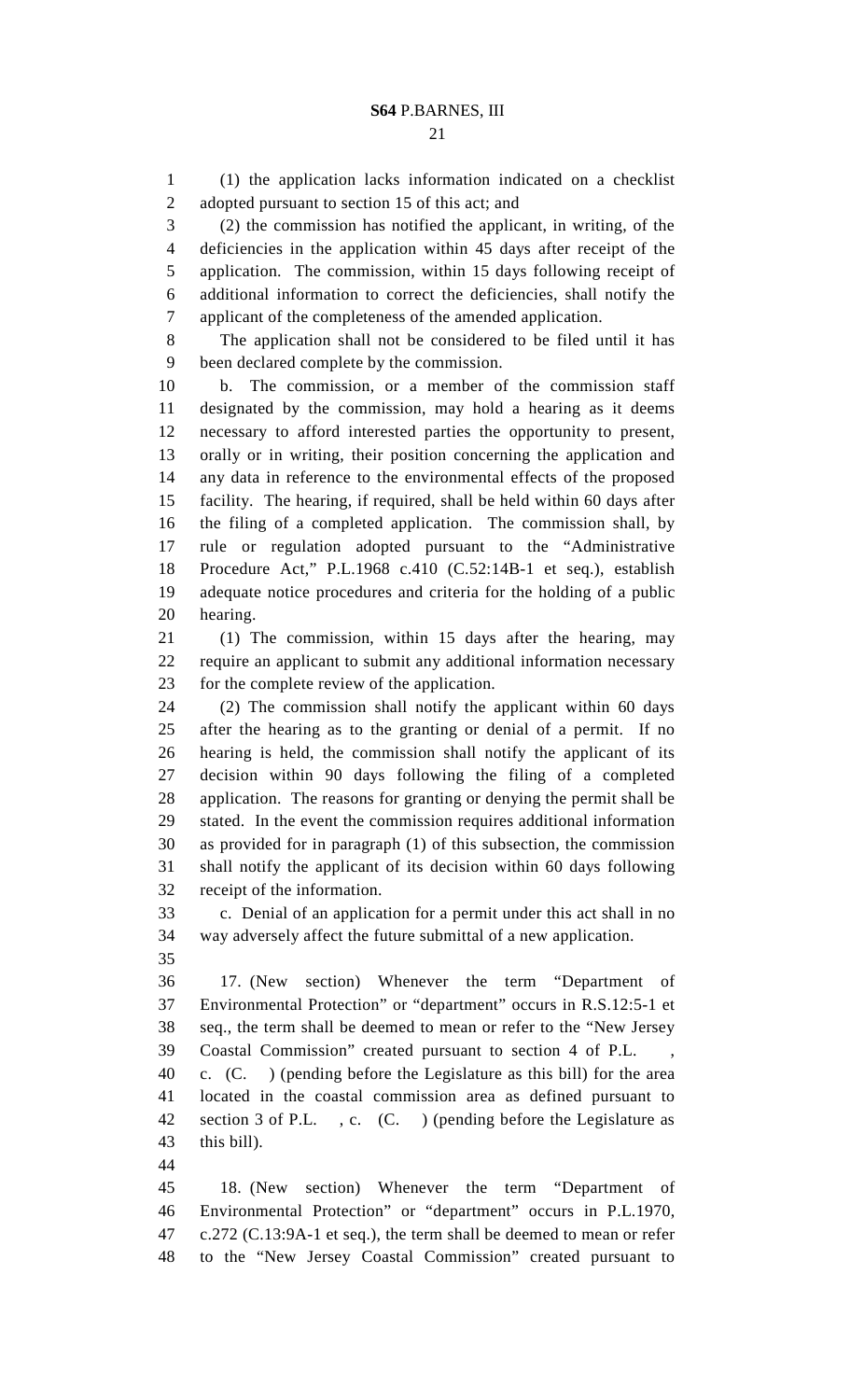1 section 4 of P.L. , c. (C. ) (pending before the Legislature as 2 this bill) for the area located in the coastal commission area as 3 defined pursuant to section 3 of P.L. , c. (C. ) (pending before 4 the Legislature as this bill). 5 6 19. (New section) Whenever the term "Department of 7 Environmental Protection" or "department" occurs in P.L.1987, 8 c.156 (C.13:9B-1 et seq.), the term shall be deemed to mean or refer 9 to the "New Jersey Coastal Commission" created pursuant to 10 section 4 of P.L. , c. (C. ) (pending before the Legislature as 11 this bill) for the area located in the coastal commission area as 12 defined pursuant to section 3 of P.L., c. (C.) (pending before 13 the Legislature as this bill). 14 15 20. (New section) Whenever the term "Department of 16 Environmental Protection" or "department" occurs in P.L.1973, 17 c.185 (C.13:19-1 et seq.), the term shall be deemed to mean or refer 18 to the "New Jersey Coastal Commission" created pursuant to 19 section 4 of P.L. , c. (C. ) (pending before the Legislature as 20 this bill) for the area located in the coastal commission area as 21 defined pursuant to section 3 of P.L. , c. (C. ) (pending before 22 the Legislature as this bill). 23 24 21. (New section) Whenever the term "Department of 25 Environmental Protection" or "department" occurs in P.L.1962, 26 c.19 (C.58:16A-50 et seq.), the term shall be deemed to mean or 27 refer to the "New Jersey Coastal Commission" created pursuant to 28 section 4 of P.L. , c. (C. ) (pending before the Legislature as 29 this bill) for the area located in the coastal commission area as 30 defined pursuant to section 3 of P.L. , c. (C. ) (pending before 31 the Legislature as this bill). 32 33 22. (New section) Notwithstanding any other law, or rule or 34 regulation adopted pursuant thereto, to the contrary, the commission 35 shall be responsible for all beach erosion and shore protection 36 projects undertaken or proposed to be undertaken within the coastal 37 commission area. 38 a. The commission shall be the administering agency for 39 implementing and enforcing the following within the coastal 40 commission area: 41 (1) P.L.1940, c.52 (C.12:6A-1 et seq.); 42 (2) P.L.1992, c.148 (C.13:19-16.1 et al.); 43 (3) P.L.1997, c.384 (C.13:19-16.2); 44 (4) P.L.1995, c.19 (C.13:19-31 et seq.); and 45 (5) the "Shore Protection Bond Act of 1983," P.L.1983, c.356. 46 b. The commission shall, on an ongoing basis, review the New 47 Jersey Shore Protection Master Plan prepared by the Department of 48 Environmental Protection pursuant to section 5 of P.L.1978, c.157.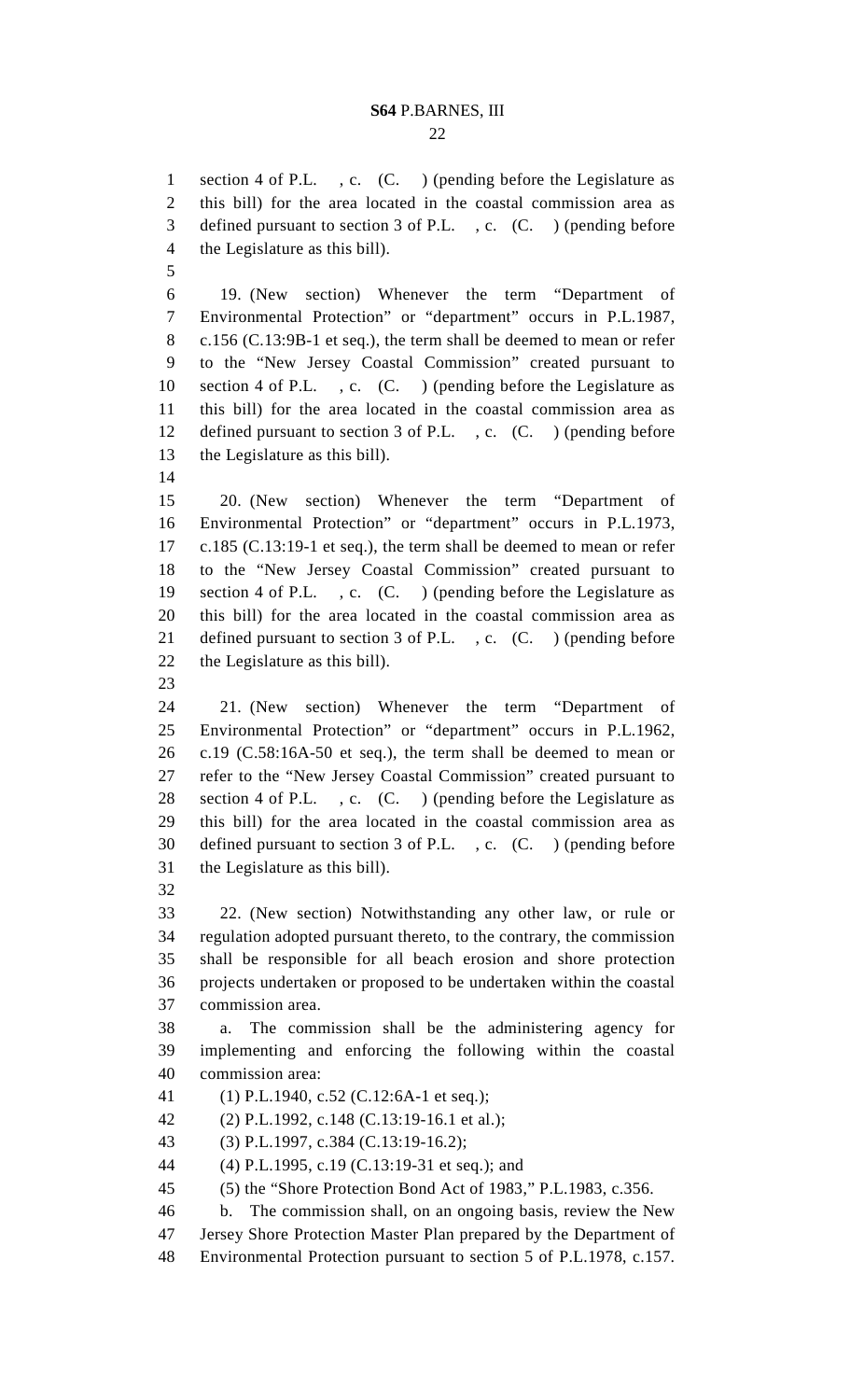23

1 The commission shall make additions, modifications, and revisions 2 to the plan when the commission determines that there is a 3 developing or emergent need for other projects or actions to restore, 4 maintain, or protect the beach areas within the jurisdiction of the 5 commission.

6 c. The commission shall prepare, and systematically update 7 and revise, a priority list of beach erosion or shore protection 8 projects within its area of jurisdiction. Before inclusion of a project 9 on a priority list, the project shall be reviewed by a coastal geologist 10 consultant, utilizing accepted principles of coastal geology, for the 11 purpose of ensuring that the proposed beach erosion or shore 12 protection project takes adequate account of the transitory nature of 13 the shoreline and the effects of coastal storms and rising sea level. 14 This priority list shall be given primary consideration in the 15 commission's determination of the projects to which it shall provide 16 financial assistance or in its recommendation that an appropriation 17 for financial assistance be made by the State or federal government.

18 d. The commission may enter into agreements with the federal 19 government, or with any State entity or local government unit, or 20 any public agency, under which the commission and the other entity 21 shall undertake a beach erosion or shore protection project as a joint 22 venture, with the commission providing financial assistance through 23 loans, loan guarantees, or grants and any technical or managerial 24 assistance, as the agreement may provide.

25 e. The commission may make grants to pay, in whole or in part, 26 the cost of any beach erosion or shore protection project, either by 27 providing the local share of a project that is part of a federal 28 program, or by providing direct assistance through grants to any 29 local government unit undertaking a beach erosion or shore 30 protection project whenever the compelling or emergent need for a 31 project may warrant that action be taken.

32 f. For the purposes of acquiring lands necessary for any beach 33 erosion or shore protection project, the commission shall have the 34 power to enter, inspect, survey, investigate ownership and take title 35 to, in fee or otherwise, by purchase, gift, devise, exchange, or 36 eminent domain, any appropriate lands necessary for undertaking a 37 beach erosion or shore protection project.

38 (1) The commission shall exercise its power of eminent domain 39 in accordance with the "Eminent Domain Act of 1971," P.L.1971, 40 c.361 (C.20:3-1 et seq.).

41 (2) Whenever the commission wishes to acquire, by eminent 42 domain, title to unoccupied lands and it appears that such title may 43 be defective in any manner, the commission may, with the consent 44 of the Attorney General, acquire the best available title, 45 notwithstanding that such title is defective or incomplete.

46 g. Any action taken pursuant to this section shall be in 47 conformance with the provisions of the coastal management plan.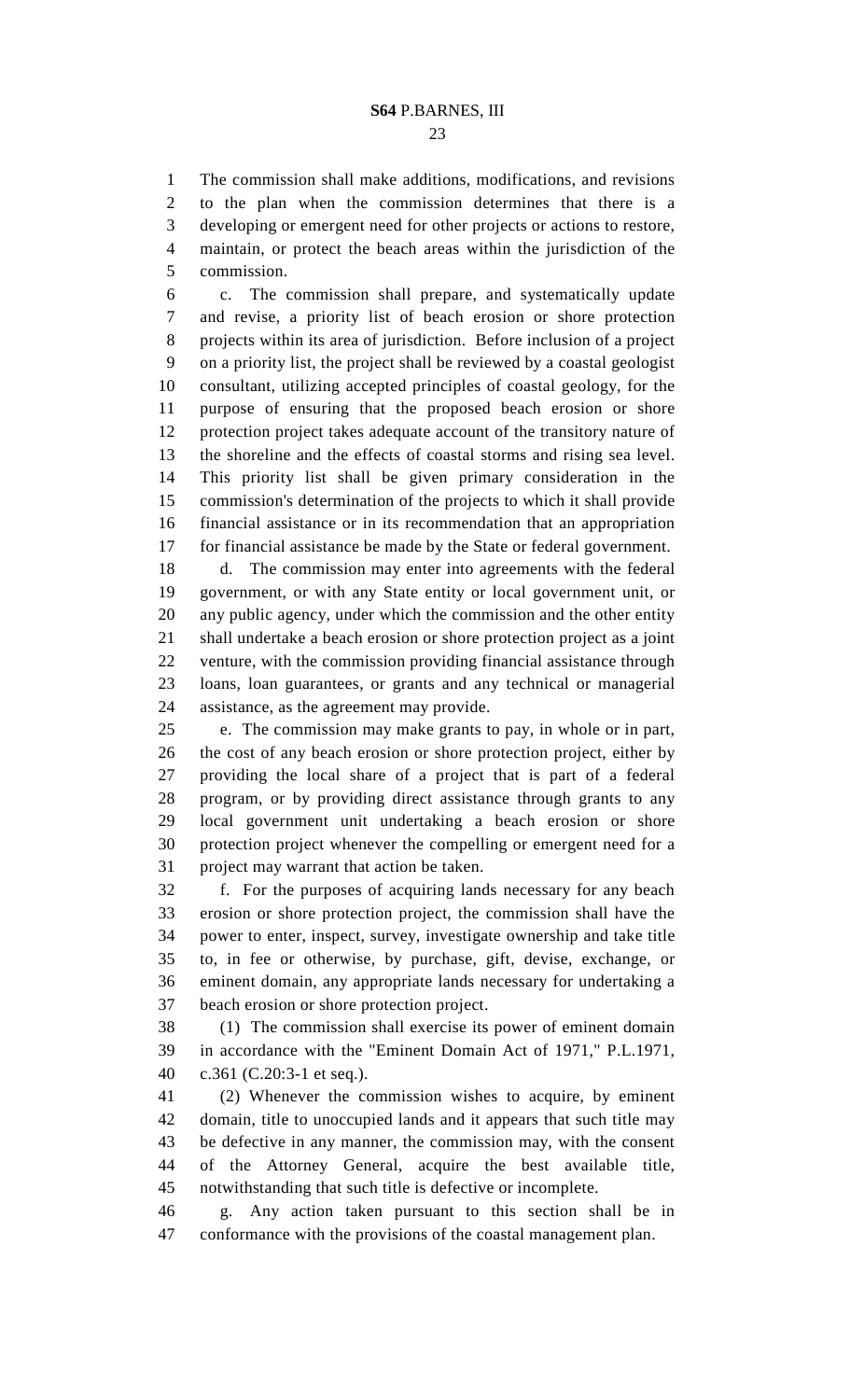1 23. (New section) The Commissioner of Environmental 2 Protection shall transfer to the New Jersey Coastal Commission for 3 the purposes of implementing the provisions of this act any staff 4 employed by the Department of Environmental Protection 5 specifically for, or related to, the administration and enforcement of 6 statutes concerning land use permitting and beach erosion and shore 7 protection activities in the coastal commission area, including but 8 not limited to R.S.12:5-1 et seq., P.L.1940, c.52 (C.12:6A-1 et 9 seq.), P.L.1970, c.272 (C.13:9A-1 et seq.), P.L.1987, c.156 10 (C.13:9B-1 et seq.), P.L.1973, c.185 (C.13:19-1 et seq.), P.L.1992, 11 c.148 (C.13:19-16.1 et al.), P.L.1997, c.384 (C.13:19-16.2), 12 P.L.1995, c.19 (C.13:19-31 et seq.), P.L.1962, c.19 (C.58:16A-50 et 13 seq.), and P.L.1983, c.356.

14

15 24. (New section) The State Treasurer shall reallocate to the 16 New Jersey Coastal Commission for the purposes of implementing 17 the provisions of this act any State funds appropriated to the 18 Department of Environmental Protection specifically for, or related 19 to, the administration and enforcement of statutes concerning land 20 use permitting and beach erosion and shore protection activities in 21 the coastal commission area, including but not limited to R.S.12:5-1 22 et seq., P.L.1940, c.52 (C.12:6A-1 et seq.), P.L.1970, c.272 23 (C.13:9A-1 et seq.), P.L.1987, c.156 (C.13:9B-1 et seq.), P.L.1973, 24 c.185 (C.13:19-1 et seq.), P.L.1992, c.148 (C.13:19-16.1 et al.), 25 P.L.1997, c.384 (C.13:19-16.2), P.L.1995, c.19 (C.13:19-31 et 26 seq.), P.L.1962, c.19 (C.58:16A-50 et seq.), and P.L.1983, c.356.

27

28 25. (New section) Notwithstanding any other law, or rule or 29 regulation adopted pursuant thereto, to the contrary, the commission 30 shall be responsible for the dissemination, administration, and 31 oversight of any monies received from the Federal Emergency 32 Management Agency or any other source related to disaster 33 assistance or recovery from the impacts of Hurricane Sandy within 34 the coastal commission area, and for any other major storm event 35 that impacts the coastal commission area.

36 a. (1) The State Treasurer shall immediately notify the 37 commission of the receipt of funding received from the federal 38 government, or any other source, for disaster assistance for impacts 39 associated with Hurricane Sandy and any other major storm event 40 that impacts the coastal commission area after the date of enactment 41 of this act. The State Treasurer shall provide the commission with 42 detailed information concerning the amount of funding received for 43 disaster assistance associated with Hurricane Sandy, or any other 44 major storm event, and the authorized uses of that funding. For any 45 funding received as discretionary aid, as part of a block grant, or 46 any other similar funding, the State Treasurer shall consult with the 47 commission prior to the allocation and dissemination of such funds 48 within the coastal commission area.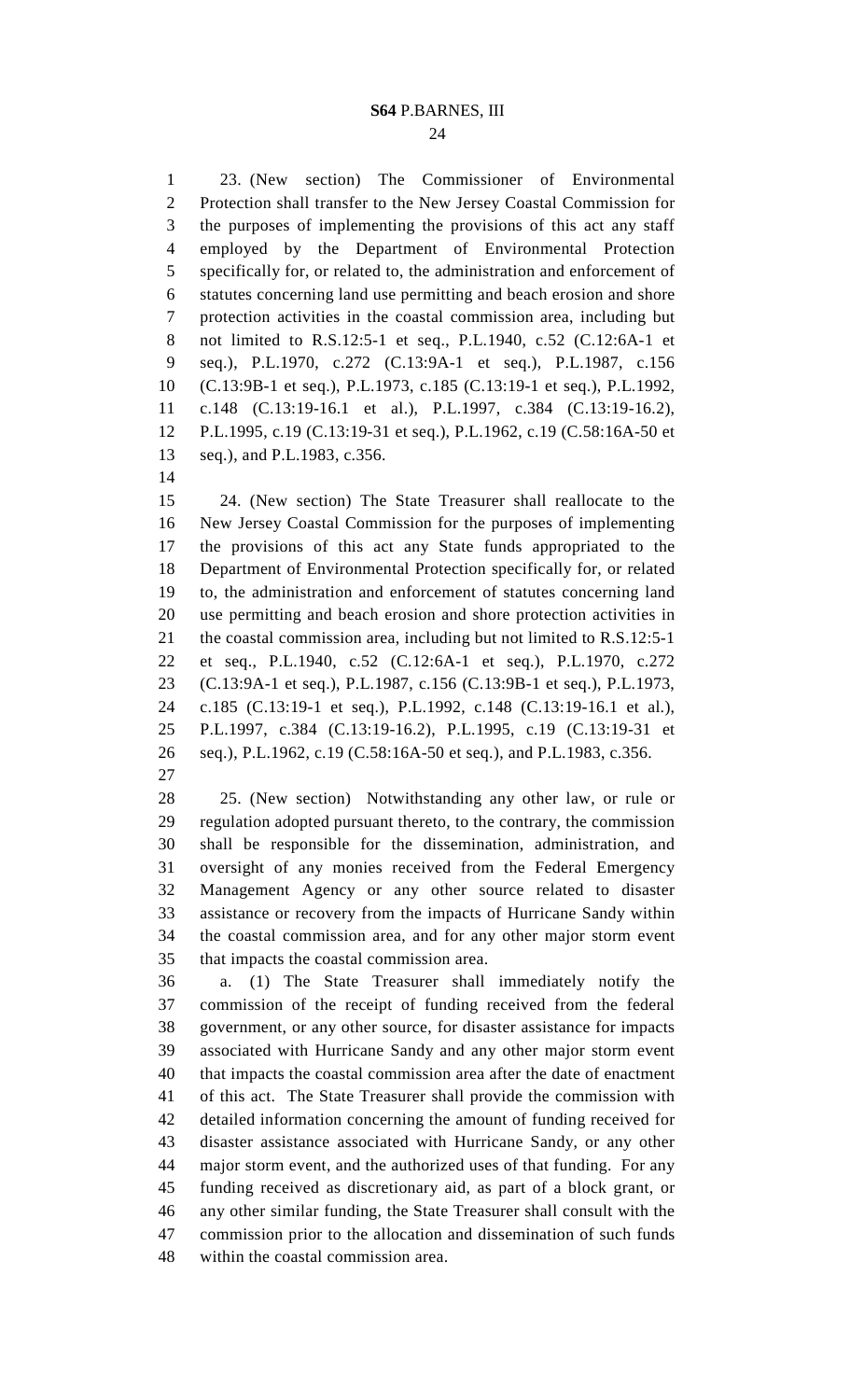1 (2) For any funds received for disaster assistance associated with 2 Hurricane Sandy by the State prior to the date of enactment of this 3 act, the State Treasurer shall provide the commission with detailed 4 information, including: the amount of funding received and the 5 authorized uses of that funding; the amount of the funding that has 6 been distributed or allocated to specific purposes and identification 7 of those purposes; and the process by which this funding was 8 distributed. This information shall provide a detailed description of 9 funds used for emergency operations, loss reimbursement, repairs, 10 rebuilding, restorations, reconstruction, removal of debris, 11 temporary housing, household assistance, relief, hazard mitigation 12 improvements, construction, and other recovery and rebuilding 13 activities deemed by the State Treasurer to be associated with 14 recovery and rebuilding from the impacts of Hurricane Sandy 15 incurred within the coastal commission area.

16 b. (1) The State Office of Emergency Management in the 17 Division of State Police in the Department of Law and Public 18 Safety shall provide the commission with copies of all damage 19 assessments and any applications submitted to the Federal 20 Emergency Management Agency for any funds, grants, or other 21 forms of financial assistance to support the recovery and rebuilding 22 within the coastal commission area from the impacts of Hurricane 23 Sandy.

24 (2) Prior to the submittal after the date of enactment of this act of 25 any damage assessment or any application to the Federal 26 Emergency Management Agency for any funds, grants, or other 27 forms of financial assistance to support the recovery and rebuilding 28 from the impacts associated with Hurricane Sandy or for any other 29 major storm that impacts New Jersey after the date of enactment of 30 this act, the State Office of Emergency Management shall consult 31 with the commission and provide the commission with the 32 opportunity to review and comment on the assessment or 33 application.

34

35 26. Section 1 of P.L.1939, c.30 (C.12:5-9) is amended to read as 36 follows:

37 1. [In addition to the powers conferred by the provisions of the 38 act to which this act is a supplement, the Board of Commerce and 39 Navigation] The New Jersey Coastal Commission, established 40 pursuant to section 4 of P.L., c. (C.) (pending before the 41 Legislature as this bill), is hereby authorized and empowered to co-42 operate with the Federal government, the county of Monmouth, and 43 the borough of Atlantic Highlands in providing and maintaining a 44 harbor of refuge in Sandy Hook bay near the borough of Atlantic 45 Highlands.

46 (cf: P.L.1939, c.374, s.1)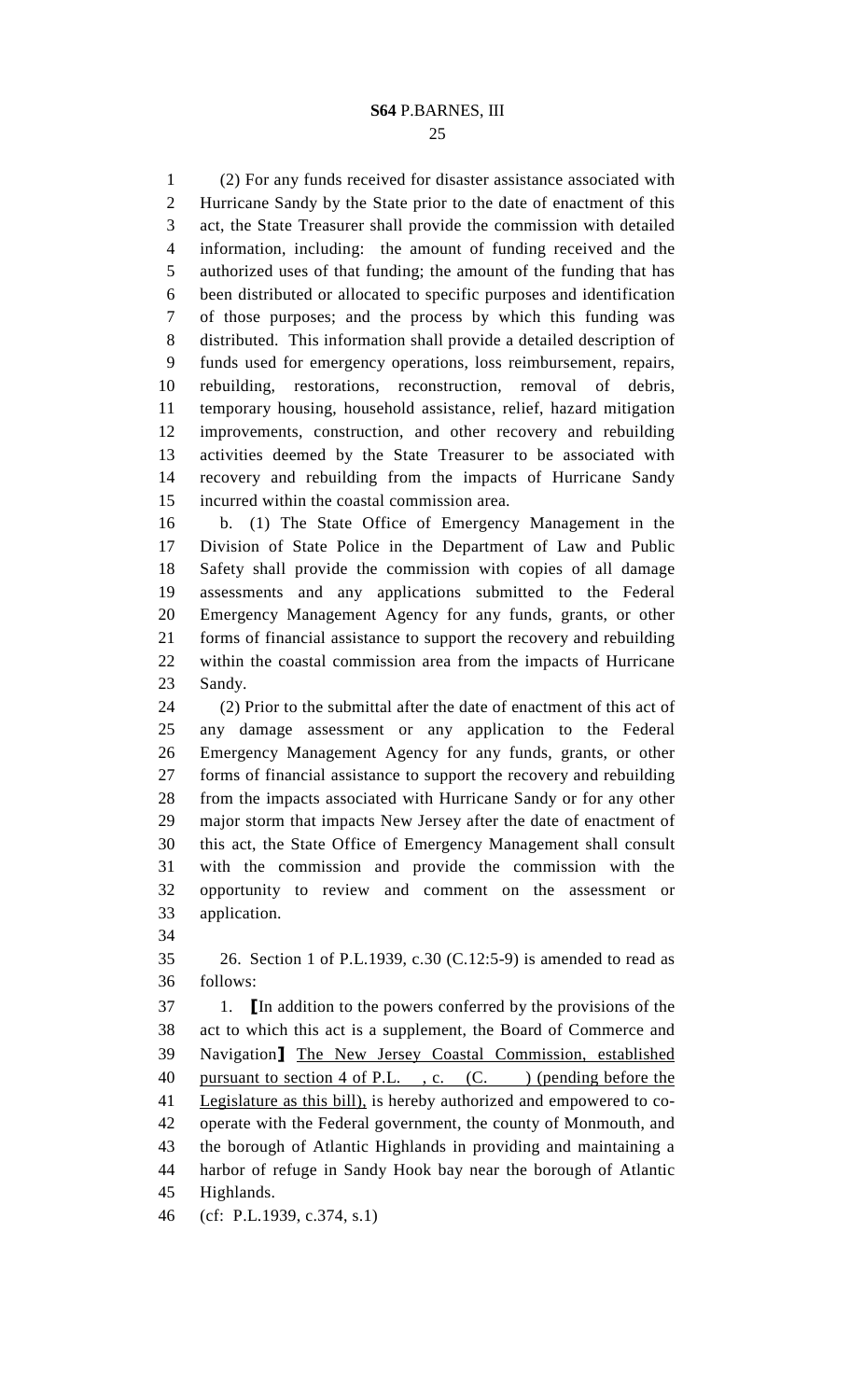1 27. Section 1 of P.L.1940, c.52 (C.12:6A-1) is amended to read 2 as follows:

3 1. [In addition to the powers conferred by the provisions of the 4 act to which this act is a supplement,] The New Jersey Coastal 5 Commission, established pursuant to section 4 of P.L., c. (C. 6 (pending before the Legislature as this bill), for the area of its 7 jurisdiction, and the [State] Department of [Conservation and 8 Economic Development is] Environmental Protection, for the 9 remainder of the State, are hereby authorized and empowered to 10 repair, reconstruct, or construct bulkheads, seawalls, breakwaters, 11 groins, jetties, beachfills, dunes and any or all appurtenant 12 structures and work, on any and every shore front along the Atlantic 13 ocean, in the State of New Jersey, or any shore front along the 14 Delaware bay and Delaware river, Raritan bay, Barnegat bay, Sandy 15 Hook bay, Shrewsbury river including Nevesink river, Shark river, 16 and the coastal inland waterways extending southerly from 17 Manasquan Inlet to Cape May Harbor, or at any inlet, estuary or 18 tributary waterway or any inland waterways adjacent to any inlet, 19 estuary or tributary waterway along the shores of the State of New 20 Jersey, to prevent or repair damage caused by erosion and storm, or 21 to prevent erosion of the shores and to stabilize the inlets or 22 estuaries and to undertake any and all actions and work essential to 23 the execution of this authorization and the powers granted hereby. 24 (cf: P.L.1966, c.212, s.1) 25 26 28. Section 2 of P.L.1940, c.52 (C.12:6A-2) is amended to read 27 as follows: 28 2. The *Division of Navigation* is **New Jersey Coastal** 29 Commission, established pursuant to section 4 of P.L., c. (C. ) 30 (pending before the Legislature as this bill), for the area of its 31 jurisdiction, and the Department of Environmental Protection, for 32 the remainder of the State, are further authorized [and empowered] 33 to use the facilities and services of any branch of the Federal 34 Government or of the State Government, or of any county or 35 municipality within the State, and any funds which may now be 36 available or which may hereafter be appropriated by the Federal 37 Government, or any division of the State Government, or of any 38 county or municipality within the State for the purpose of beach 39 erosion, and beach protection. 40 (cf: P.L.1946, c.258, s.2) 41 42 29. Section 3 of P.L.1940, c.52 (C.12:6A-3) is amended to read 43 as follows: 44 3. The *Division of Navigation* is **New Jersey Coastal** 45 Commission, established pursuant to section 4 of P.L., c. (C.)

46 (pending before the Legislature as this bill), for the area of its 47 jurisdiction, and the Department of Environmental Protection, for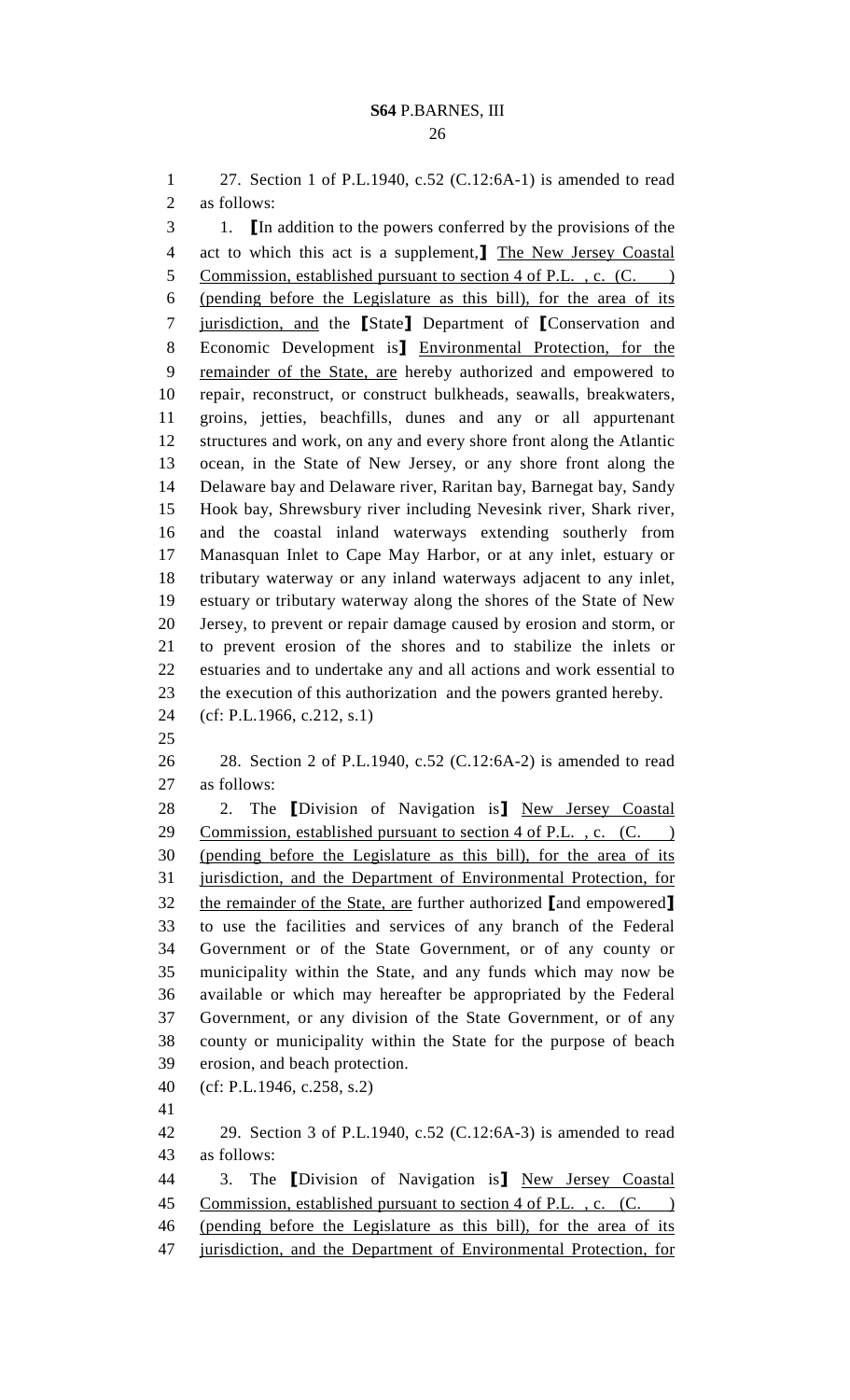1 the remainder of the State, are further authorized [and empowered] 2 to dredge and remove [any and] all obstructions in every waterway 3 or stream in the State of New Jersey to a depth and width to be 4 determined by the **[council of the Division of Navigation**] New 5 Jersey Coastal Commission, for the area of its jurisdiction, and the 6 Department of Environmental Protection, for the remainder of the 7 State, and to erect such bulkheads, breakwaters, groins or jetties as 8 are necessary to prevent erosion and stabilize the shore in the 9 vicinity of any inlet along the coast of the State of New Jersey. 10 (cf: P.L.1946, c.258, s.3) 11 12 30. Section 12 of P.L.1970, c.33 (C.13:1D-9) is amended to read 13 as follows: 14 12. The department shall formulate comprehensive policies for 15 the conservation of the natural resources of the State, the promotion 16 of environmental protection and the prevention of pollution of the 17 environment of the State. The department shall in addition to the 18 powers and duties vested in it by this act or by any other law have 19 the power to: 20 a. Conduct and supervise research programs for the purpose of 21 determining the causes, effects and hazards to the environment and 22 its ecology; 23 b. Conduct and supervise Statewide programs of education, 24 including the preparation and distribution of information relating to 25 conservation, environmental protection and ecology; 26 c. Require the registration of persons engaged in operations 27 which may result in pollution of the environment and the filing of 28 reports by them containing such information as the department may 29 prescribe to be filed relative to pollution of the environment, all in 30 accordance with applicable codes, rules or regulations established 31 by the department; 32 d. Enter and inspect any property, facility, building, premises, 33 site or place for the purpose of investigating an actual or suspected 34 source of pollution of the environment and conducting inspections, 35 collecting samples, copying or photocopying documents or records, 36 and for otherwise ascertaining compliance or noncompliance with 37 any laws, permits, orders, codes, rules and regulations of the 38 department. Any information relating to secret processes 39 concerning methods of manufacture or production, obtained in the 40 course of such inspection, investigation or determination, shall be 41 kept confidential, except this information shall be available to the 42 department for use, when relevant, in any administrative or judicial 43 proceedings undertaken to administer, implement, and enforce State 44 environmental law, but shall remain subject only to those 45 confidentiality protections otherwise afforded by federal law and by 46 the specific State environmental laws and regulations that the 47 department is administering, implementing and enforcing in that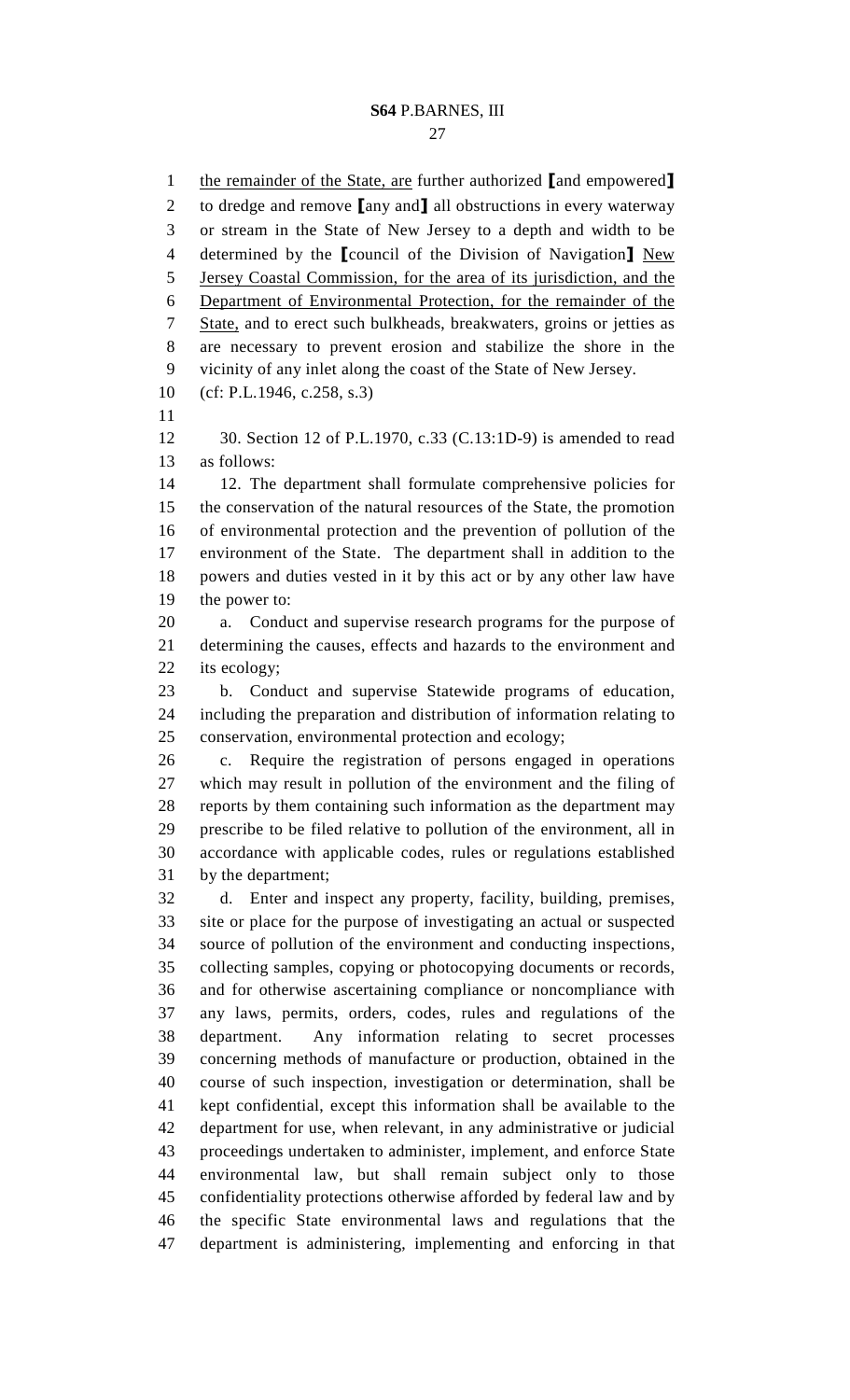1 particular case or instance. In addition, this information shall be 2 available upon request to the United States Government for use in 3 administering, implementing, and enforcing federal environmental 4 law, but shall remain subject to the confidentiality protection 5 afforded by federal law. If samples are taken for analysis, a 6 duplicate of the analytical report shall be furnished promptly to the 7 person suspected of causing pollution of the environment;

8 e. Receive or initiate complaints of pollution of the 9 environment, including thermal pollution, hold hearings in 10 connection therewith and institute legal proceedings for the 11 prevention of pollution of the environment and abatement of 12 nuisances in connection therewith and shall have the authority to 13 seek and obtain injunctive relief and the recovery of fines and 14 penalties in a court of competent jurisdiction;

15 f. Prepare, administer and supervise Statewide, regional and 16 local programs of conservation and environmental protection, 17 giving due regard for the ecology of the varied areas of the State 18 and the relationship thereof to the environment, and in connection 19 therewith prepare and make available to appropriate agencies in the 20 State technical information concerning conservation and 21 environmental protection, cooperate with the Commissioner of 22 Health and Senior Services in the preparation and distribution of 23 environmental protection and health bulletins for the purpose of 24 educating the public, and cooperate with the Commissioner of 25 Health and Senior Services in the preparation of a program of 26 environmental protection;

27 g. Encourage, direct and aid in coordinating State, regional and 28 local plans and programs concerning conservation and 29 environmental protection in accordance with a unified Statewide 30 plan which shall be formulated, approved and supervised by the 31 department. In reviewing such plans and programs and in 32 determining conditions under which such plans may be approved, 33 the department shall give due consideration to the development of a 34 comprehensive ecological and environmental plan in order to be 35 assured insofar as is practicable that all proposed plans and 36 programs shall conform to reasonably contemplated conservation 37 and environmental protection plans for the State and the varied 38 areas thereof;

39 h. Administer or supervise programs of conservation and 40 environmental protection, prescribe the minimum qualifications of 41 all persons engaged in official environmental protection work, and 42 encourage and aid in coordinating local environmental protection 43 services;

44 i. Establish and maintain adequate bacteriological, radiological 45 and chemical laboratories with such expert assistance and such 46 facilities as are necessary for routine examinations and analyses,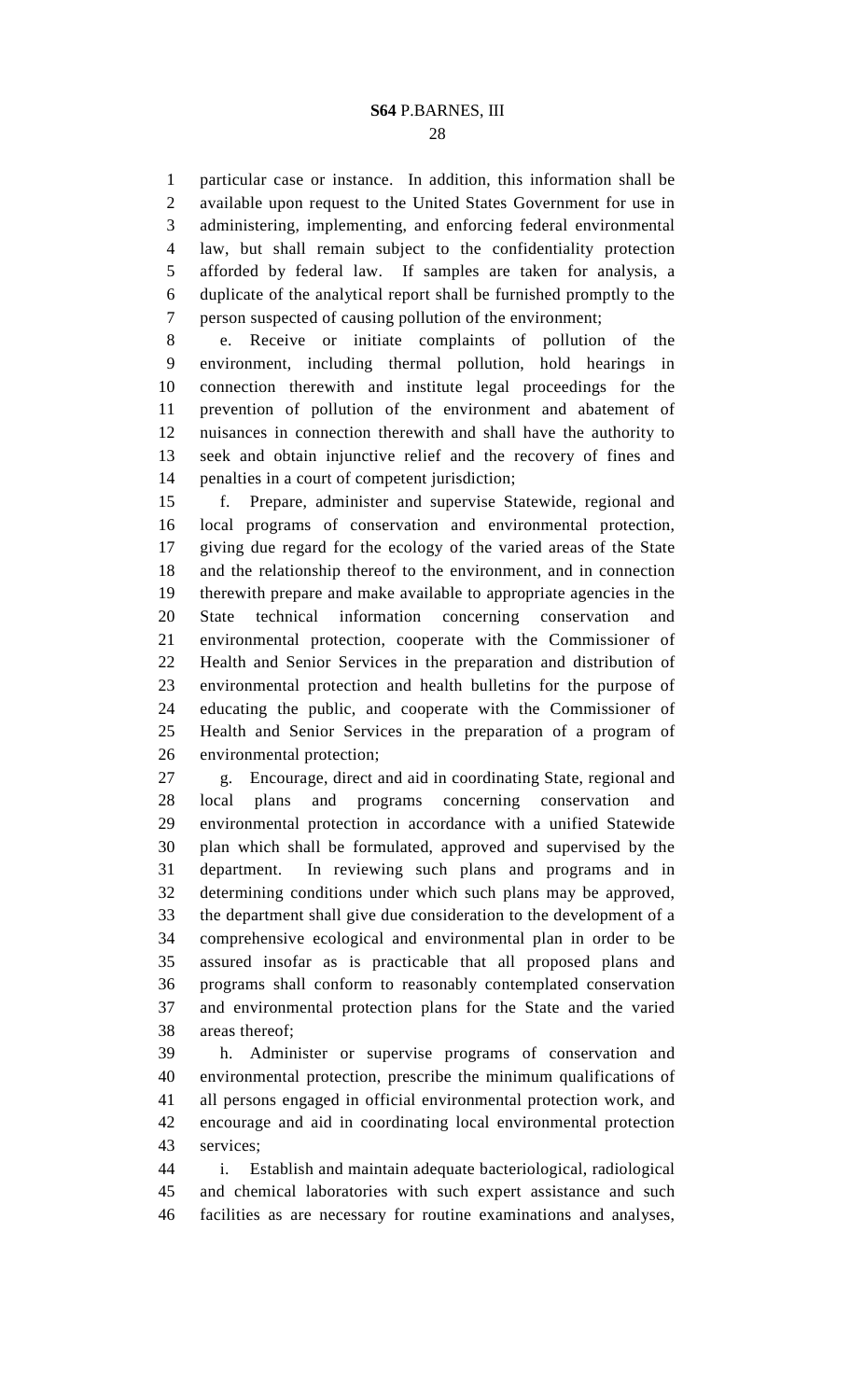1 and for original investigations and research in matters affecting the 2 environment and ecology;

3 j. Administer or supervise a program of industrial planning for 4 environmental protection; encourage industrial plants in the State to 5 undertake environmental and ecological engineering programs; and 6 cooperate with the State Departments of Health and Senior 7 Services, and Labor and Workforce Development, and the New 8 Jersey Commerce Commission in formulating rules and regulations 9 concerning industrial sanitary conditions;

10 k. Supervise sanitary engineering facilities and projects within 11 the State, authority for which is now or may hereafter be vested by 12 law in the department, and shall, in the exercise of such supervision, 13 make and enforce rules and regulations concerning plans and 14 specifications, or either, for the construction, improvement, 15 alteration or operation of all public water supplies, all public 16 bathing places, landfill operations and of sewerage systems and 17 disposal plants for treatment of sewage, wastes and other 18 deleterious matter, liquid, solid or gaseous, require all such plans or 19 specifications, or either, to be first approved by it before any work 20 thereunder shall be commenced, inspect all such projects during the 21 progress thereof and enforce compliance with such approved plans 22 and specifications;

23 l. Undertake programs of research and development for the 24 purpose of determining the most efficient, sanitary and economical 25 ways of collecting, disposing, recycling or utilizing of solid waste;

26 m. Construct and operate, on an experimental basis, incinerators 27 or other facilities for the disposal of solid waste, provide the various 28 municipalities and counties of this State, and the Division of Local 29 Government Services in the Department of Community Affairs with 30 statistical data on costs and methods of solid waste collection, 31 disposal and utilization;

32 n. Enforce the State air pollution, water pollution, 33 conservation, environmental protection, solid and hazardous waste 34 management laws, rules and regulations, including the making and 35 signing of a complaint and summons for their violation by serving 36 the summons upon the violator and thereafter filing the complaint 37 promptly with a court having jurisdiction;

38 o. Acquire by purchase, grant, contract or condemnation, title 39 to real property, for the purpose of demonstrating new methods and 40 techniques for the collection or disposal of solid waste;

41 p. Purchase, operate and maintain, pursuant to the provisions of 42 this act, any facility, site, laboratory, equipment or machinery 43 necessary to the performance of its duties pursuant to this act;

44 q. Contract with any other public agency or corporation 45 incorporated under the laws of this or any other state for the 46 performance of any function under this act;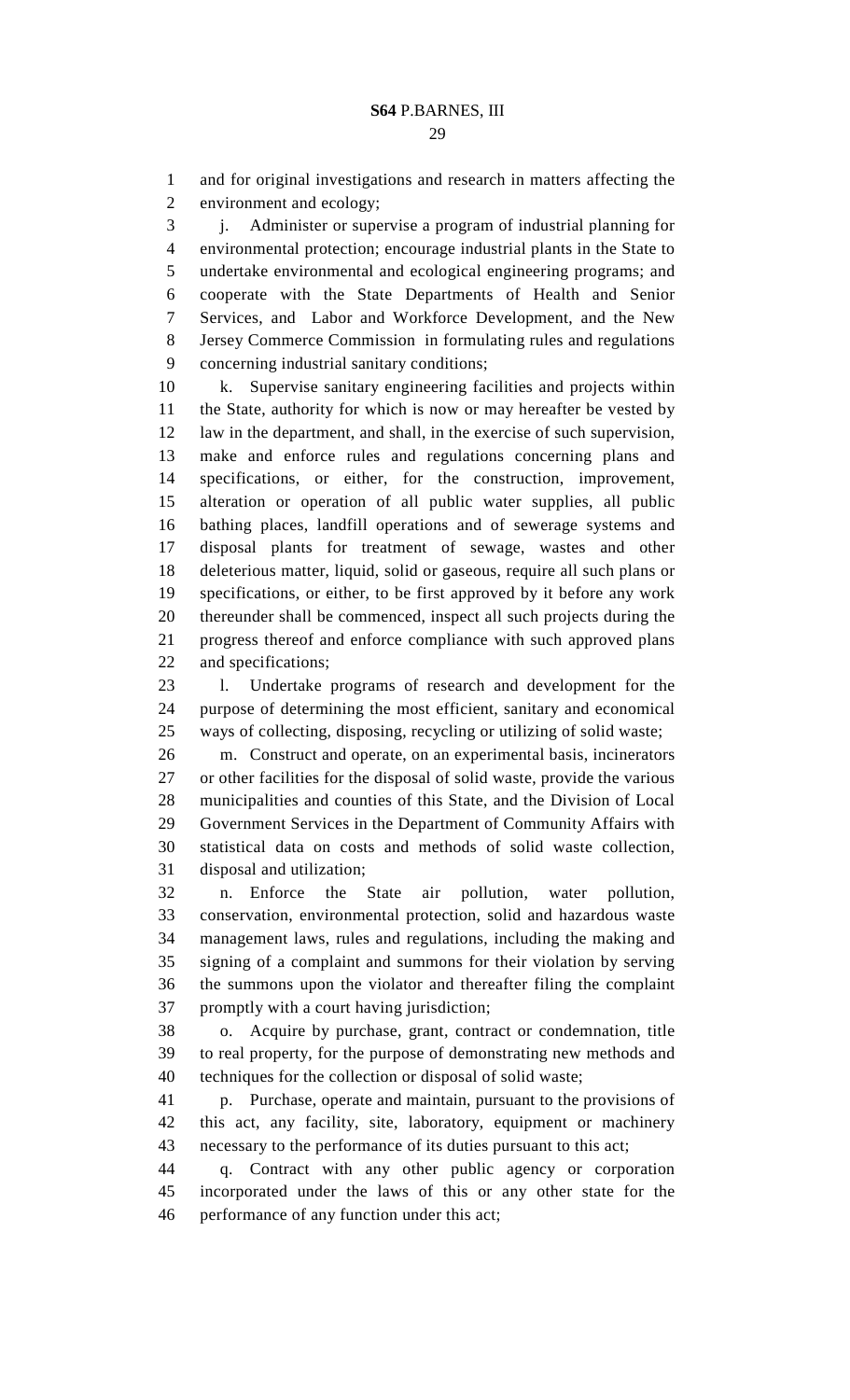30

1 r. With the approval of the Governor, cooperate with, apply 2 for, receive and expend funds from, the federal government, the 3 State Government, or any county or municipal government or from 4 any public or private sources for any of the objects of this act;

5 s. Make annual and such other reports as it may deem proper to 6 the Governor and the Legislature, evaluating the demonstrations 7 conducted during each calendar year;

8 t. Keep complete and accurate minutes of all hearings held 9 before the commissioner or any member of the department pursuant 10 to the provisions of this act. All such minutes shall be retained in a 11 permanent record, and shall be available for public inspection at all 12 times during the office hours of the department;

13 u. Require any person subject to a lawful order of the 14 department, which provides for a period of time during which such 15 person subject to the order is permitted to correct a violation, to 16 post a performance bond or other security with the department in 17 such form and amount as shall be determined by the department. 18 Such bond need not be for the full amount of the estimated cost to 19 correct the violation but may be in such amount as will tend to 20 insure good faith compliance with said order. The department shall 21 not require such a bond or security from any public body, agency or 22 authority. In the event of a failure to meet the schedule prescribed 23 by the department, the sum named in the bond or other security 24 shall be forfeited unless the department shall find that the failure is 25 excusable in whole or in part for good cause shown, in which case 26 the department shall determine what amount of said bond or 27 security, if any, is a reasonable forfeiture under the circumstances. 28 Any amount so forfeited shall be utilized by the department for the 29 correction of the violation or violations, or for any other action 30 required to insure compliance with the order;

31 v. Encourage and aid in coordinating State, regional and local 32 plans, efforts and programs concerning the remediation and reuse of 33 former industrial or commercial properties that are currently 34 underutilized or abandoned and at which there has been, or is 35 perceived to have been, a discharge, or threat of a discharge, of a 36 contaminant. For the purposes of this subsection, "underutilized 37 property" shall not include properties undergoing a reasonably 38 timely remediation or redevelopment process; and

39 w. Conduct research and implement plans and programs to 40 promote ecosystem-based management. As used in this subsection, 41 "ecosystem-based management" means an approach to management 42 that integrates biological, social, and economic factors into a 43 comprehensive strategy aimed at protecting, restoring, and 44 enhancing the sustainability, diversity, and productivity of 45 ecosystems. (cf: P.L.2007, c.288, s.6)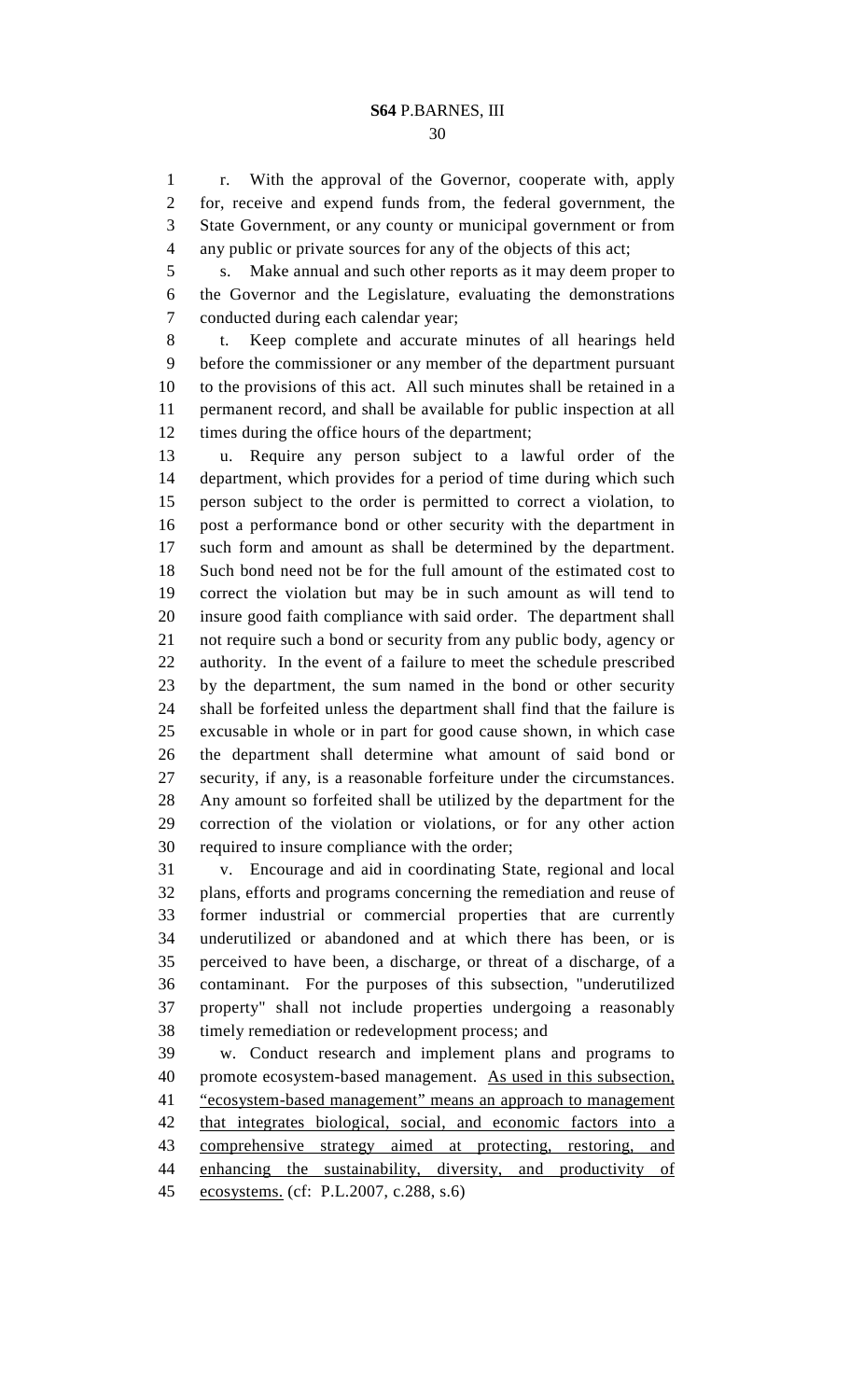1 31. Section 1 of P.L.1975, c.232 (C.13:1D-29) is amended to 2 read as follows: 3 1. For the purposes of this act, unless the context clearly 4 requires a different meaning, the following terms shall have the 5 following meanings: 6 a. "Commissioner" means the State Commissioner of 7 Environmental Protection. 8 b. "Construction permit" means and shall include: 9 (1) Approval of plans for the development of any waterfront 10 upon any tidal waterway pursuant to R.S.12:5-3  $\left[\frac{1}{2}\right]$ ; 11 (2) A permit for a regulated activity pursuant to "The Wetlands 12 Act of 1970," P.L.1970, c.272 (C.13:9A-1 et seq.) [.] ; 13 (3) A permit issued pursuant to the "Coastal Area Facility 14 Review Act," P.L.1973, c.185 (C.13:19-1 et seq.) [.] ; 15 (4) Approval of a structure or alteration within the area which 16 would be inundated by the 100 year design flood of any 17 nondelineated stream or of a change in land use within any 18 delineated floodway or any State administered and delineated flood 19 fringe area, all pursuant to the "Flood Hazard Area Control Act," 20 P.L.1962, c.19 (C.58:16A-50 et seq.) as amended and supplemented 21  $\blacksquare$   $\blacksquare$   $\blacksquare$   $\blacksquare$   $\blacksquare$   $\blacksquare$ 22 (5) Approval of plans and specifications for the construction 23 changes, improvements, extensions or alterations to any sewer 24 system pursuant to [R.S.58:11-10] law. 25 "Construction permit" shall not, however, include : 26 (1) any approval of or permit for an electric generating facility or 27 for a petroleum processing or storage facility, including a liquefied 28 natural gas facility, with a storage capacity of over 50,000 barrels; 29 or 30 (2) any development, regulated activity, permit or approval 31 located within the coastal commission area and under the 32 jurisdiction of the New Jersey Coastal Commission, as defined 33 pursuant to section 3 of P.L., c. (C.) (pending before the 34 Legislature as this bill). 35 c. "Department" means the Department of Environmental 36 Protection. 37 (cf: P.L.1979, c.359, s.8) 38 39 32. Section 7 of P.L.1993, c.190 (C.13:19-5.2) is amended to 40 read as follows: 41 7. A permit shall not be required pursuant to section 5 of 42 P.L.1973, c.185 (C.13:19-5) for: 43 a. A development which has received preliminary site plan 44 approval pursuant to the "Municipal Land Use Law," P.L.1975, 45 c.291 (C.40:55D-1 et seq.) or a final municipal building or 46 construction permit on or prior to July 19, 1994, or a residential 47 development which has received preliminary subdivision approval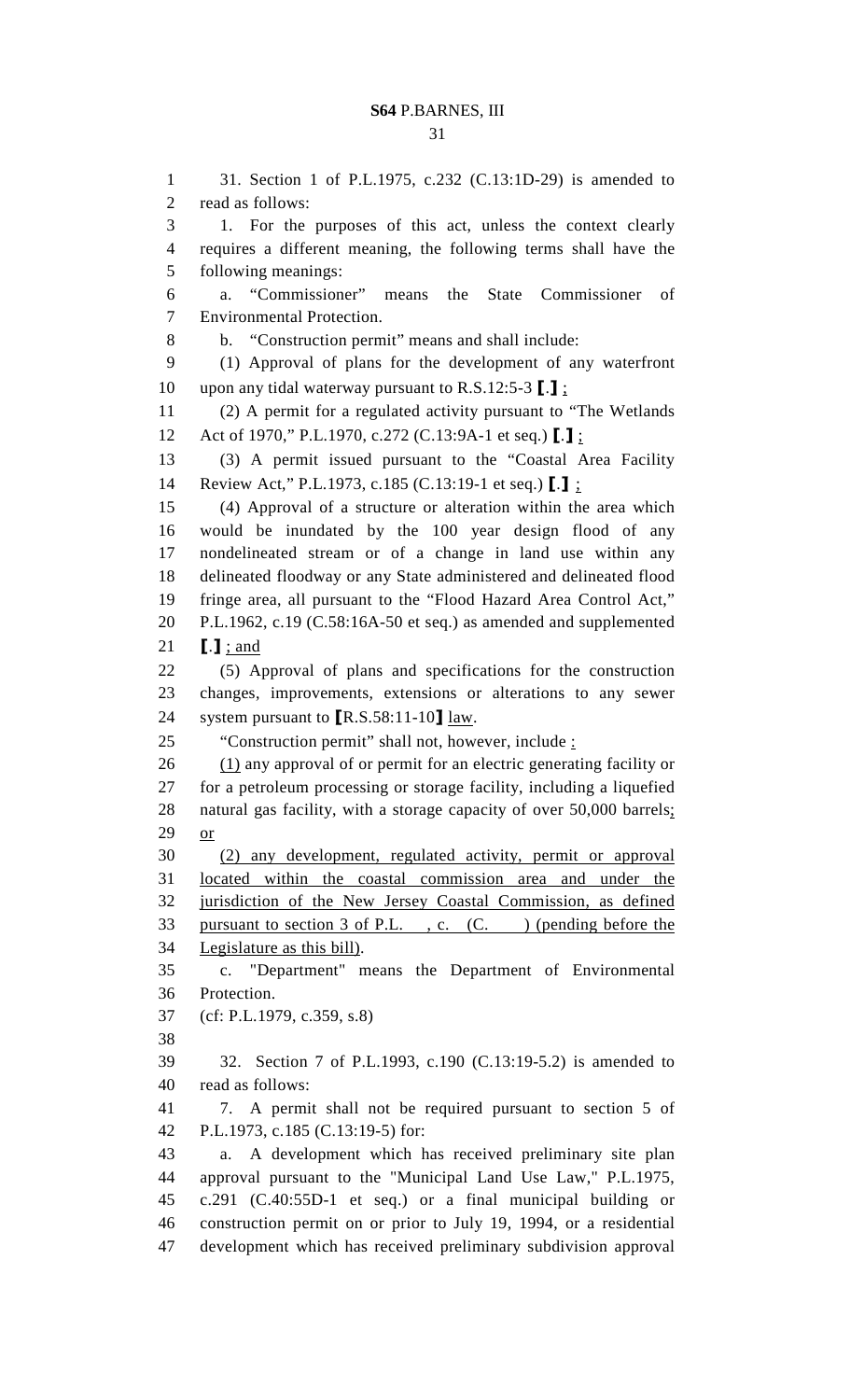1 or minor subdivision approval on or prior to July 19, 1994 where no 2 subsequent site plan approval is required, provided that, in any of 3 the cases identified above, construction begins within three years of 4 July 19, 1994, and continues to completion with no lapses in 5 construction activity of more than one year. This subsection shall 6 not apply to any development that required a permit pursuant to 7 P.L.1973, c.185 (C.13:19-1 et seq.) prior to July 19, 1994; 8 b. [The reconstruction of any development that is damaged or 9 destroyed, in whole or in part, by fire, storm, natural hazard or act 10 of God, provided that such reconstruction is in compliance with 11 existing requirements or codes of municipal, State and federal law] 12 (Deleted by amendment, P.L., c. ) (pending before the 13 Legislature as this bill); 14 c. The enlargement of any development if the enlargement 15 does not result in: 16 (1) the enlargement of the footprint of the development; or 17 (2) an increase in the number of dwelling units within the 18 development; 19 d. The construction of a patio, deck or similar structure at a 20 residential development; 21 e. Services provided, within the existing public right-of-way, 22 by any governmental entity which involve: 23 (1) the routine reconstruction, substantially similar functional 24 replacement, or maintenance or repair of public highways; 25 (2) public highway lane widening, intersection and shoulder 26 improvement projects which do not increase the number of travel 27 lanes; or 28 (3) public highway signing, lighting, guiderail and other 29 nonintrusive safety projects; 30 f. The expansion of an existing, functional amusement pier, 31 provided such expansion does not exceed the footprint of the 32 existing, functional amusement pier by more than 25 percent, and 33 provided the expansion is located in the area beyond 150 feet 34 landward of the mean high water line, beach or dune, whichever is 35 most landward; or 36 g. The enclosure of an establishment offering dining, food 37 services and beverages that was in operation as of December 18, 38 2000 and is located upon a functional pier, provided the enclosure 39 only includes an open area which was actively used in the operation 40 of the establishment. 41 A development subject to any exemption provided in this section 42 shall be required to satisfy all other applicable requirements of law. 43 (cf: P.L.2001, c.418, s.1) 44 45 33. Section 1 of P.L.1992, c.148 (C.13:19-16.1) is amended to 46 read as follows: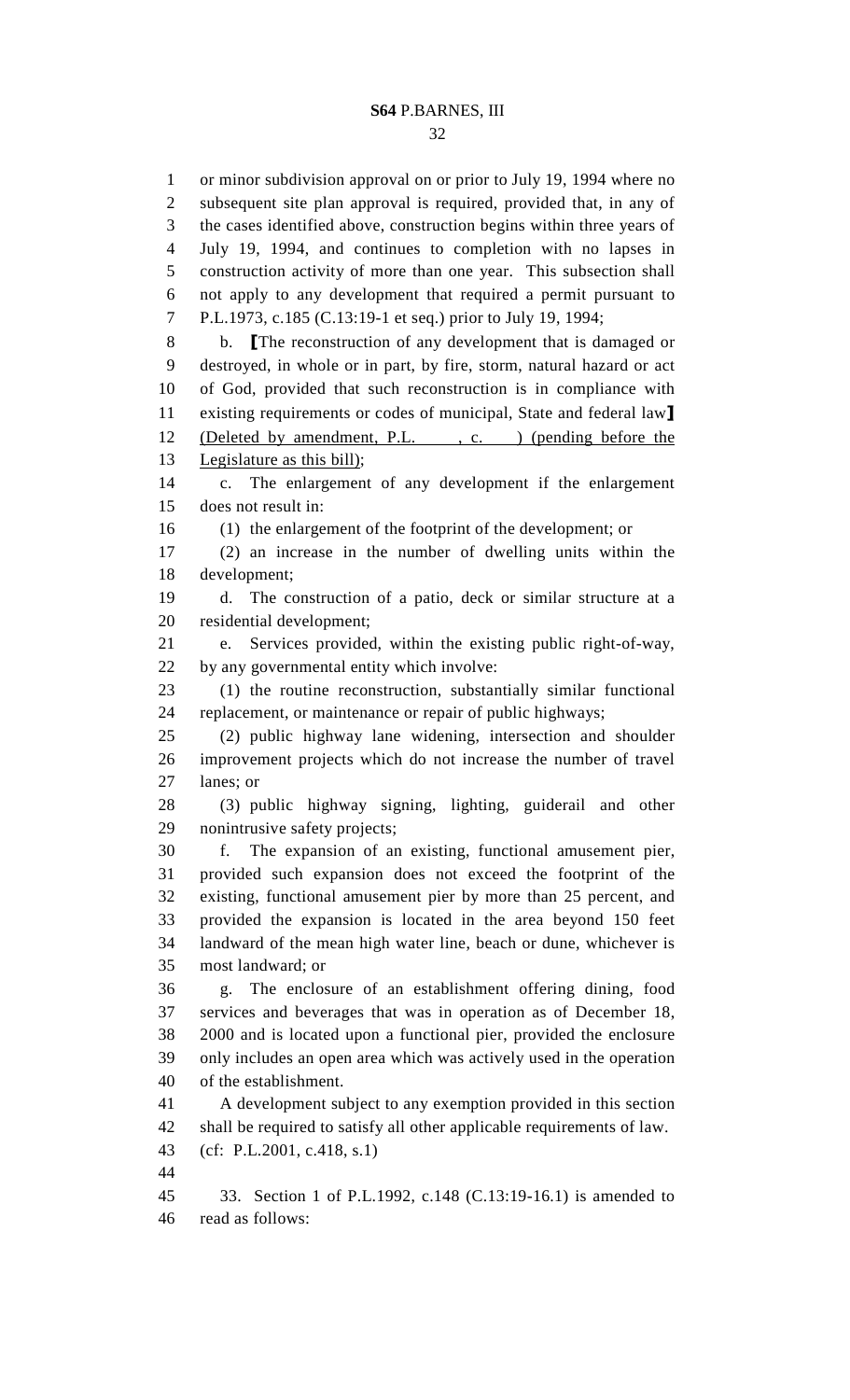1 1. a. There is created in the Department of the Treasury a 2 special non-lapsing fund to be known as the "Shore Protection 3 Fund." The monies in the fund are dedicated and shall only be used 4 to carry out the purposes enumerated in subsection b. of this 5 section. The fund shall be credited with all revenues collected and 6 deposited in the fund pursuant to section 4 of P.L.1968, c.49 7 (C.46:15-8), all interest received from the investment of monies in 8 the fund, and any monies which, from time to time, may otherwise 9 become available for the purposes of the fund. Pending the use 10 thereof pursuant to the provisions of subsection b. of this section, 11 the monies deposited in the fund shall be held in interest-bearing 12 accounts in public depositories, as defined pursuant to section 1 of 13 P.L.1970, c.236 (C.17:9-41), and may be invested or reinvested in 14 such securities as are approved by the State Treasurer. Interest or 15 other income earned on monies deposited into the fund shall be 16 credited to the fund for use as set forth in this act for other monies 17 in the fund.

18 b. (1) Monies deposited in the "Shore Protection Fund" shall be 19 used, in accordance with the priority list approved by the 20 Legislature pursuant to section 1 of P.L.1997, c.384 (C.13:19-16.2), 21 for shore protection projects associated with the protection, 22 stabilization, restoration or maintenance of the shore, including 23 monitoring studies and land acquisition, consistent with the current 24 New Jersey Shore Protection Master Plan prepared pursuant to 25 section 5 of P.L.1978, c.157, and may include the nonfederal share 26 of any State-federal project. The requirements of subsection c. of 27 section 1 of P.L.1997, c.384 (C.13:19-16.2) notwithstanding, the 28 New Jersey Coastal Commission, established pursuant to section 4 29 of P.L., c.  $(C.)$  (pending before the Legislature as this bill), for 30 the area of its jurisdiction, and the Commissioner of Environmental 31 Protection for the remainder of the State, may, pursuant to 32 appropriations made by law, allocate monies deposited in the fund 33 for shore protection projects of an emergency nature, in the event of 34 storm, stress of weather or similar act of God. Two percent of the 35 monies annually deposited in the fund shall be allocated and 36 annually appropriated for the purposes of funding the Coastal 37 Protection Technical Assistance Service established pursuant to 38 section 1 of P.L.1993, c.176 (C.18A:64L-1), of which amount up to 39 \$100,000 annually may be utilized for funding coastal engineering 40 research and development to be conducted by Stevens Institute of 41 Technology in response to requests therefor made by State or local 42 governmental entities.

43 (2) (a) Notwithstanding the provisions of paragraph (1) of this 44 subsection, in State Fiscal Year 2009 up to \$9,000,000 of the 45 monies deposited in the Shore Protection Fund may be used to help 46 defray the cost of operation and maintenance of State parks and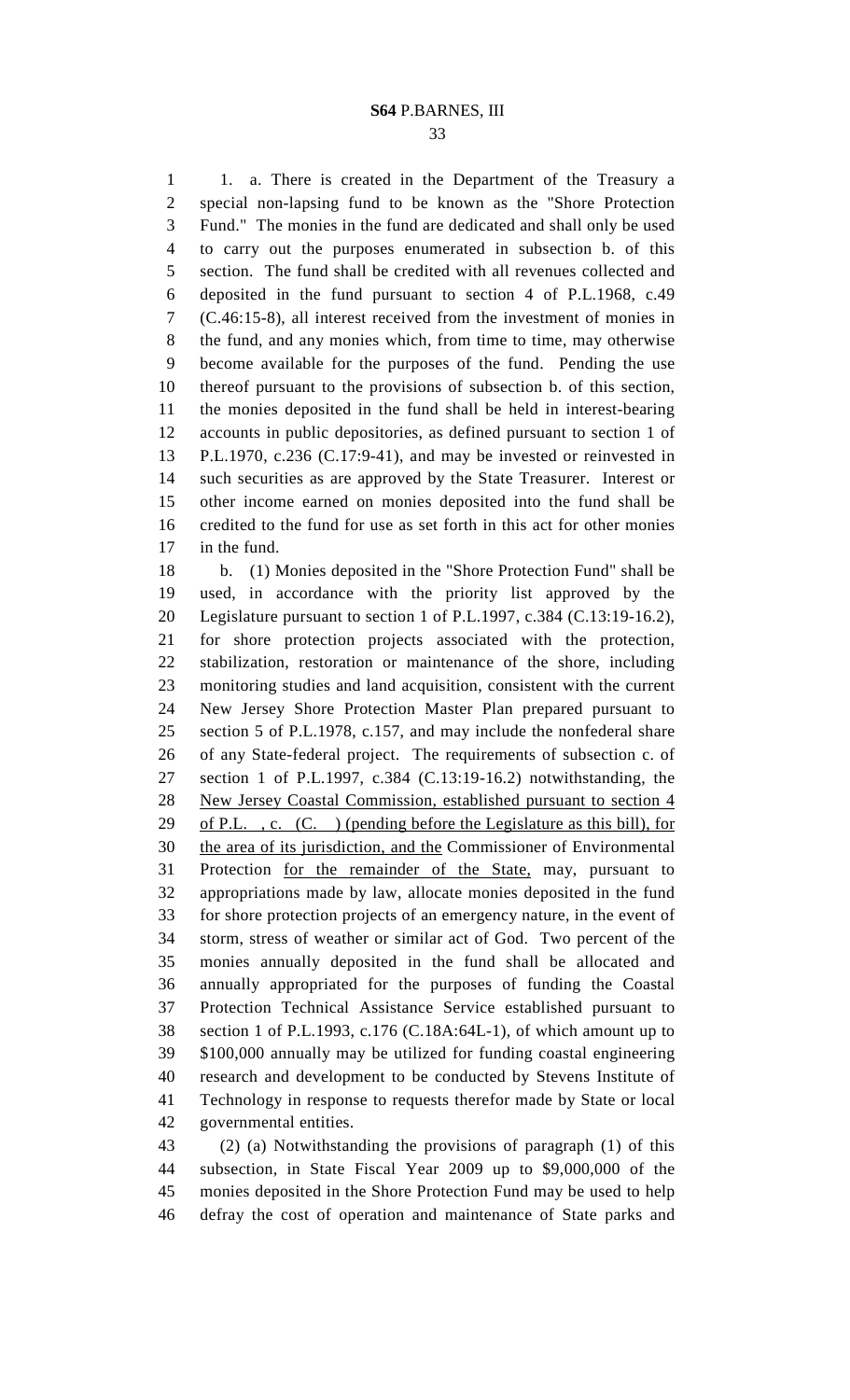1 forests as defined in subsection e. of section 3 of P.L.1983, c.324 2 (C.13:1L-3).

3 (b) (i) If the unobligated balance of the monies in the Shore 4 Protection Fund on June 30, 2009 is less than \$20,000,000, as 5 certified by the State Treasurer, the sum of \$9,000,000 shall be 6 appropriated and credited to the Shore Protection Fund, to be used 7 solely for the purposes prescribed in paragraph (1) of this 8 subsection, from the proceeds of the State portion of the basic fee, 9 collected pursuant to P.L.1968, c.49 (C.46:15-5 et seq.) and paid to 10 the State Treasurer pursuant to paragraph (2) of subsection b. of 11 section 4 of P.L.1968, c.49 (C.46:15-8), excluding any amounts 12 from those proceeds credited to the Shore Protection Fund pursuant 13 to paragraph (1) of subsection c. of section 4 of P.L.1968, c.49 14 (C.46:15-8), or from such other unappropriated revenues as the 15 State Treasurer may determine that are not otherwise dedicated by 16 law.

17 (ii) If the requirements of subsubparagraph (i) of this 18 subparagraph are not met for any reason, or any portion of the sum 19 of \$9,000,000 transferred and credited to the Shore Protection Fund 20 pursuant to that subsubparagraph is used for any purpose other than 21 the purposes prescribed in paragraph (1) of this subsection, the 22 Director of the Division of Budget and Accounting in the 23 Department of the Treasury shall, not later than five days thereafter, 24 certify to the Director of the Division of Taxation that these 25 requirements have not been met.

26 (cf: P.L.2008, c.31, s.1)

27

28 34. Section 1 of P.L.1997, c.384 (C.13:19-16.2) is amended to 29 read as follows:

30 1. a. The New Jersey Coastal Commission, established 31 pursuant to section 4 of P.L. , c. (C. ) (pending before the 32 Legislature as this bill), for the area of its jurisdiction, and the 33 Commissioner of Environmental Protection for the remainder of the 34 State shall develop a priority system for ranking shore protection 35 projects and establish appropriate criteria therefor. Commencing 36 with the fiscal year beginning on July 1, 1999, and for each fiscal 37 year thereafter, the [commissioner] New Jersey Coastal 38 Commission and the Commissioner of Environmental Protection, as 39 appropriate, shall use the priority system to establish a shore 40 protection project priority list for projects designated to receive 41 funding pursuant to an appropriation made from the Shore 42 Protection Fund, hereinafter referred to as the "fund," established 43 pursuant to section 1 of P.L.1992, c.148 (C.13:19-16.1). The list 44 shall include a description of each project and its purpose, impact, 45 estimated cost, and estimated construction schedule, and an 46 explanation of the manner in which priorities were established. A 47 description of the priority system and the project priority list for the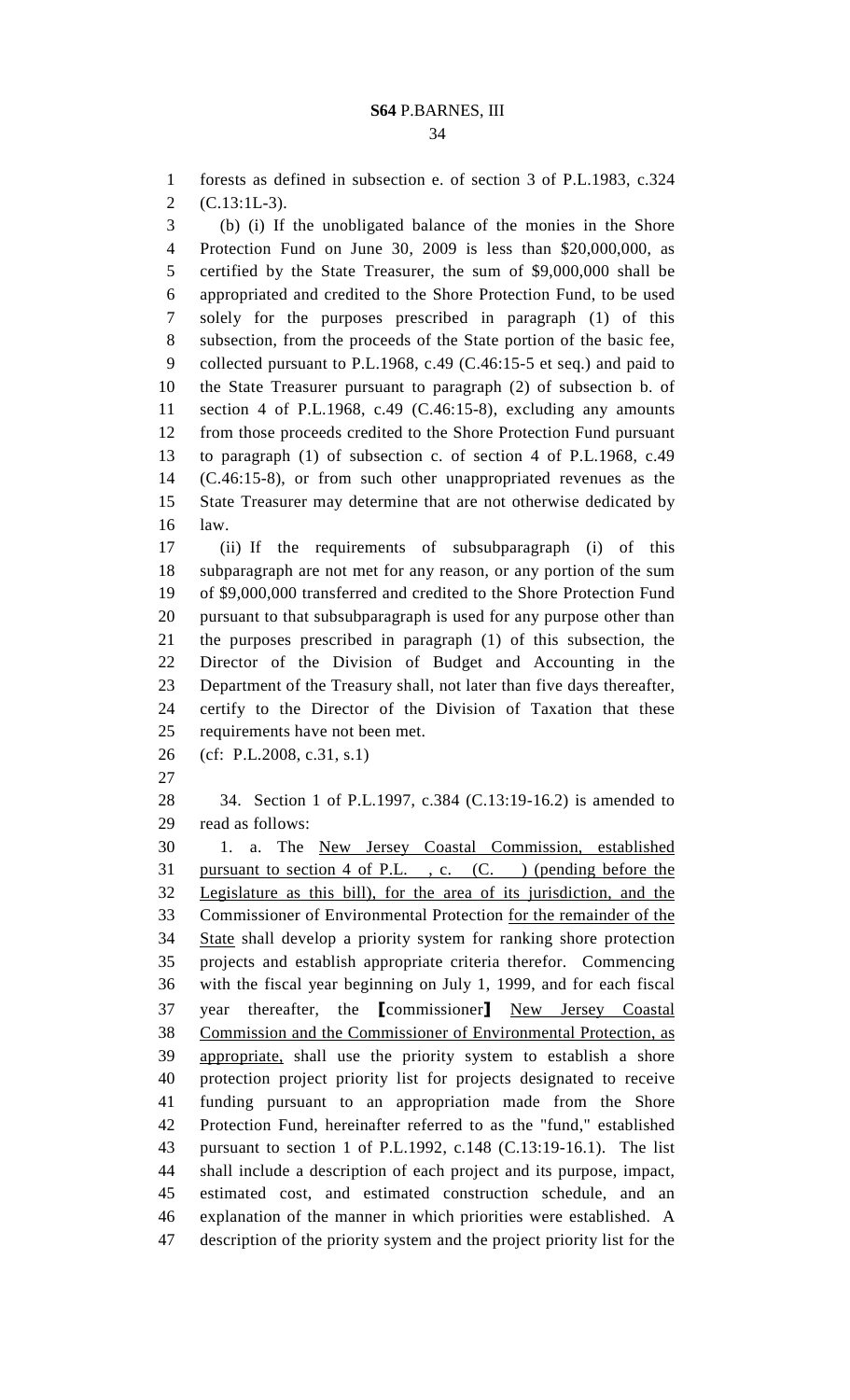35

1 ensuing fiscal year shall be submitted by the New Jersey Coastal 2 Commission and the Commissioner of Environmental Protection for 3 the areas of the State under their respective jurisdictions to the 4 Legislature on or before January 31 of each year on a day when 5 both Houses are meeting. The President of the Senate and the 6 Speaker of the General Assembly shall cause the date of submission 7 to be entered upon the Senate Journal and the Minutes of the 8 General Assembly, respectively, and shall cause the project priority 9 list to be introduced in each House in the form of legislative bills 10 authorizing the expenditure of monies appropriated pursuant to 11 section 1 of P.L.1992, c.148 (C.13:19-16.1) for projects on the list, 12 and shall refer these bills to the Senate Economic Growth [, 13 Agriculture and Tourism] Committee, the Senate Budget and 14 Appropriations Committee, the [General] Assembly Environment 15 **[**, Science and Technology] and Solid Waste Committee, and the 16 [General] Assembly Appropriations Committee, or their 17 successors, for their respective consideration. 18 b. Within 60 days of the referral thereof, the Senate Economic

19 Growth [, Agriculture and Tourism] Committee, the Senate Budget 20 and Appropriations Committee, the [General] Assembly 21 Environment [, Science and Technology] and Solid Waste 22 Committee, and the [General] Assembly Appropriations 23 Committee, or their successors, shall, either individually or jointly, 24 consider the legislation containing the project priority list, and shall 25 report the legislation, together with any modifications, out of 26 committee for consideration by each House of the Legislature. On 27 or before June 1 of each year, the Legislature shall approve the 28 legislation containing the project priority list, including any 29 amendatory or supplementary provisions thereto. The legislation 30 approved by the Legislature shall authorize the expenditure of 31 monies appropriated to the New Jersey Coastal Commission and the 32 Department of Environmental Protection, as appropriate, from the 33 Shore Protection Fund for the specific projects, including the 34 estimated amounts therefor, on the list.

35 c. No monies appropriated from the Shore Protection Fund to 36 the New Jersey Coastal Commission or the Department of 37 Environmental Protection, as appropriate, shall be expended for any 38 shore protection project unless the estimated expenditure is 39 authorized pursuant to legislation approved in accordance with the 40 provisions of subsection b. of this section or unless the shore 41 protection project is of an emergency nature pursuant to the 42 provisions of subsection b. of section 1 of P.L.1992, c.148 43 (C.13:19-16.1). The commission or department [is] for the areas of 44 the State under their respective jurisdictions are authorized to 45 transfer monies between authorized projects to compensate for the 46 differences between the estimated and actual costs of a project. If 47 the Legislature fails to approve legislation within the time frame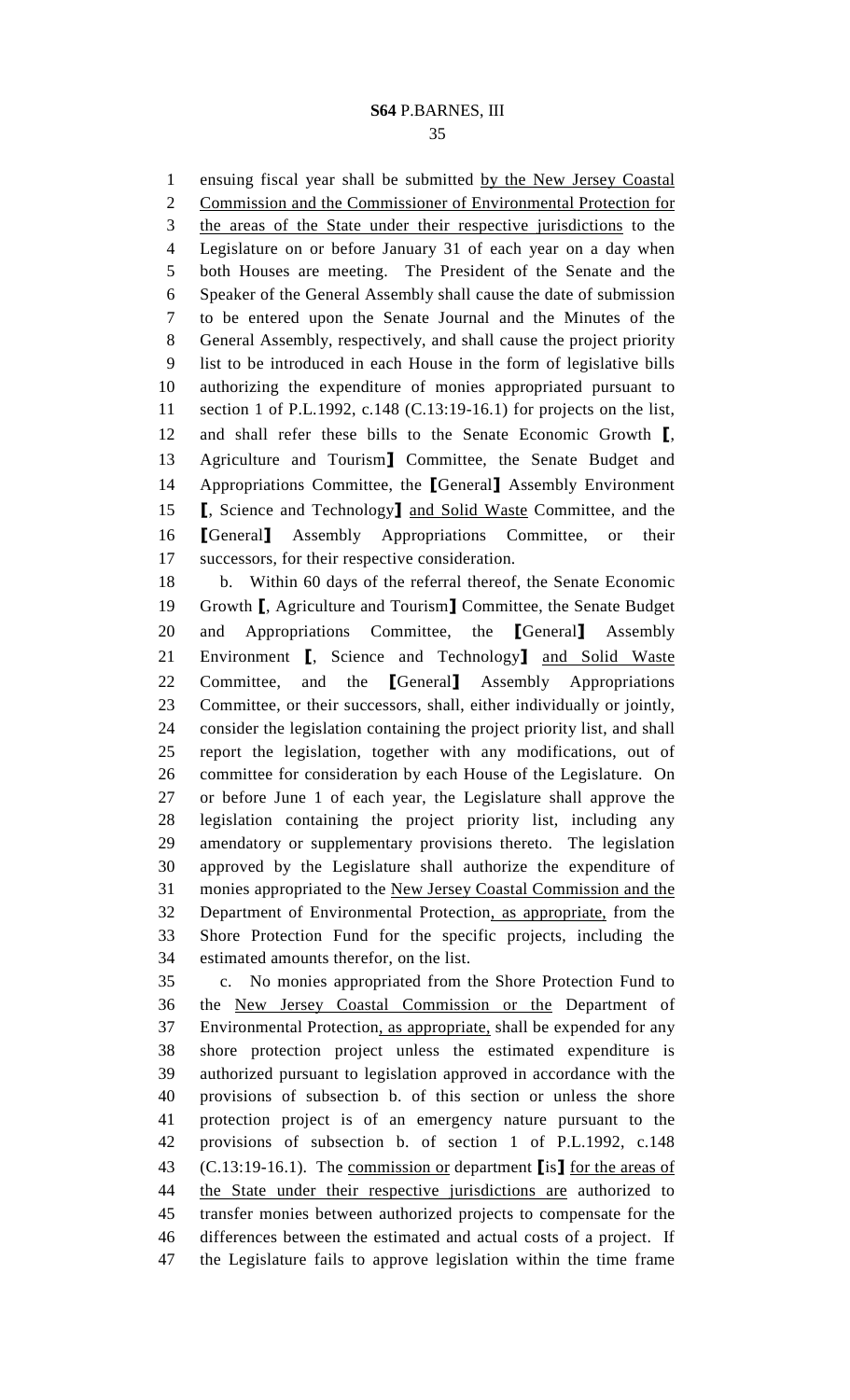36

1 specified pursuant to subsection b. of this section, the expenditure 2 of monies appropriated from the Shore Protection Fund shall be 3 authorized pursuant to the provisions of the annual appropriations 4 act. 5 (cf: P.L.1997, c.384, s.1) 6 7 35. Section 1 of P.L.2007, c.278 (C.13:19-16.3) is amended to 8 read as follows: 9 1. Whenever the State enters into an agreement, on or after the 10 date of enactment of this act, with the United States Army Corps of 11 Engineers for the State to assume responsibility as the non-federal 12 sponsor of a shore protection project, the Department of 13 Environmental Protection or the New Jersey Coastal Commission 14 established pursuant to section 4 of P.L., c. (C.) (pending 15 before the Legislature as this bill), as appropriate, shall conduct a 16 public hearing and provide the opportunity for public comment at 17 the conclusion of the feasibility study phase for the proposed shore 18 protection project. 19 (cf: P.L.2007, c.278, s.1) 20 21 36. Section 2 of P.L.1992, c.213 (C.13:19-23) is amended to 22 read as follows: 23 2. The Legislature finds and determines: 24 a. The presence of debris, litter, floatable waste, and other 25 refuse in the ocean waters has an adverse impact on the quality of 26 those waters and on sea mammals and other marine life; 27 b. Programs involving public participation can be an integral 28 part of a Statewide strategy to combat the deleterious effects of 29 ocean pollution, and can contribute to the goal of achieving a 30 pollution free environment with the hope that in the future, cleanups 31 of this nature will no longer be required; 32 c. "Adopt a beach" programs, which provide for citizen 33 cleanups of beaches and shores of debris, litter, floatable waste, and 34 other refuse, have been enthusiastically received in other states, and 35 have proved useful in the continuing effort to remove potential 36 pollutants from ocean waters; and 37 d. It is in the public interest and in furtherance of the general 38 welfare of the people of this State to establish an "Adopt a Beach" 39 program in the Department of Environmental Protection to be 40 implemented in conjunction with the New Jersey Coastal 41 Commission. 42 (cf: P.L.1992, c.213, s.2) 43 44 37. Section 3 of P.L.1992, c.213 (C.13:19-24) is amended to 45 read as follows: 46 3. As used in this act: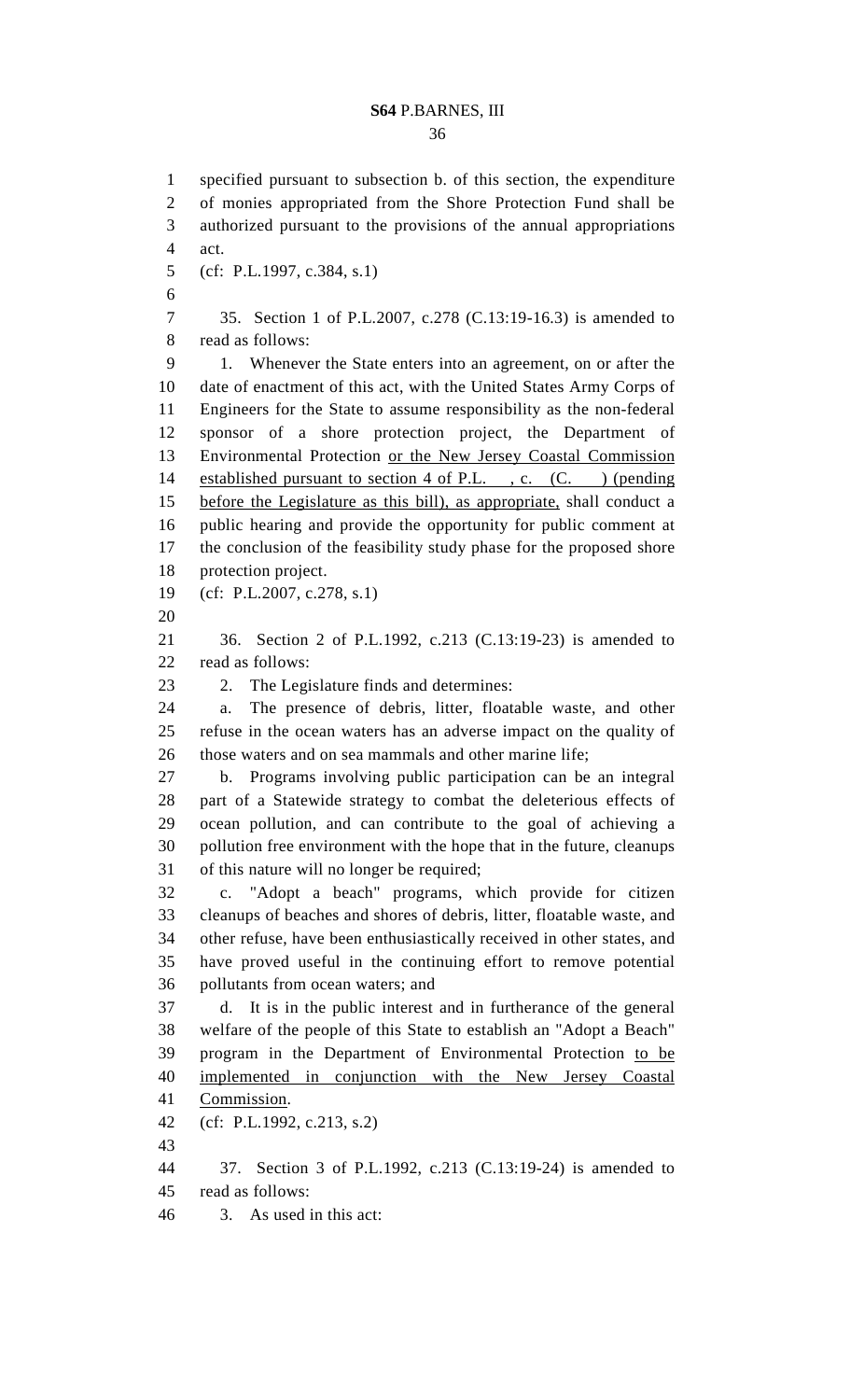37

1 "Commission" means the New Jersey Coastal Commission 2 established pursuant to section 4 of P.L., c. (.) (pending 3 before the Legislature as this bill). 4 "Department" means the Department of Environmental 5 Protection. 6 "Program volunteer" means any group, organization, business, or 7 individual who has adopted a section of beach or shore for cleanup 8 in accordance with  $[$ this act $]$  P.L.1992, c.213 (C.13:19-22 et seq.). 9 (cf: P.L.1992, c.213, s.3) 10 11 38. Section 5 of P.L.1992, c.213 (C.13:19-26) is amended to 12 read as follows: 13 5. a. The department, in conjunction with the commission, 14 shall: 15 (1) Develop a packet of information and instructions, and, within 16 the limits of funds made available therefor, provide cleanup 17 supplies, for use by program volunteers in cleaning up beaches and 18 shores in accordance with [this act] P.L.1992, c.213 (C.13:19-22 et 19 seq.); 20 (2) Coordinate with program volunteers and appropriate local 21 government officials in arranging for the disposal, and to the 22 maximum extent practicable and feasible, the recycling, of debris, 23 litter, floatable waste, and other refuse collected by program 24 volunteers; 25 (3) Advertise and promote the "Adopt a Beach" program, and 26 develop and utilize such slogans, symbols, and mascots as the 27 department may deem expedient for such purposes; 28 (4) Coordinate the operation of the "Adopt a Beach" program 29 with the responsibilities of the department and the Department of 30 Education to prepare and distribute educational materials 31 concerning the deleterious effects of plastics and other forms of 32 pollution on the marine environment pursuant to the "Clean Ocean 33 Education Act," P.L.1988, c.62 (C.58:10A-52 et seq.); 34 (5) Cooperate with the Department of Corrections on any 35 program established by law or by that department that utilizes 36 prisoners to clean up or maintain beaches or shores; 37 (6) Provide notice of the provisions of this act to every coastal 38 municipality in the State; and 39 (7) Organize, coordinate, and designate the dates for two annual 40 coastwide beach and shore cleanups, one in the Spring and one in 41 the Fall, in which all program volunteers shall be asked to 42 participate, and which shall be in addition to any other cleanup 43 activities that program volunteers may undertake. 44 b. The department, in conjunction with the commission, may: 45 (1) Prepare or use from existing environmental advocacy group 46 sources, data cards to be distributed to program volunteers to record 47 information on the amounts and types of debris, litter, floatable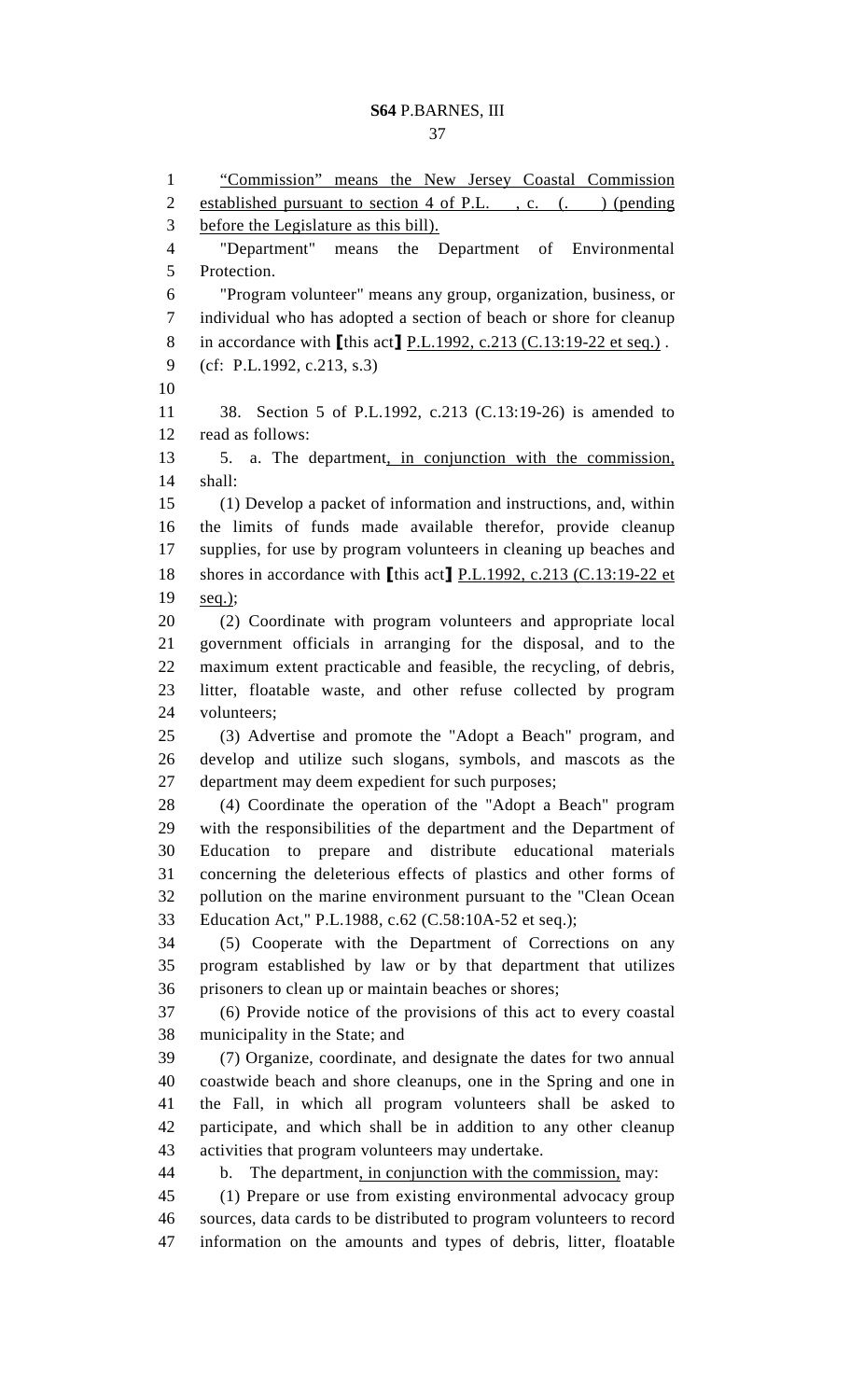1 waste, and other refuse collected, and such other information as the 2 department may deem useful; 3 (2) Utilize the information derived from data cards distributed to 4 program volunteers to formulate recommendations to the Governor 5 and the Legislature for administrative or legislative action to 6 effectuate the goal of preventing ocean pollution; and 7 (3) Issue to each program volunteer an adoption certificate, and, 8 within the limits of funds made available therefor, provide a sign 9 indicating the name of the participating group, organization, 10 business, or individual for placement, if not otherwise prohibited by 11 law or municipal ordinance, at an appropriate point on the public 12 road providing access to the section of beach or shore adopted by 13 the program volunteer, or at such other point as the department or 14 the commission may prescribe. 15 (cf: P.L.1992, c.213, s.5) 16 17 39. Section 6 of P.L.1992, c.213 (C.13:19-27) is amended to 18 read as follows: 19 6. a. Any group, organization, business, or individual interested 20 in adopting a section of beach or shore for cleanup in accordance 21 with this act shall notify, as appropriate, the commission for a 22 section of beach or shore within its jurisdiction or the department 23 for a section of beach or shore in the remainder of the State. Such 24 notification may include a request to adopt, if possible, a specified 25 section of beach or shore. Upon receipt of a notification of interest, 26 the department <u>or commission</u>, as appropriate, shall: (1) assign an 27 appropriate section of beach or shore to that group, organization,

28 business, or individual for adoption; (2) notify the group, 29 organization, business, or individual of that assignment and provide 30 thereto the materials required to be prepared pursuant to paragraph 31 (1) of subsection a. of section 5 of [this act] of P.L.1992, c.213 32 (C.13:19-26).

33 b. Upon receipt from the department or commission, as 34 appropriate, of notification of its assigned section of beach or shore, 35 the program volunteer shall notify the clerk of the municipality 36 within which the assigned section of beach or shore is located so 37 that the municipality will be aware of the program volunteer's 38 activities and may, at its discretion, provide assistance.

39 c. (1) An adopted section of beach or shore shall be 40 approximately one mile in length, but other lengths may be 41 permitted depending upon the desires and capabilities of the 42 program volunteer, the amount of waste that may be expected to be 43 collected, or the accessibility of the section of beach or shore.

44 (2) The adoption period for a section of beach or shore shall be 45 one year, but a program volunteer may renew its participation in the 46 program by notifying the department or commission, as appropriate,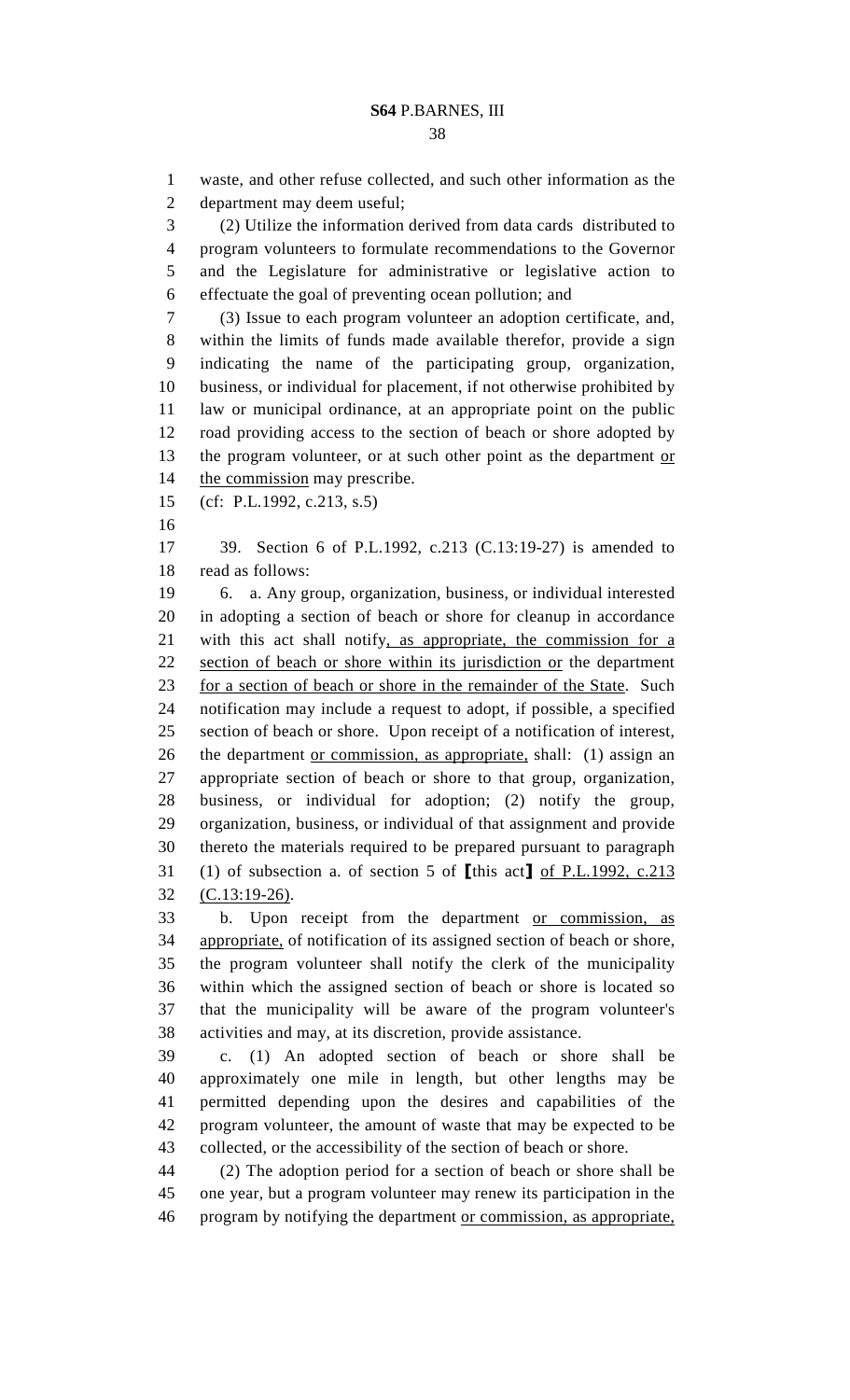39

1 annually at such time as shall be specified therefor by the 2 department or commission, as appropriate. 3 (cf: P.L.1992, c.213, s.6) 4 5 40. Section 8 of P.L.1992, c.213 (C.13:19-29) is amended to 6 read as follows: 7 8. a. No department, agency, bureau, board, commission, 8 authority, or other entity of the State, or of any county or 9 municipality, and no employee thereof, shall be liable to any person 10 for any injury or damages that may be caused or sustained by a 11 program volunteer during an "Adopt a Beach" event or activity. 12 As a condition of participating in the program, a prospective 13 program volunteer shall sign a waiver releasing the department, the 14 commission, the State, and any other appropriate governmental 15 entity, and all employees thereof, from liability for any injury or 16 damages that may be caused or sustained by that volunteer during 17 an "Adopt a Beach" event or activity. 18 b. A program volunteer shall not be considered a "public 19 employee" or "State employee" for purposes of the "New Jersey 20 Tort Claims Act," N.J.S.59:1-1 et seq., or otherwise be accorded 21 any of the protections set forth therein. 22 (cf: P.L.1992, c.213, s.8) 23 24 41. Section 9 of P.L.1992, c.213 (C.13:19-30) is amended to 25 read as follows: 26 9. Any person may donate to the department, the commission, 27 or to a county or municipality, funds, supplies, or services for use in 28 the "Adopt a Beach" program, and the department, the commission, 29 and any county or municipality are authorized to accept such 30 donations. 31 (cf: P.L.1992, c.213, s.9) 32 33 42. Section 2 of P.L.1995, c.19 (C.13:19-32) is amended to read 34 as follows: 35 2. a. The Department of Environmental Protection in 36 conjunction with the New Jersey Coastal Commission established 37 pursuant to section 4 of P.L. , c. (c. ) (pending before the 38 Legislature as this bill shall prepare a guidance document which 39 provides information to coastal municipalities on eligibility 40 requirements for receiving federal monies related to shore 41 protection projects and disaster aid. The document shall provide 42 detailed information which describes the policies, programs or other 43 actions required of a municipality to qualify for these federal 44 monies, and shall include a section which explains what a 45 municipality must do to create and maintain an engineered beach. 46 b. Upon completion of the guidance document, the Department 47 of Environmental Protection or the New Jersey Coastal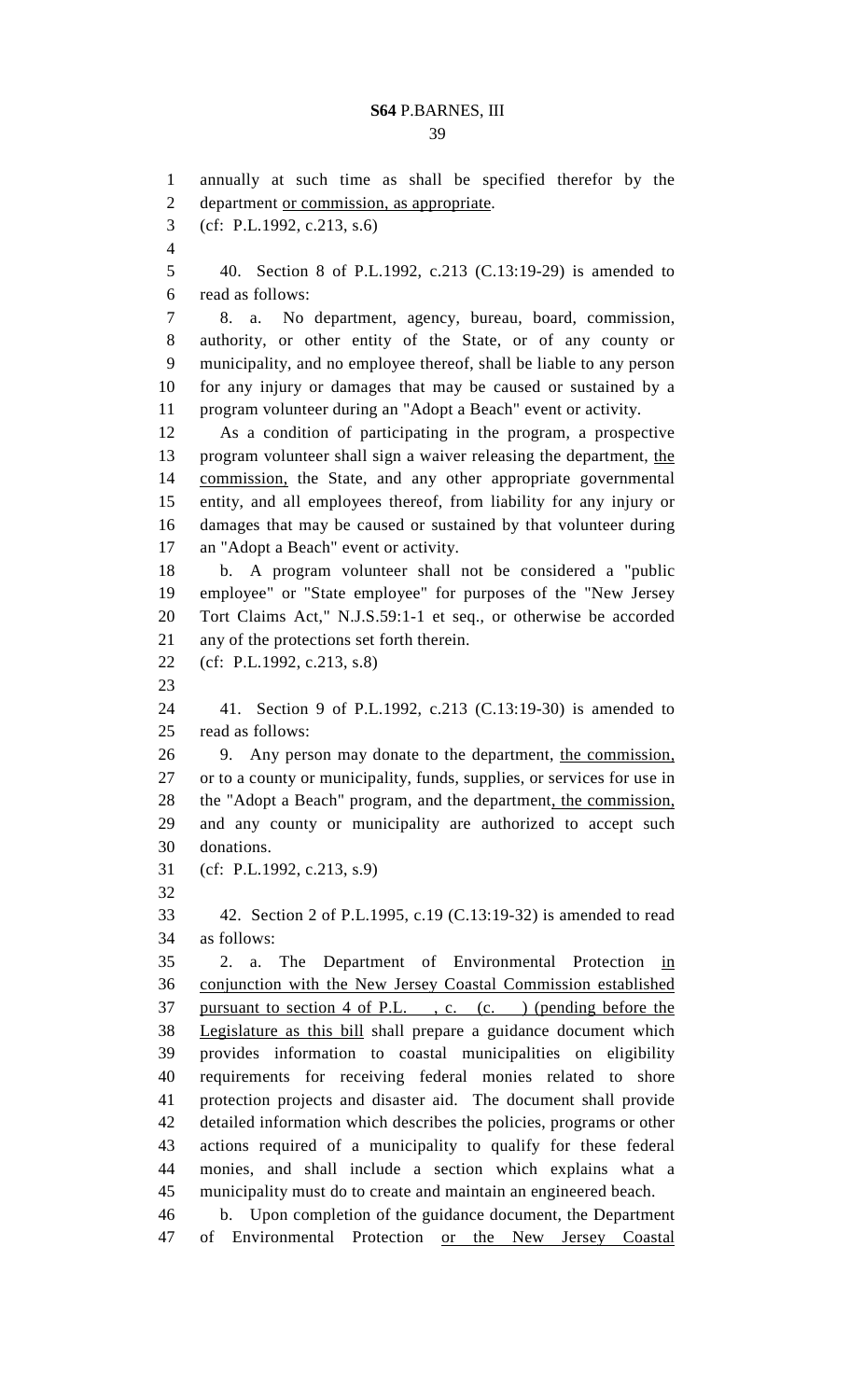40

1 Commission, as appropriate, shall notify all coastal municipalities 2 of the availability of the guidance document. The department and 3 the New Jersey Coastal Commission shall provide copies of the 4 guidance document to a municipality upon request. 5 c. As used in this act, "coastal municipality" means any 6 municipality located within the coastal area as defined in section 4 7 of P.L.1973, c.185 (C.13:19-4). 8 (cf: P.L.1995, c.19, s.2) 9 10 43. Section 1 of P.L.2009, c.171 (C.13:19-45) is amended to 11 read as follows: 12 1. Whenever the Department of Environmental Protection or 13 the New Jersey Coastal Commission established pursuant to section 14 4 of P.L., c. (C.) (pending before the Legislature as this bill), 15 as the case may be, enters into discussions in order to reach a 16 settlement agreement with an owner of property containing dunes or 17 other environmentally sensitive areas located in a coastal 18 municipality, the department or the commission, as appropriate, 19 shall provide notice, in writing, to the governing body of the coastal 20 municipality in which the property is located. The notice required 21 pursuant to this section shall state the location of the property, 22 including the address and the lot and block number of the property, 23 and a description of the nature of the settlement discussions, and 24 shall offer the governing body of the coastal municipality the 25 opportunity to participate in the settlement discussions. 26 As used in this section, "coastal municipality" means any 27 municipality located within the coastal area as defined in section 4 28 of P.L.1973, c.185 (C.13:19-4). 29 (cf: P.L.2009, c.171, s.1) 30 31 44. Section 4 of P.L.1956, c.135 (C.26:9-12.6) is amended to 32 read as follows: 33 4. It shall be the duty of the commission to carry on a 34 continuous study of mosquito control and extermination in the 35 State, to recommend to the Governor and the Legislature, from time 36 to time, changes in legislation which in its judgment may be 37 necessary or desirable to be enacted in order to enforce and carry 38 out mosquito extermination and control work throughout the State, 39 to recommend to the Legislature the amount of money which in its 40 judgment it shall deem necessary and desirable to be appropriated 41 each year by the State for mosquito control purposes and to allocate 42 funds appropriated for State aid to counties in the performance of 43 such work among the various counties through the New Jersey State 44 Agricultural Experiment Station, to act in an advisory capacity in 45 all matters pertaining to mosquito extermination and control and to 46 co-operate with the agencies of other States and the Federal 47 Government in the elimination of mosquito breeding areas under 48 their control. The commission shall not recommend to the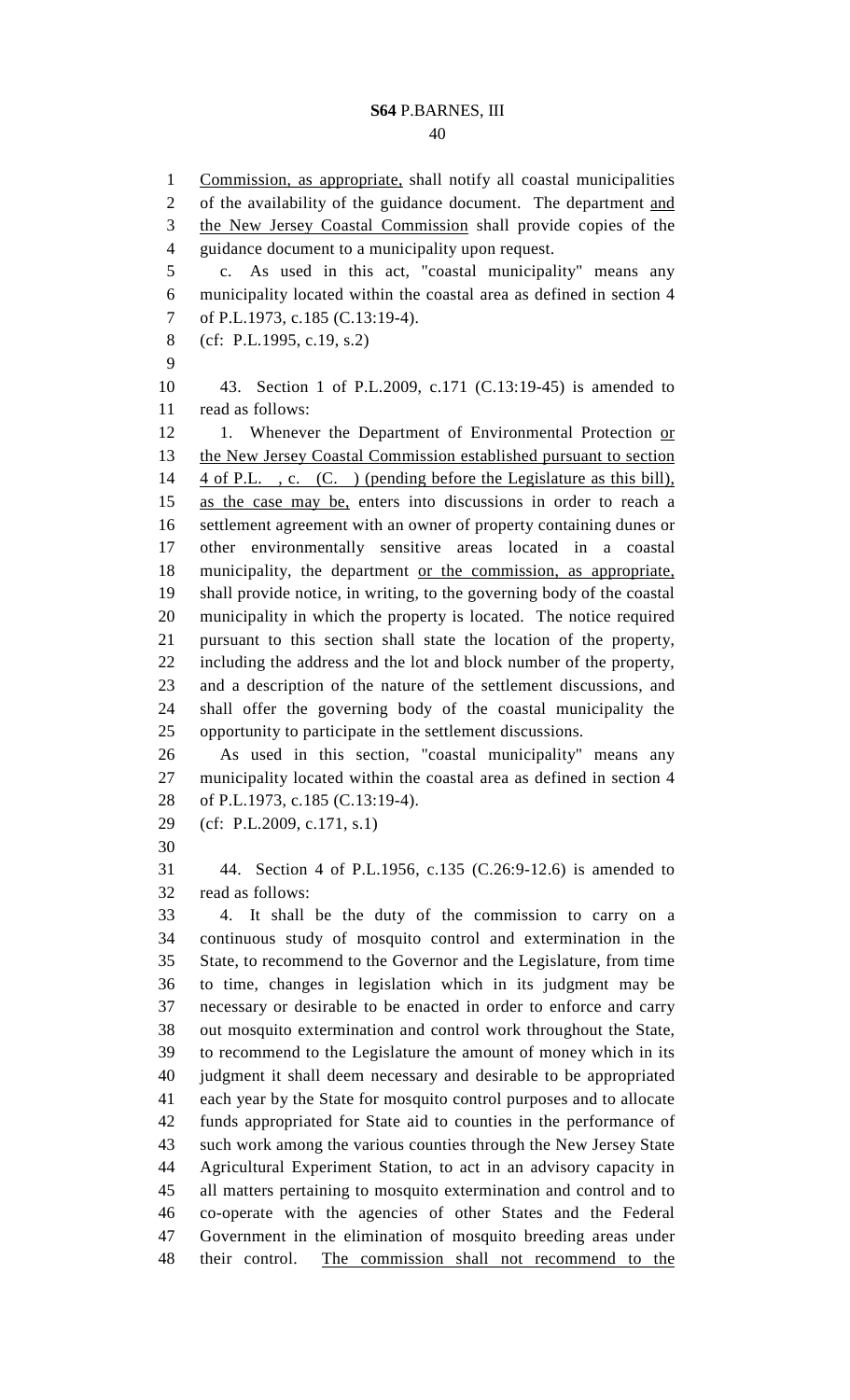41

1 Legislature any mosquito control project in the coastal commission 2 area, as defined pursuant to section 3 of P.L. c. (C. ) 3 (pending before the Legislature as this bill), that is inconsistent with 4 the policies or goals of the New Jersey Coastal Management Plan 5 adopted in accordance with section 8 of P.L. c. (C. ) 6 (pending before the Legislature as this bill). The commission shall 7 submit to the New Jersey Coastal Commission, established pursuant 8 to section 4 of P.L., c. (C.) (pending before the Legislature 9 as this bill), for review and certification as to consistency with the 10 coastal management plan, any mosquito control project within the 11 coastal commission area prior to recommending the project for 12 financing to the Legislature. 13 (cf: P.L.1956, c.135, s.4) 14 15 45. Section 4 of P.L.1993, c.168 (C.39:3-27.50) is amended to 16 read as follows: 17 4. a. There is created in the Department of the Treasury a 18 special non-lapsing fund to be known as the "Coastal Protection 19 Trust Fund." There shall be deposited in the fund the amount 20 collected from all license plate fees collected pursuant to section 3 21 of [this act] P.L.1993, c.168 (C.39:3-27.49), less the amounts 22 necessary to reimburse the division for administrative costs 23 pursuant to section 5 of [this act] P.L.1993, c.168 (C.39:3-27.51). 24 Except as otherwise provided in subsection b. of this section, 25 moneys deposited in the fund shall be dedicated to the purposes set 26 forth in section 6 of [this act] P.L.1993, c.168 (C.39:3-27.52) . 27 Moneys deposited in the fund shall be held in interest-bearing 28 accounts in public depositories as defined pursuant to section 1 of 29 P.L.1970, c.236 (C.17:9-41), and may be invested or reinvested in 30 such securities as are approved by the State Treasurer. Interest or 31 other income earned on moneys deposited into the fund, and any 32 moneys which may be appropriated or otherwise become available 33 for the purposes of the fund, shall be credited to and deposited in 34 the fund for use as set forth in [this act] P.L.1993, c.168 (C.39:3- 35 27.47 et al.) . 36 b. There is created within the "Coastal Protection Trust Fund" a 37 special emergency reserve account, to which shall annually be 38 credited the amount of license plate fees collected in excess of 39 \$1,000,000 during the year. The commissioner, in conjunction with 40 the New Jersey Coastal Commission established pursuant to section 41 4 of P.L., c. (C.) (pending before the Legislature as this 42 bill), may, pursuant to specific appropriations made by law, use 43 moneys deposited in the special emergency reserve account to: 44 (1) finance shore protection projects of an emergency nature in 45 the event of storm, stress of weather or similar act of God; and 46 (2) provide for the cleanup of discharges of pollutants or 47 contaminants discharged into the ocean waters of this State.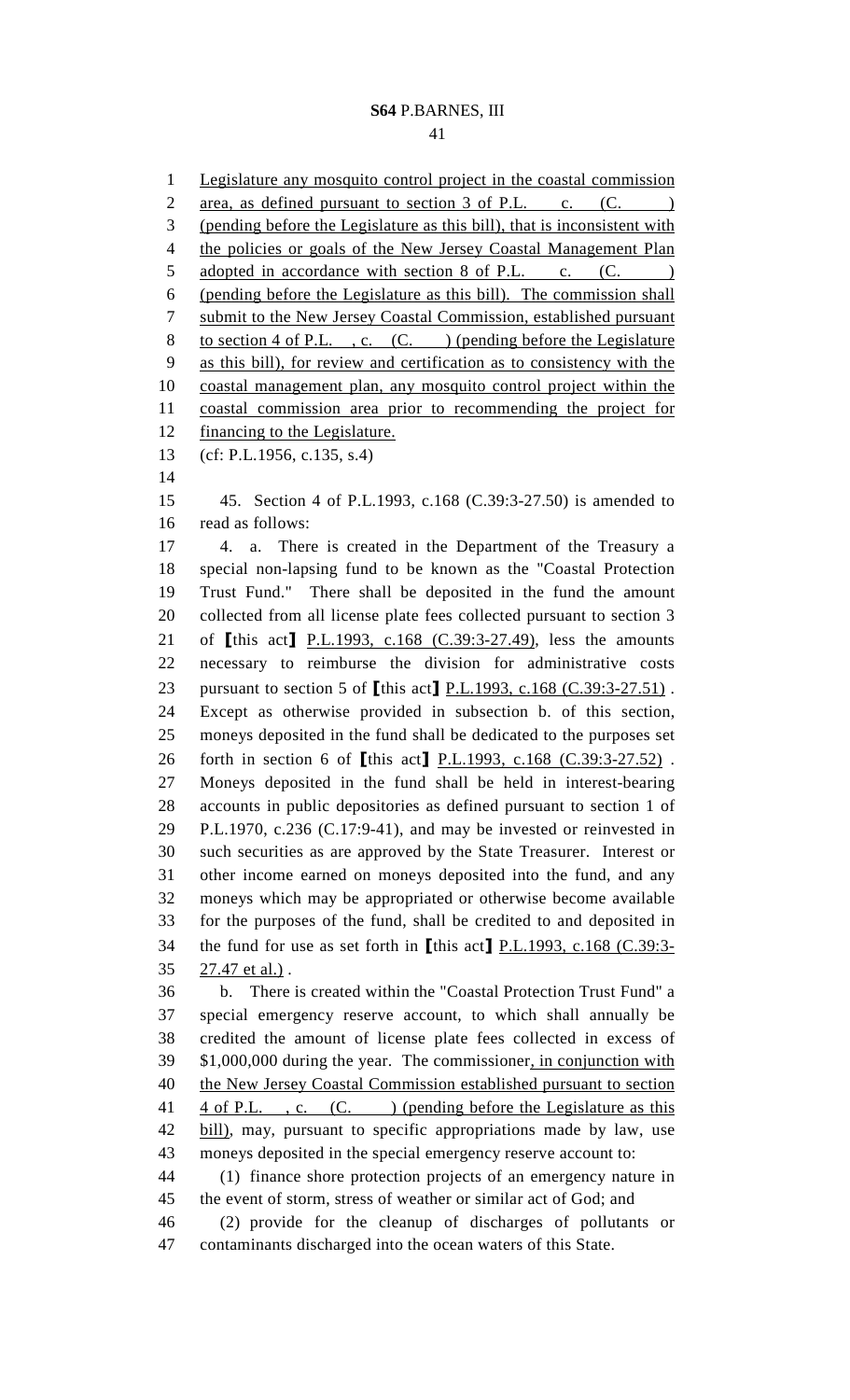1 Any expenditure of moneys pursuant to this subsection for 2 projects in the coastal commission area, as defined pursuant to 3 section 3 of P.L. c. (C. ) (pending before the Legislature as 4 this bill), shall require the approval of the New Jersey Coastal 5 Commission and be consistent with the policies and goals of the 6 coastal management plan adopted in accordance with section 8 of 7 P.L. c. (C. ) (pending before the Legislature as this bill). 8 (cf: P.L.1993, c.168, s.4) 9 10 46. Section 11 of P.L.1985, c.398 (C.52:18A-206) is amended to 11 read as follows: 12 11. a. The provisions of P.L.1985, c.398 (C.52:18A-196 et al.) 13 shall not be construed to affect the plans and regulations of the 14 Pinelands Commission pursuant to the "Pinelands Protection Act," 15 P.L.1979, c.111 (C.13:18A-1 et seq.), the New Jersey Meadowlands 16 Commission pursuant to the "Hackensack Meadowlands 17 Reclamation and Development Act," P.L.1968, c.404 (C.13:17-1 et 18 seq.), [or] the Highlands Water Protection and Planning Council 19 pursuant to the "Highlands Water Protection and Planning Act," 20 P.L.2004, c.120 (C.13:20-1 et al.) for that portion of the Highlands 21 Region lying within the preservation area as defined in section 3 of 22 P.L.2004, c.120 (C.13:20-3), or the New Jersey Coastal 23 Commission pursuant to the "New Jersey Coastal Commission 24 Act," P.L., c. (C.) (pending before the Legislature as this 25 bill). The State Planning Commission shall rely on the adopted 26 plans and regulations of these entities in developing the State 27 Development and Redevelopment Plan.

28 b. The State Planning Commission may adopt, after the 29 enactment date of P.L.1993, c.190 (C.13:19-5.1 et al.), the coastal 30 planning policies of the rules and regulations adopted pursuant to 31 P.L.1973, c.185 (C.13:19-1 et seq.), the coastal planning policies of 32 the rules and regulations adopted pursuant to subsection b. of 33 section 17 of P.L.1973, c.185 (C.13:19-17) and any coastal 34 planning policies of rules and regulations adopted pursuant to 35 P.L.1973, c.185 (C.13:19-1 et seq.) thereafter as the State 36 Development and Redevelopment Plan for the coastal area as 37 defined in section 4 of P.L.1973, c.185 (C.13:19-4).

- 38 (cf: P.L.2004, c.120, s.72)
- 39

40 47. Section 5 of P.L.1975, c.217 (C.52:27D-123) is amended to 41 read as follows:

42 5. a. The commissioner shall after public hearing pursuant to 43 section 4 of the "Administrative Procedure Act," P.L.1968, c.410 44 (C.52:14B-4) adopt a State Uniform Construction Code for the 45 purpose of regulating the structural design, construction, 46 maintenance and use of buildings or structures to be erected and 47 alteration, renovation, rehabilitation, repair, maintenance, removal 48 or demolition of buildings or structures already erected. Prior to the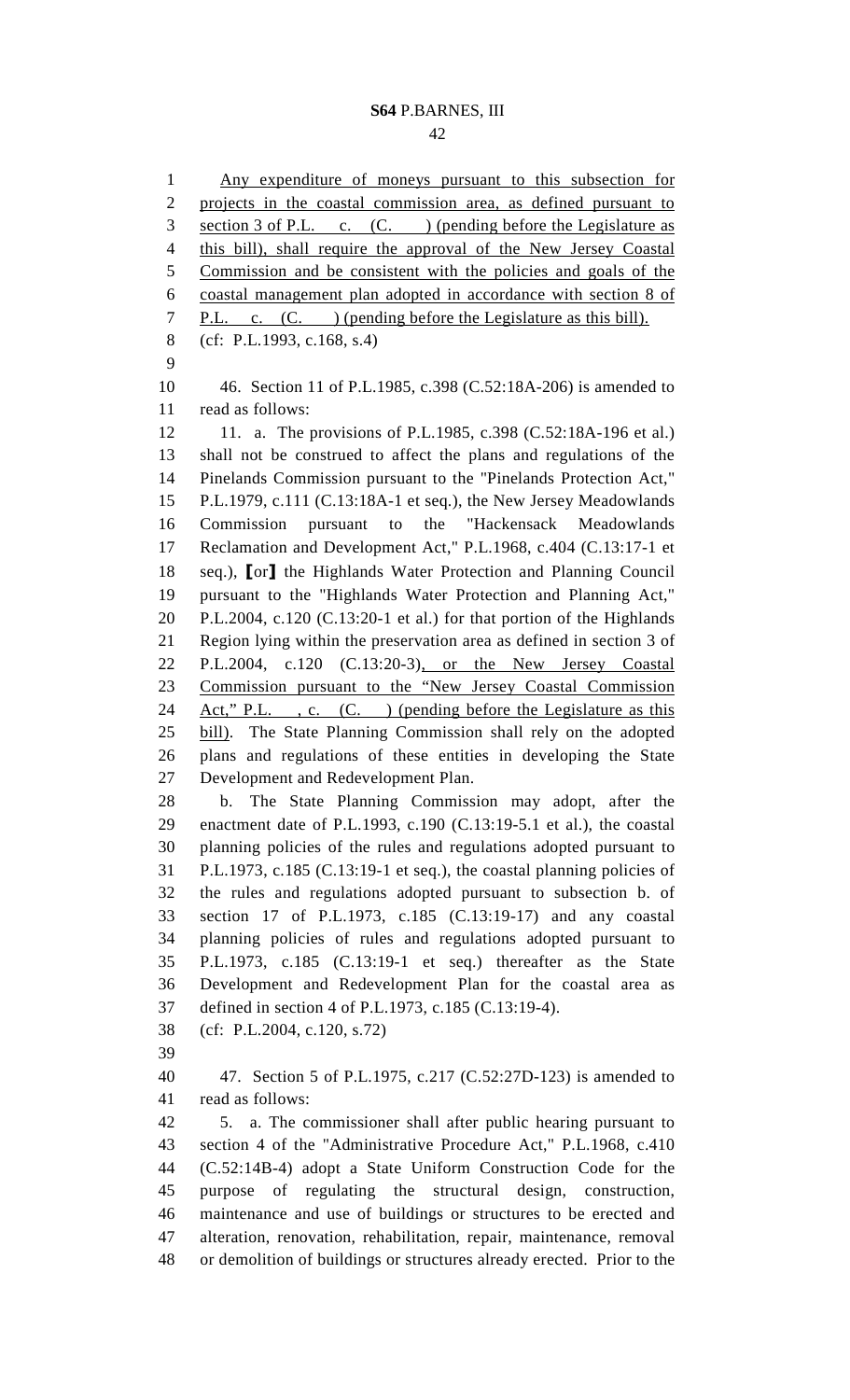1 adoption of said code, the commissioner shall consult with the code 2 advisory board and other departments, divisions, bureaus, boards, 3 councils or other agencies of State Government heretofore 4 authorized to establish or administer construction regulations.

5 Such prior consultations with departments, divisions, bureaus, 6 boards, councils, or other agencies of State Government shall 7 include but not be limited to consultation with the Commissioner of 8 Health and Senior Services and the Public Health Council prior to 9 adoption of a plumbing subcode pursuant to paragraph b. of this 10 section. Said code shall include any code, rule or regulation 11 incorporated therein by reference.

12 b. The code shall be divided into subcodes which may be 13 adopted individually by the commissioner as he may from time to 14 time consider appropriate. These subcodes shall include but not be 15 limited to a building code, a plumbing code, an electrical code, an 16 energy code, a fire prevention code, a manufactured or mobile home 17 code and mechanical code.

18 These subcodes, except for the energy subcode, shall be 19 adoptions of the model codes of the Building Officials and Code 20 Administrators International, Inc., the National Electrical Code, and 21 the National Standard Plumbing Code, provided that for good 22 reasons, the commissioner may adopt as a subcode, a model code or 23 standard of some other nationally recognized organization upon a 24 finding that such model code or standard promotes the purposes of 25 this act. The initial adoption of a model code or standard as a 26 subcode shall constitute adoption of subsequent edition year 27 publications of the model code or standard of such other nationally 28 recognized organization, except as provided for in paragraphs (1) 29 through (4) of this subsection. Adoption of publications shall not 30 occur more frequently than once every three years; provided, 31 however, that a revision or amendment may be adopted at any time 32 in the event that the commissioner finds that there exists an 33 imminent peril to the public health, safety or welfare.

34 The energy subcode shall be based upon the model codes cited 35 under this subsection or the International Energy Conservation 36 Code. It may be amended or supplemented by the commissioner 37 once before 2012 without regard to intervals between the adoption 38 of the energy subcode in effect on the effective date of P.L.2009, 39 c.106 (C.52:27D-122.2 et al.) and subsequent year revisions of that 40 subcode. In amending or supplementing the energy subcode, the 41 commissioner shall rely upon 10-year energy price projections 42 provided by an institution of higher education within one year 43 following the effective date of P.L.2009, c.106 (C.52:27D-122.2 et 44 al.), and thereafter at three-year intervals. In developing the energy 45 price projections, the institution of higher education shall consult 46 with the Board of Public Utilities. The commissioner shall be 47 authorized to amend the energy subcode to establish enhanced 48 energy conservation construction requirements, the added cost of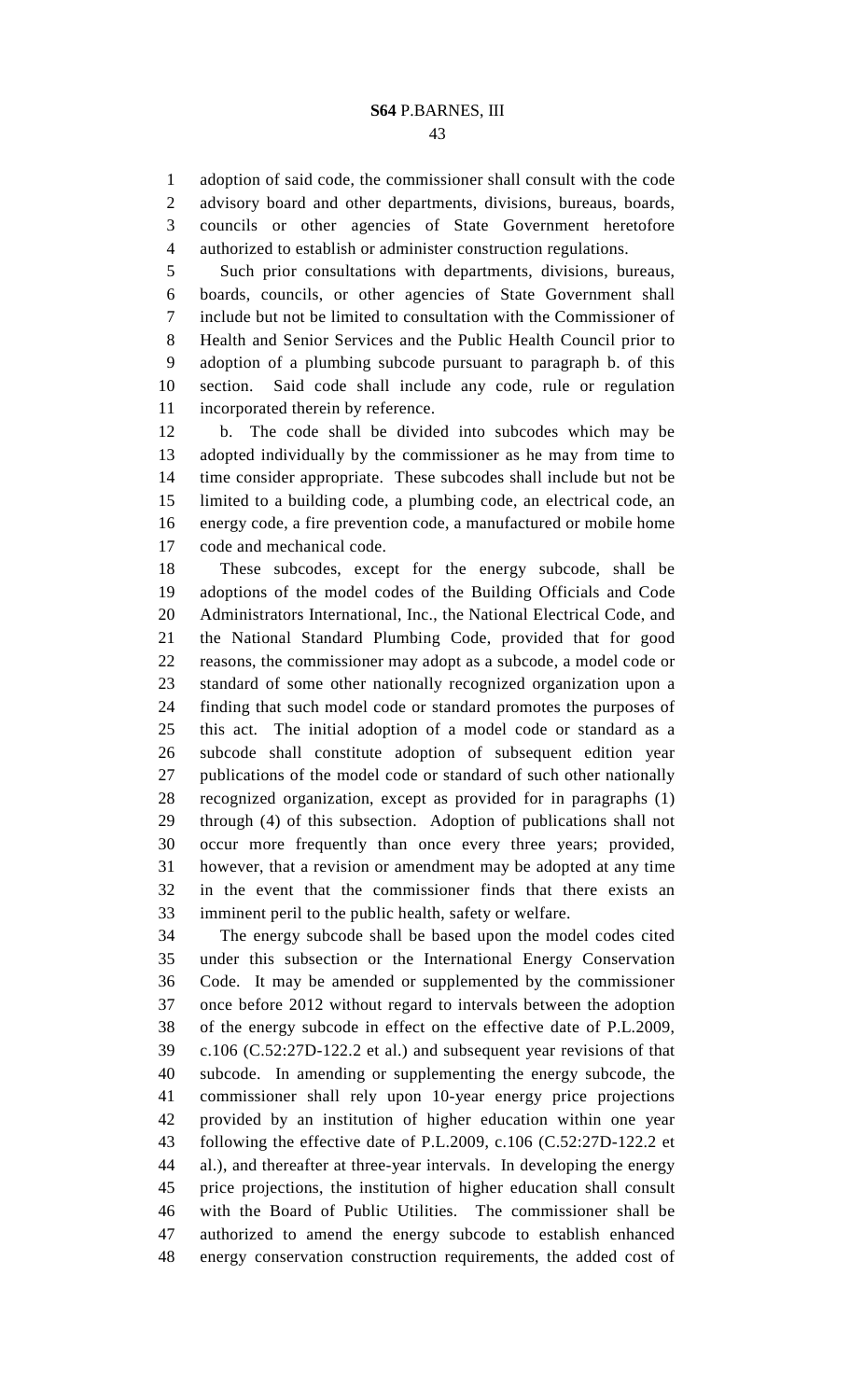1 each of which may reasonably be recovered through energy 2 conservation over a period of not more than seven years. Such 3 requirements shall include provisions to ensure that, in all parts of 4 the State the anticipated energy savings shall be similarly 5 proportionate to the additional costs of energy subcode compliance.

6 (1) Except as otherwise provided in this subsection, the edition 7 of a model code or standard in effect as a subcode as of July 1, 1995 8 shall continue in effect regardless of any publication of a 9 subsequent edition of that model code or standard. Prior to 10 establishing the effective date for any subsequent revision or 11 amendment of any model code or standard adopted as a subcode, 12 the commissioner shall review, in consultation with the code 13 advisory board, the text of the revised or amended model code or 14 standard and determine whether the amended or revised provisions 15 of the model code are essential to carry out the intent and purpose 16 of this act as viewed in contrast to the corresponding provisions of 17 the subcode then currently in effect.

18 (2) In the event that the commissioner, pursuant to paragraph (1) 19 of this subsection, determines that any amended or revised 20 provision of a model code is essential to carry out the intent and 21 purpose of this act as viewed in contrast to any corresponding 22 provision of the subcode then currently in effect, the commissioner 23 may then adopt that provision of the amended or revised model 24 code.

25 (3) The commissioner, in consultation with the code advisory 26 board, shall have the authority to review any model code or 27 standard currently in effect as a subcode of the State Uniform 28 Construction Code and compare it with previously adopted editions 29 of the same model code or standard in order to determine if the 30 subcode currently in effect is at least as consistent with the intent 31 and purpose of this act as were previously adopted editions of the 32 same model code or standard.

33 (4) In the event that the commissioner, after consultation with 34 the code advisory board, determines pursuant to this subsection that 35 a provision of a model code or standard currently in effect as a 36 subcode of the State Uniform Construction Code is less consistent 37 with the intent and purpose of this act than was the corresponding 38 provision of a previously adopted edition of the same model code or 39 standard, the commissioner may delete the provision in effect and 40 substitute in its place the corresponding provision of the previously 41 adopted edition of the same model code or standard determined to 42 be more consistent with the intent and purpose of this act.

43 (5) The commissioner shall be authorized to adopt a barrier free 44 subcode or to supplement or revise any model code adopted 45 hereunder, for the purpose of insuring that adequate and sufficient 46 features are available in buildings or structures so as to make them 47 accessible to and usable by the physically handicapped. Multi-48 family residential buildings with four or more dwelling units in a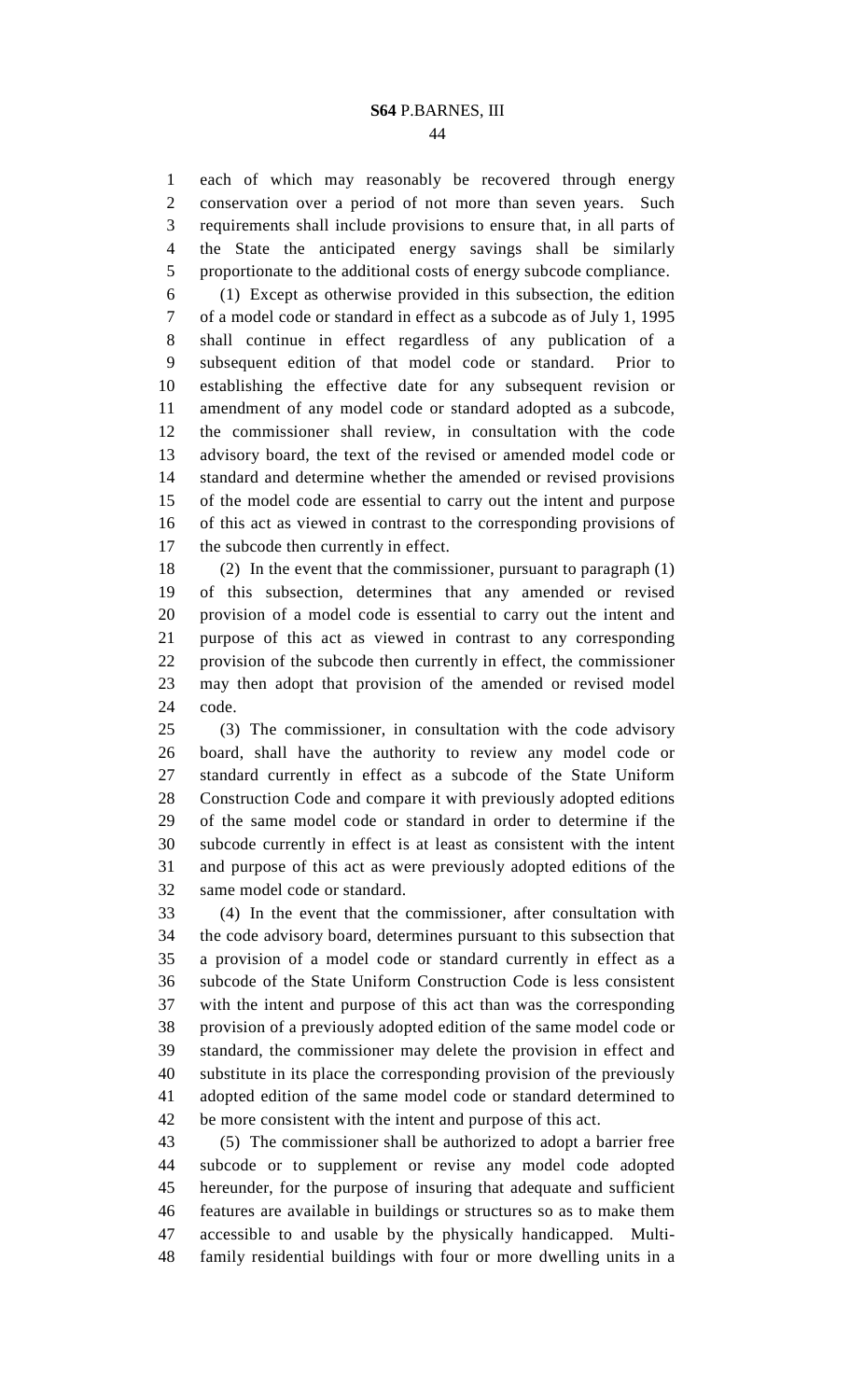1 single structure shall be constructed in accordance with the barrier 2 free subcode; for the purposes of this subsection the term "multi-3 family residential buildings with four or more dwelling units in a 4 single structure" shall not include buildings constructed as 5 townhouses, which are single dwelling units with two or more 6 stories of living space, exclusive of basement or attic, with most or 7 all of the sleeping areas on one story and with most of the 8 remaining habitable space, such as kitchen, living and dining areas, 9 on another story, and with an independent entrance at or near grade 10 level.

11 c. Any municipality through its construction official, and any 12 State agency or political subdivision of the State may submit an 13 application recommending to the commissioner that a State 14 sponsored code change proposal be adopted. Such application shall 15 contain such technical justification and shall be submitted in 16 accordance with such rules of procedure as the commissioner may 17 deem appropriate, except that whenever the State Board of 18 Education shall determine that enhancements to the code are 19 essential to the maintenance of a thorough and efficient system of 20 education, the enhancements shall be made part of the code; 21 provided that the amendments do not result in standards that fall 22 below the adopted subcodes. The Commissioner of the Department 23 of Education shall consult with the Commissioner of the 24 Department of Community Affairs prior to publishing the intent of 25 the State Board to adopt any amendments to the Uniform 26 Construction Code. Upon adoption of any amendments by the State 27 Board of Education they shall be transmitted forthwith to the 28 Commissioner of the Department of Community Affairs who shall 29 publish and incorporate the amendments as part of the Uniform 30 Construction Code and the amendments shall be enforceable as if 31 they had been adopted by the commissioner.

32 At least 45 days prior to the final date for the submission of 33 amendments or code change proposals to the National Model Code 34 Adoption Agency, the code of which has been adopted as a subcode 35 under this act, the commissioner shall hold a public hearing in 36 accordance with the "Administrative Procedure Act," P.L.1968, 37 c.410 (C.52:14B-1 et seq.), at which testimony on any application 38 recommending a State sponsored code change proposal will be 39 heard.

40 The commissioner shall maintain a file of such applications, 41 which shall be made available to the public upon request and upon 42 payment of a fee to cover the cost of copying and mailing.

43 After public hearing, the code advisory board shall review any 44 such applications and testimony and shall within 20 days of such 45 hearing present its own recommendations to the commissioner.

46 The commissioner may adopt, reject or return such 47 recommendations to the code advisory board for further 48 deliberation. If adopted, any such proposal shall be presented to the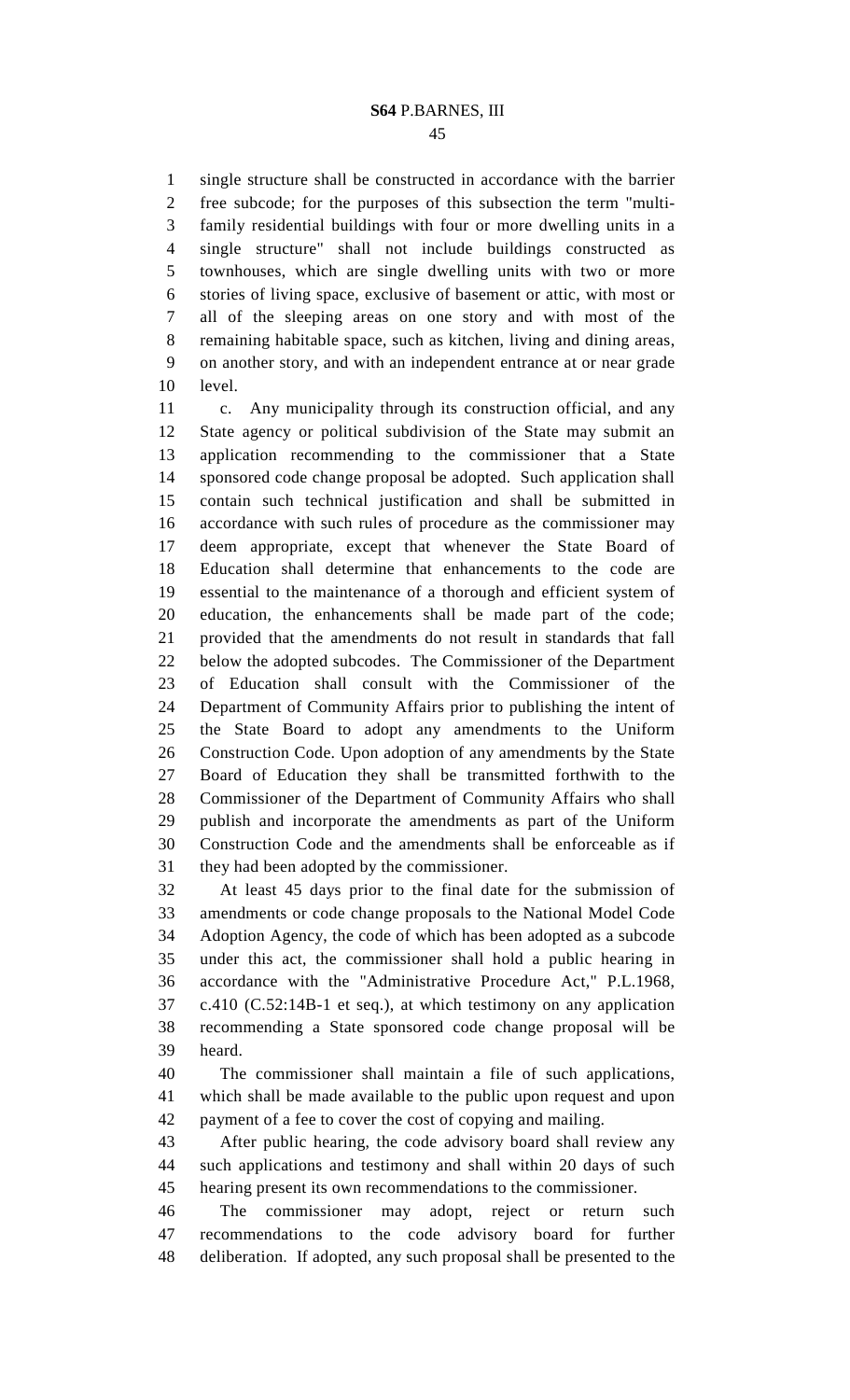46

1 subsequent meeting of the National Model Code Agency by the 2 commissioner or by persons designated by the commissioner as a 3 State sponsored code change proposal. Nothing herein, however, 4 shall limit the right of any municipality, the department, or any 5 other person from presenting amendments to the National Model 6 Code Agency on its own initiative. 7 The commissioner may adopt further rules and regulations 8 pursuant to this subsection and may modify the procedures herein 9 described when a model code change hearing has been scheduled so 10 as not to permit adequate time to meet such procedures. 11 d. (Deleted by amendment, P.L.1983, c.496.) 12 e. In adopting the code or any subcode thereof pursuant to this 13 section, the commissioner shall consult with the New Jersey Coastal 14 Commission, established pursuant to section 4 of P.L., c. (C.) 15 (pending before the Legislature as this bill), to determine whether 16 the code or subcode shall include any specific provisions or 17 considerations for the purpose of regulating the structural design, 18 construction, maintenance and use of buildings or structures to be 19 erected, and the alteration, renovation, rehabilitation, repair, 20 maintenance, removal, or demolition of buildings or structures 21 already erected, within the coastal commission area, as defined 22 pursuant to section 3 of P.L., c. (C.) (pending before the 23 Legislature as this bill). 24 (cf: P.L.2009, c.106, s.2) 25 26 48. The following are repealed: 27 Sections 1 through 5 of P.L.2007, c.288 (C.13:19-34 through 28 C.13:19-37); and P.L.2008, c.82 (C.13:19-38 et seq.). 29 30 49. There is appropriated from the General Fund to the New 31 Jersey Coastal Commission the sum of \$20,000,000 for the 32 purposes of this act, including providing grants and other financial 33 assistance to municipalities and counties for any revision of their 34 master plans, development regulations, or other regulations which is 35 designed to bring those plans, development regulations, or other 36 regulations into conformance with the coastal management plan. 37 38 50. Sections 13 through 29 and sections 31 through 47 of the act 39 shall take effect on the 30th day following the date of enactment, 40 and the remainder of the act shall take effect immediately, but the 41 State Treasurer and the Commissioner of Environmental Protection 42 shall take such anticipatory administrative action in advance thereof 43 as shall be necessary for the implementation of this act.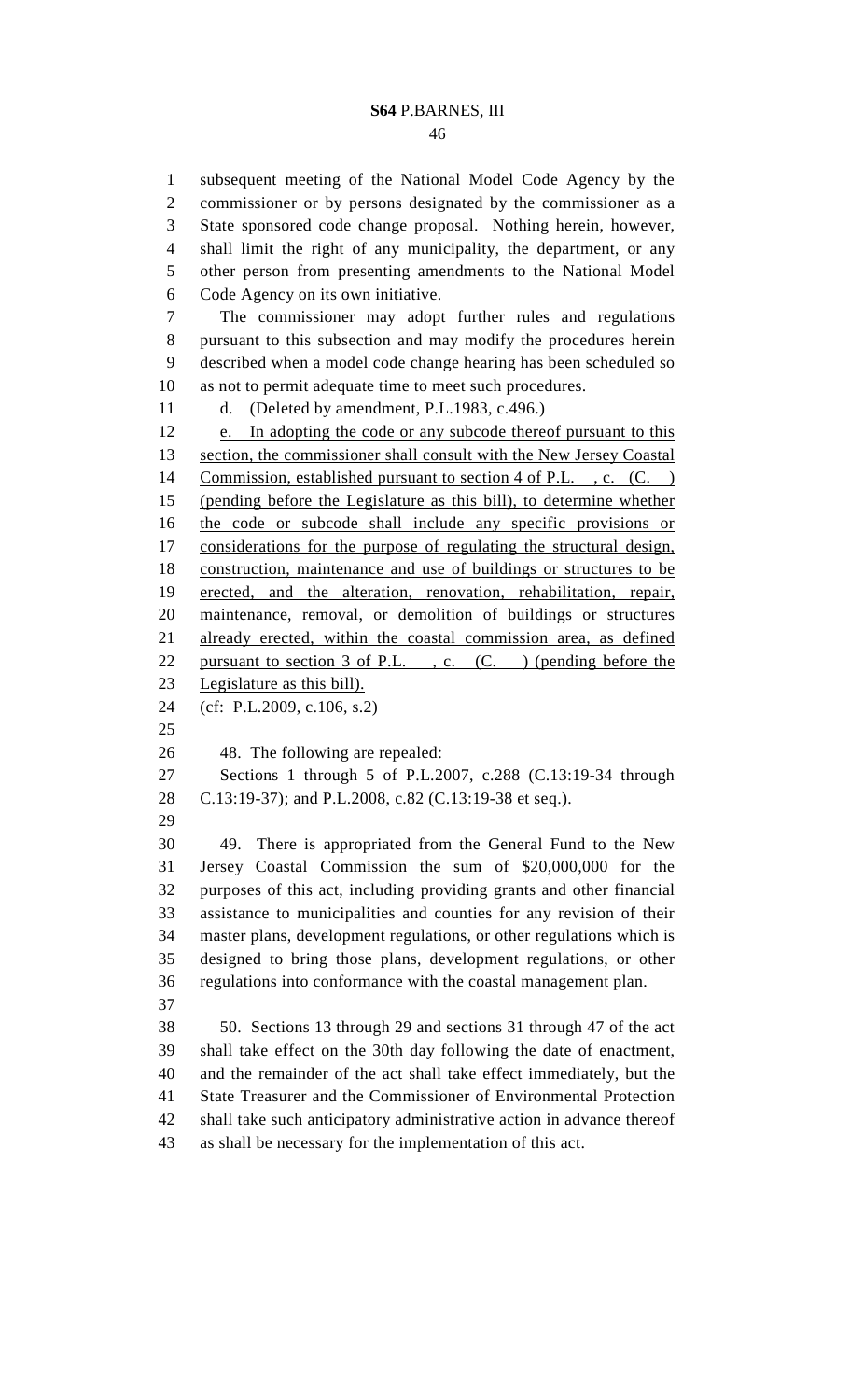#### 1 STATEMENT

3 This bill establishes a New Jersey Coastal Commission 4 ("commission"), sets forth the commission's powers, and transfers 5 to the commission certain functions now vested in the Department 6 of Environmental Protection (DEP) under various acts, including 7 R.S.12:5-1 et seq. (the "waterfront development law"), "The 8 Wetlands Act of 1970," the "Freshwater Wetlands Protection Act," 9 the "Coastal Area Facility Review Act" (CAFRA), and the "Flood 10 Hazard Area Control Act."

11 The purpose of the bill is to promote the protection, preservation 12 and restoration of a portion of the State's coastal area, designated as 13 the "coastal commission area" by the bill, through comprehensive 14 planning, regulation, and intergovernmental cooperation. The 15 powers and responsibilities for achieving these objectives are 16 assigned to a regional commission established by the bill, to be 17 known as the New Jersey Coastal Commission. The coastal 18 commission area comprises the area defined in CAFRA located 19 within the counties of Atlantic, Cape May, Ocean, Monmouth, and 20 Middlesex. For the purposes of this bill, the coastal commission 21 area does not include that portion of the CAFRA region located in 22 Burlington, Cumberland, and Salem counties.

23 Section 4 of the bill establishes the commission as an 24 instrumentality of the State exercising essential government 25 functions, and allocates the commission to the DEP, but makes the 26 commission independent of department supervision or control.

27 The commission is to consist of 19 members, as follows: 10 28 residents of the counties of Atlantic, Cape May, Middlesex, 29 Monmouth, and Ocean, of whom two from each county would be 30 appointed by the Governor upon the recommendation of the 31 respective county governing body, provided however that (a) no 32 more than five are to be of the same political party and (b) five are 33 to be municipal officials residing in the coastal commission area 34 and holding elective office at the time of appointment and five are 35 to be county officials holding elective office at the time of 36 appointment; and nine residents of the State, of whom three are to 37 be appointed by the Governor with the advice and consent of the 38 Senate, three are to be appointed by the Governor upon the 39 recommendation of the President of the Senate, and three are to be 40 appointed by the Governor upon the recommendation of the 41 Speaker of the General Assembly. In addition, these nine members 42 are to have, to the maximum extent practicable, demonstrated 43 expertise and interest in coastal issues and be actively connected 44 with, or have experience in: natural resources protection, 45 environmental protection, water quality protection, agriculture, 46 forestry, land use, or economic development. The members are to 47 be appointed to the commission within 30 days after the date of 48 enactment of the bill into law. In addition, the commission is

2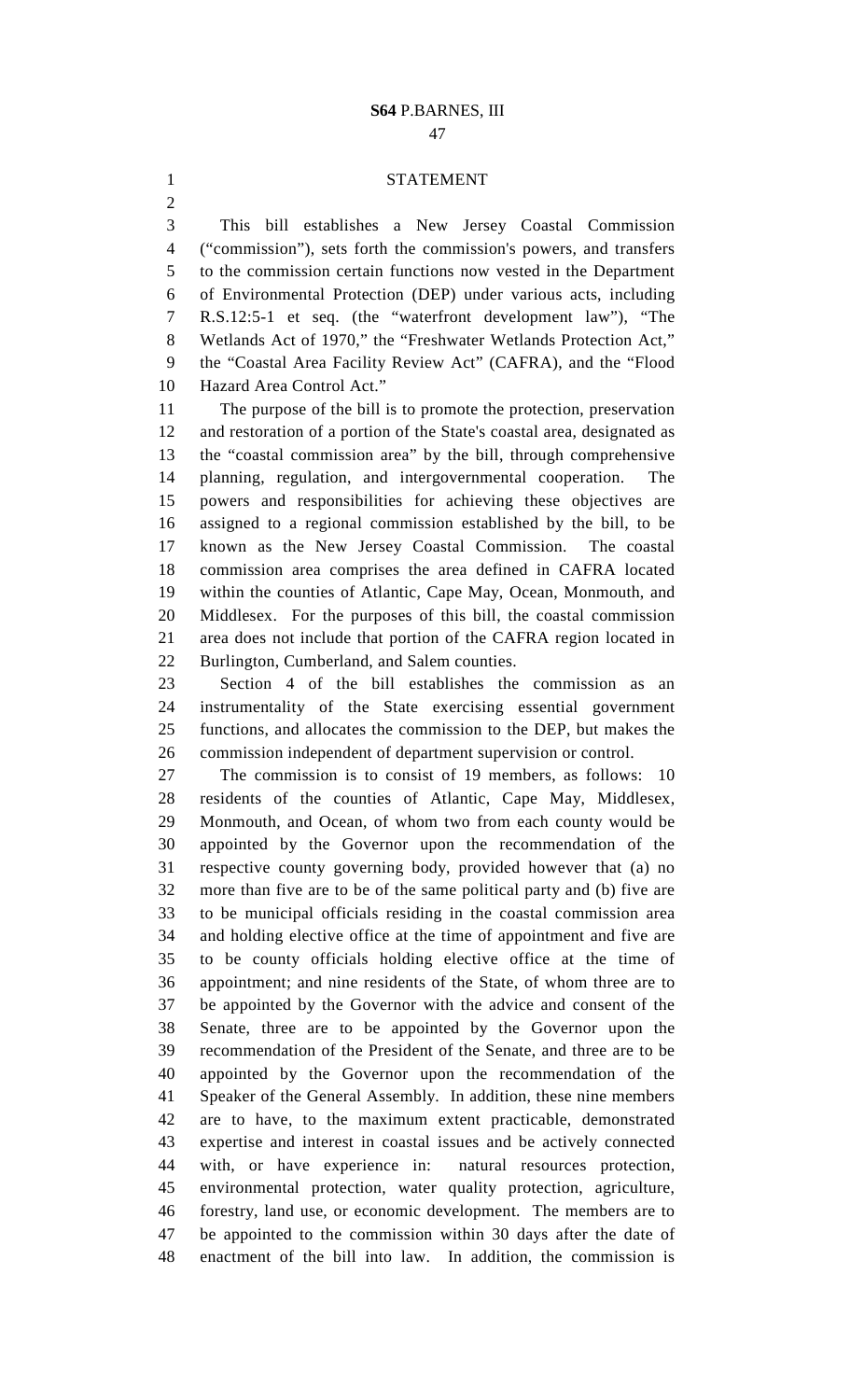48

1 directed to request the United States Army Corps of Engineers 2 (USACOE), the United States Environmental Protection Agency, 3 the United States Coast Guard, and the National Oceanic and 4 Atmospheric Administration to each appoint a representative to 5 serve as an advisor to the commission. 6 Actions taken by the commission and recorded in the minutes are

7 be subject to review and approval or disapproval by the Governor. 8 The commission is required to file annual reports on its activities 9 with the Governor and the Legislature.

10 Section 6 provides that the commission shall have jurisdiction 11 within the coastal commission area for: (1) all planning activities 12 and all approvals related to applications for development; (2) all 13 activities related to land use permitting and approvals; (3) all beach 14 erosion and shore protection projects undertaken or proposed to be 15 undertaken; and (4) the oversight of disbursement and use of any 16 federal monies received from the Federal Emergency Management 17 Agency (FEMA) or any other source related to reconstruction from 18 the effects of Hurricane Sandy.

19 Section 6 further provides that the commission shall exercise its 20 power to: (1) protect, preserve, and restore the environmental 21 quality and natural resources of the New Jersey's coastal 22 commission area, and, consistent with the protection and 23 preservation thereof, maintain the long-term economic viability of 24 the coastal commission area, and ensure public access to, and use or 25 enjoyment of, the natural, scenic, recreation, and historic resources 26 in the coastal commission area; (2) provide a comprehensive 27 approach to protecting the environment by managing growth in the 28 coastal commission area, noting regional differences and acting in 29 close cooperation with local government units; (3) protect the 30 ocean's renewable resources by acting to improve the quality of 31 near coastal and estuary waters and coastal habitats; (4) preserve 32 and promote the natural, scenic, recreation, and historic aspects of 33 the coastal commission area; and (5) ensure that regulations 34 governing the coastal commission area are understandable and 35 provide for the widest public participation in the commission's 36 decision making processes.

37 Section 7 enumerates the extensive general powers and duties of 38 the commission, which include but are not limited to: (1) 39 appointing advisory boards, councils, or panels to assist in its 40 activities, including but not limited to a municipal advisory council 41 consisting of mayors, municipal council members, or other 42 representatives of municipalities located in the coastal commission 43 area; (2) soliciting and considering public input and comment on 44 the commission's activities, the coastal management plan, and other 45 issues and matters of importance in the coastal commission area by 46 periodically holding public hearings or conferences and providing 47 other opportunities for such input and comment by interested 48 parties; (3) preparing and transmitting to the DEP Commissioner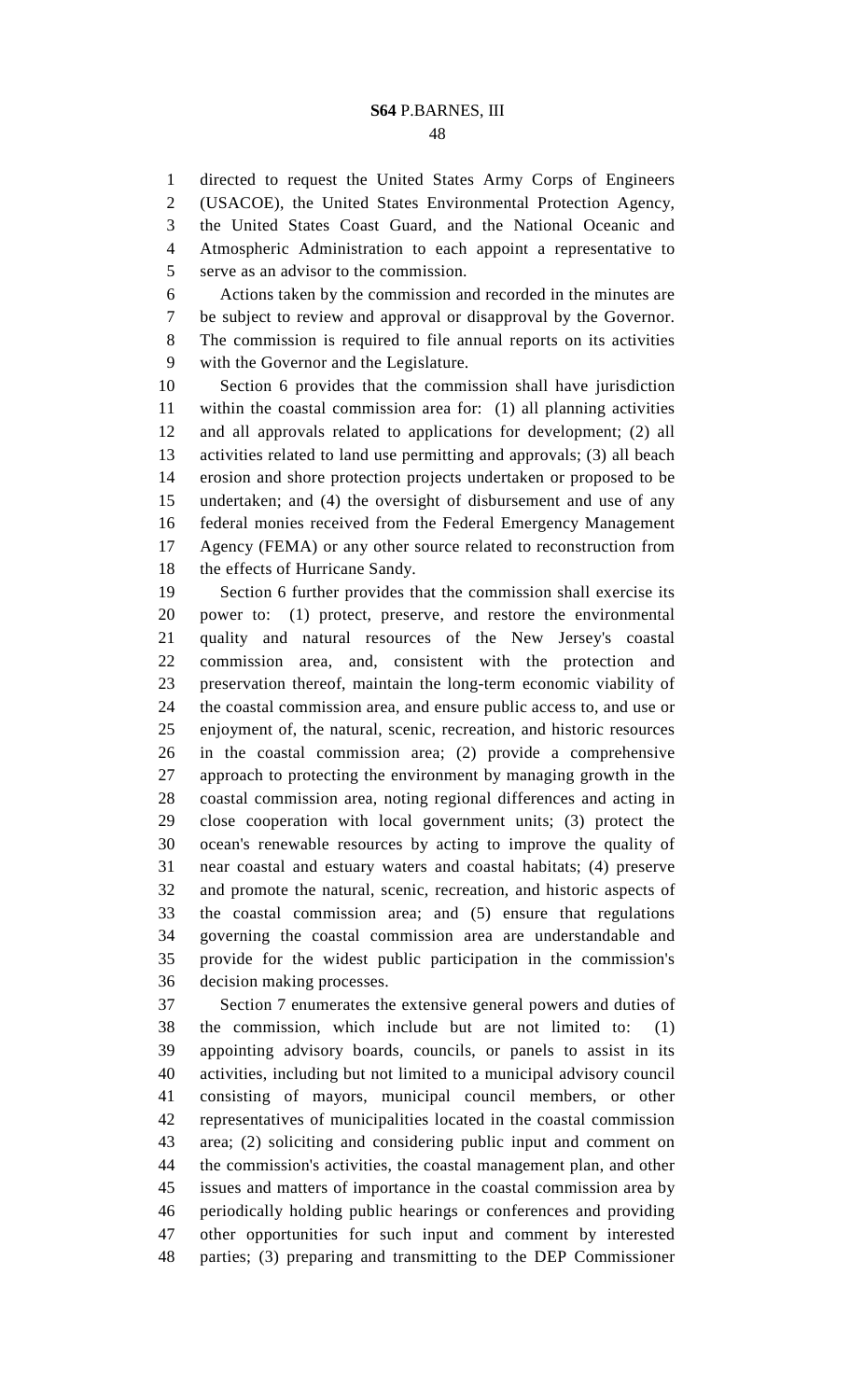1 and the Legislature such recommendations for additional or more 2 stringent water quality standards for surface and ground waters in 3 the coastal commission area, or in tributaries and watersheds within 4 or outside the coastal commission area and for other environmental 5 protection standards pertaining to the lands and natural resources of 6 the coastal commission area, as the commission deems appropriate; 7 (4) identifying and designating areas within which development 8 shall not occur in order to protect water resources and 9 environmentally sensitive lands while recognizing the need to 10 provide just compensation to the owners of those lands when 11 appropriate, whether through acquisition, transfer of development 12 rights programs, or other means or strategies; (5) identifying lands 13 in which the public acquisition of a fee simple or lesser interest 14 therein is necessary or desirable in order to ensure the preservation 15 thereof, or to provide sites for public recreation; (6) developing 16 model land use ordinances and other development regulations, for 17 consideration and adoption by municipalities in the coastal 18 commission area; (7) commenting upon any application for 19 development before a local government unit, on the adoption of any 20 master plan, development regulation, or other regulation by a local 21 government unit, or on the enforcement by a local government unit 22 of any development regulation or other regulation; (8) working with 23 interested municipalities to enter into agreements to establish, 24 where appropriate, capacity-based development densities, including, 25 but not limited to, appropriate higher densities to support transit 26 villages or in centers designated by the State Development and 27 Redevelopment Plan; (9) promoting conservation of water resources 28 and brownfield remediation and redevelopment in the coastal 29 commission area; (10) adopting rules and regulations, pursuant to 30 the provisions of the "Administrative Procedure Act," as may be 31 necessary in order for the commission to exercise its powers and 32 perform its duties and responsibilities, including the establishment 33 of reasonable fees; (11) submitting annual reports to the Governor 34 and Legislature; (12) auditing the actions of local government units 35 as those actions relate to conformance with the coastal management 36 plan required by section 8 of the bill; (13) considering any matter 37 relating to the protection, maintenance, and restoration of coastal 38 and ocean resources, including the coordination and development of 39 a research agenda on ecosystem-based management; (14) reviewing 40 any State project planned within the coastal commission area for 41 conformance with the coastal management plan; and (15) 42 coordinating with the State Office of Emergency Management, the 43 USACOE, and FEMA to conduct and review any assessment of the 44 damage, and any associated recovery efforts, caused by Hurricane 45 Sandy or any other major storm event that impacts the coastal 46 commission area.

47 In addition, as set forth in the bill, the commission would be 48 responsible in the coastal commission area for implementing State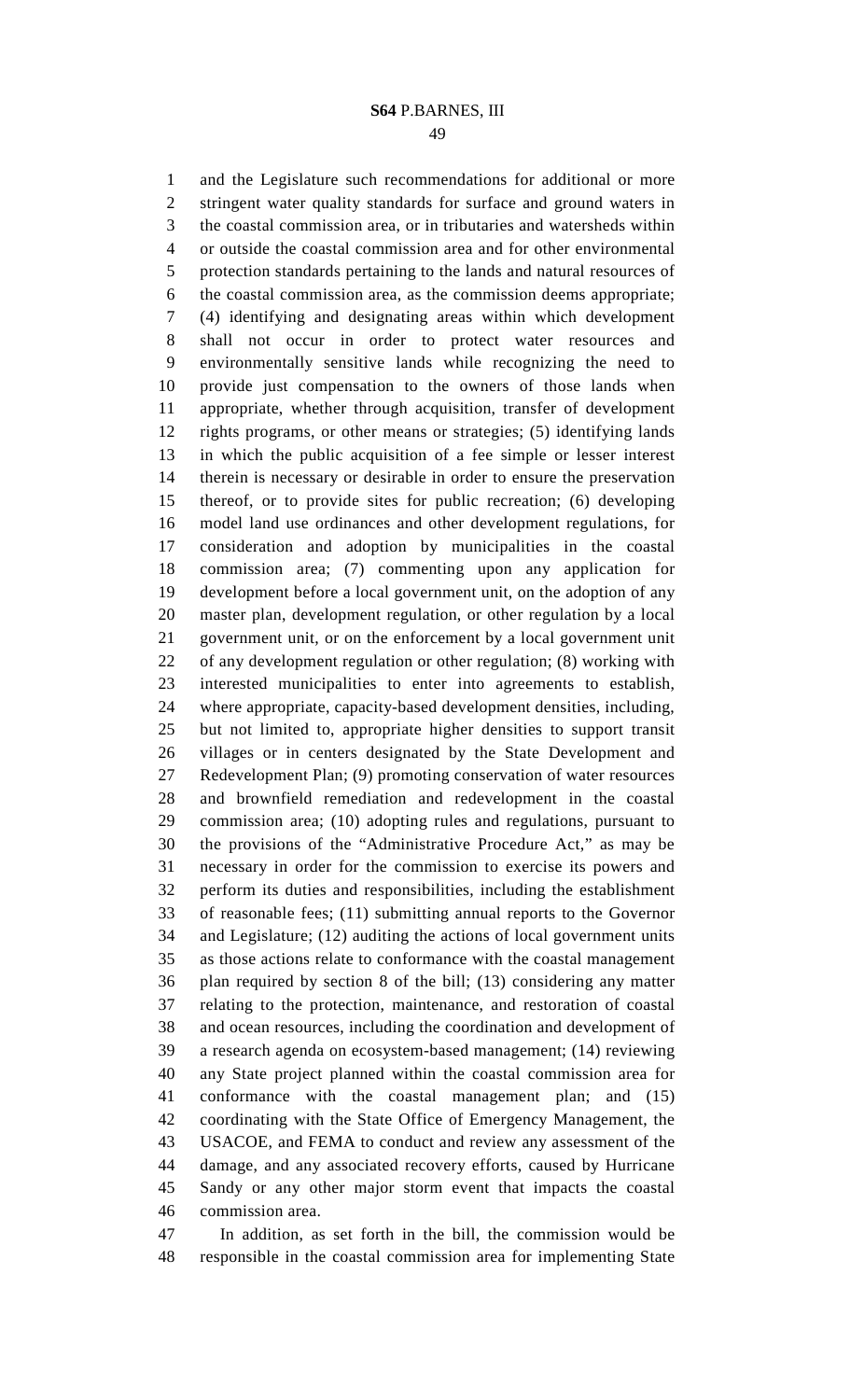1 laws concerning land use and beach erosion and shore protection

2 that are current the responsibility of the DEP. 3 Section 8 requires, within nine months of its organizational 4 meeting, and after public hearings in each county within the coastal 5 commission area, the commission to adopt a coastal management 6 plan. The plan is to be reviewed, revised, and readopted at least 7 once every five years. The commission is to provide for maximum 8 feasible local government and public participation in the plan's 9 preparation, and consider input from federal, State, county and 10 municipal entities in preparing the plan. The coastal management 11 plan is to be closely coordinated with the provisions of the State 12 Development and Redevelopment Plan, though exempt therefrom, 13 and the Pinelands Comprehensive Management Plan. The goal of 14 coastal management plan is to protect, preserve and, where 15 practicable, restore, the natural resources and environmental 16 qualities of the coastal commission area. 17 Section 9 prescribes the main components of the coastal 18 management plan, which include: 19 (1) a comprehensive statement of policies for protecting coastal 20 resources and managing development, including the channeling of 21 development into areas already developed or having the 22 infrastructure therefor, or areas where the infrastructure can be 23 efficiently and economically provided; 24 (2) a resource assessment that determines the types and amounts 25 of development and other human activities that can be sustained by 26 the coastal commission area ecosystems, and identifies natural, 27 scenic, open space and outdoor recreation resources of the coastal 28 commission area, and the public policies required to maintain or

- 29 restore these resources;
- 30 (3) a land use capability component for designating growth areas 31 and special land use areas;

32 (4) identification of land and water protection and management 33 techniques and other mechanisms that could be utilized by State, 34 regional and local governnental entities to effectuate the policies 35 and purposes of the coastal management plan;

36 (5) a reference guide of technical planning standards and 37 guidelines use in preparing the coastal management plan;

38 (6) regional planning standards and guidelines for transportation, 39 housing and other land uses, and for effectuating intergovernmental 40 coordination;

41 (7) a public access and use component;

42 (8) a five-year coastal commission area capital improvement 43 program; and

44 (9) a financial component detailing the cost of implementing the 45 coastal management plan and the revenue sources therefor.

46 Section 10 requires preparation of the coastal management plan 47 to include an infrastructure needs assessment, a research needs 48 assessment, and a natural resources inventory. The commission is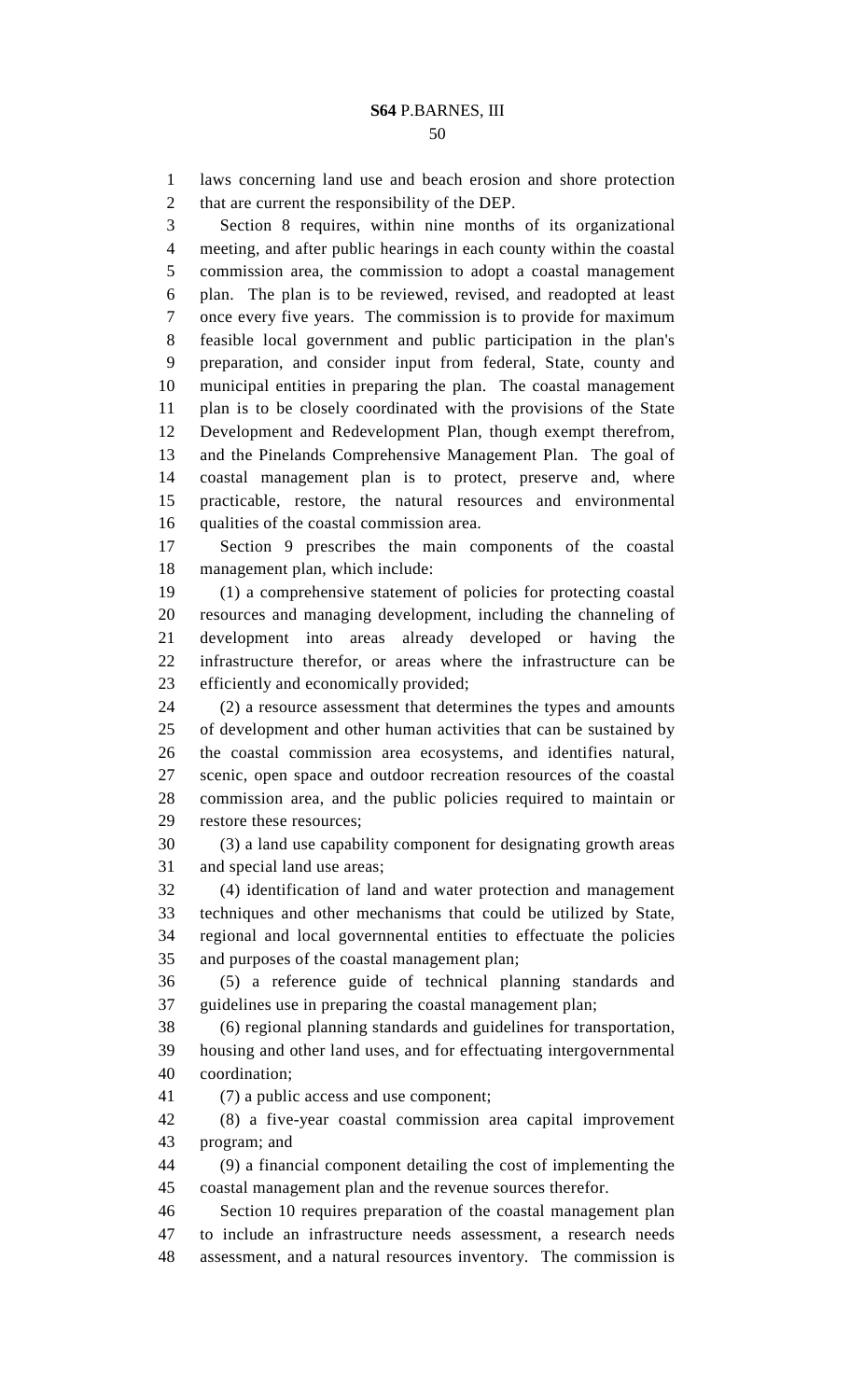1 also required to conduct, or cooperate in the conduct of, research on 2 the health and environmental effects of water quality.

3 Section 11 requires all State, regional, county and municipal 4 government entities to comply with the coastal management plan. 5 The commission is to establish, consistent with the coastal 6 management plan, minimum standards for the adoption and 7 revision, as applicable, of municipal and county master plans, 8 development regulations and capital improvement programs. 9 Within six months after the adoption or readoption of the coastal 10 management plan, each county and municipality in the coastal 11 commission area is required to submit, as applicable, its master 12 plan, development regulations, and capital improvement program to 13 the commission for a determination as to whether the plan, 14 regulations and program are in conformity with the coastal 15 management plan. The commission is also directed to audit the 16 actions of affected counties and municipalities to determine if they 17 conform to the coastal management plan. The bill sets forth criteria 18 for determining, and the implications of, county or municipal 19 nonconformance with the coastal management plan.

20 The commission is also directed to develop a coordination and 21 consistency plan for achieving intergovernmental coordination of 22 policies and programs to promote the policies and goals of the 23 coastal management plan, and for integrating into the plan land, 24 water and structures managed in the public interest by governmental 25 or nongovernmental entities.

26 Section 11 further provides that no approval, as defined by the 27 "Permit Extension Act of 2008," P.L.2008, c.78 (C.40:55D-136.1 et 28 seq.), within the coastal commission area shall be automatically 29 extended or tolled by that act.

30 Section 12 creates four regional advisory councils for the 31 purpose of advising the commission in all of its actions, including 32 but not limited to, the development of the coastal management plan, 33 project priority lists, other plans, rules and regulations, and any 34 other matter referred to the councils by the commission.

35 Sections 13 through 21 transfers to the commission, from the 36 Department of Environmental Protection, the primary authority 37 within the coastal commission area for the issuance of permits, 38 approvals or other authorizations pursuant to R.S.12:5-1 et seq. 39 (commonly referred to as the "waterfront development law"), "The 40 Wetlands Act of 1970" (commonly referred to as the "coastal 41 wetlands act"), the "Freshwater Wetlands Protection Act," the 42 "Coastal Area Facility Review Act" (commonly referred to as 43 "CAFRA"), and the "Flood Hazard Area Control Act." The 44 commission may develop a single permitting process and issue a 45 coastal environmental land use permit for proposed developments in 46 the coastal commission area, but the review would remain subject to 47 the separate provisions of each law applicable thereto, except as 48 otherwise provided in this bill.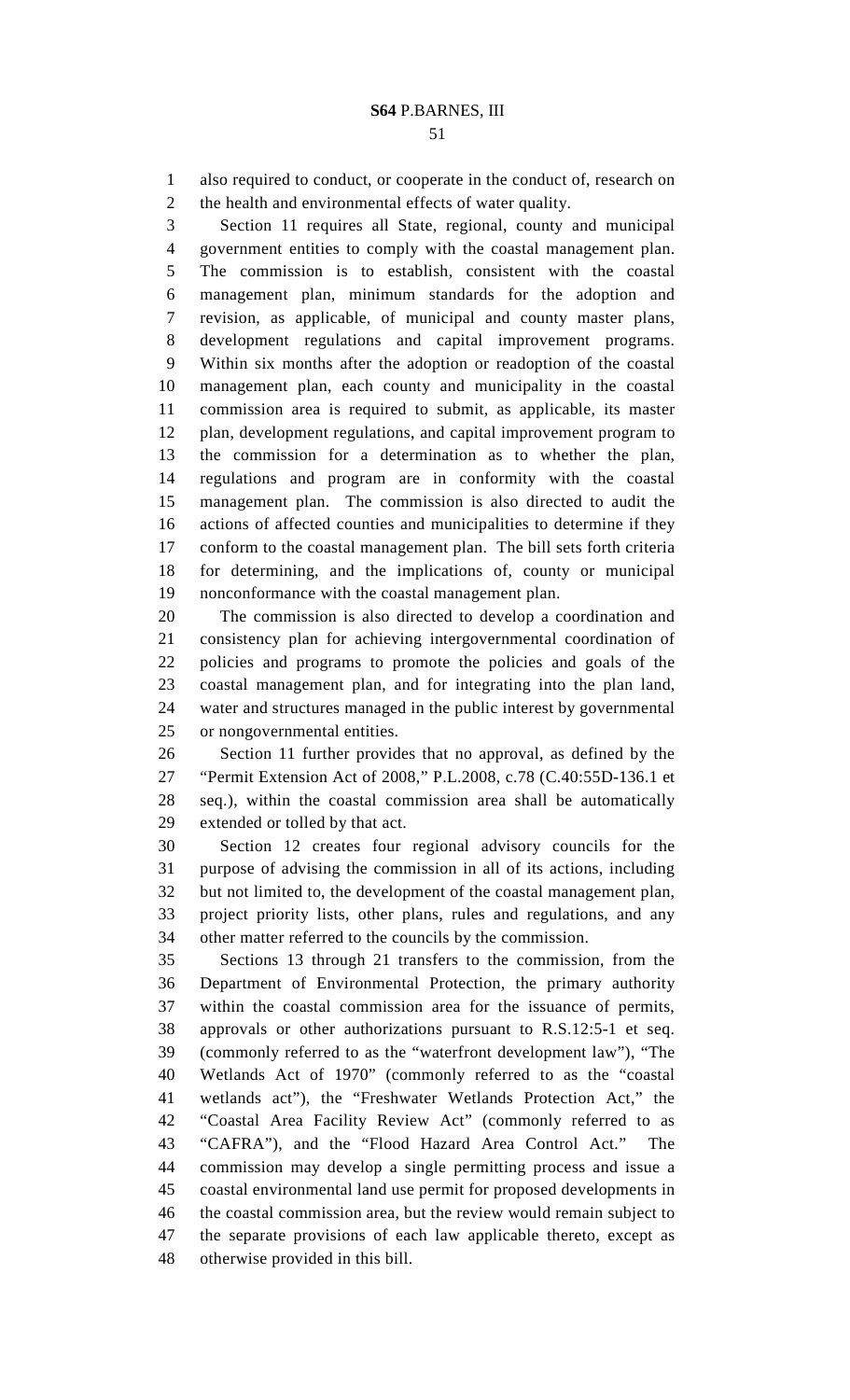52

1 Section 22 provides that the commission shall be responsible for 2 all beach erosion and shore protection projects undertaken or 3 proposed to be undertaken within the coastal commission area. The 4 primary authority for shore protection activities pursuant to the 5 following statutes, currently the responsibility of the DEP, would be 6 transferred to the commission for the coastal commission area: 7 P.L.1940, c.52 (C.12:6A-1 et seq.) (concerning beach erosion and 8 shore protection projects); P.L.1992, c.148 (C.13:19-16.1 et al.) 9 (i.e., the Shore Protection Fund); P.L.1997, c.384 (C.13:19-16.2) 10 (priority list for shore protection projects); P.L.1995, c.19 (C.13:19- 11 31 et seq.) (eligibility requirements for federal monies related to 12 shore protection programs and disaster aid), and the "Shore 13 Protection Bond Act of 1983," P.L.1983, c.356. In addition, *s*ection 14 22: authorizes the commission to prepare and update a priority list 15 for beach erosion or shore protection projects eligible for financial 16 assistance from the commission, the State, or federal government 17 entities; provides that the commission may undertake a beach 18 erosion or shore protection project in a joint venture with a federal, 19 State or local government unit, with the commission providing 20 financial, technical or managerial assistance to the venture; and 21 grants the commission the power of eminent domain for the 22 purposes of acquiring lands necessary for a beach erosion or shore 23 protection project.

24 Section 23 of the bill requires the DEP Commissioner to transfer 25 any staff employed by the DEP specifically for, or related to, the 26 administration and enforcement of statutes concerning land use 27 permitting and beach erosion and shore protection activities in the 28 coastal commission area to the New Jersey Coastal Commission for 29 the purposes of implementing the provisions of this bill.

30 Section 24 requires the State Treasurer to reallocate any State 31 funds appropriated to the DEP specifically for, or related, to the 32 administration and enforcement of various listed statutes concerning 33 land use permitting and beach erosion and shore protection 34 activities in the coastal commission area to the New Jersey Coastal 35 Commission for the purposes of implementing the provisions of this 36 bill upon enactment into law.

37 Section 25 of the bill provides that the commission shall be 38 responsible for the dissemination, administration, and oversight of 39 any monies received from FEMA or any other source related to 40 disaster assistance or recovery from the impacts of Hurricane Sandy 41 or other major storm event within the coastal commission area.

42 The remaining sections of the bill amend current law to reflect 43 creation of the New Jersey Coastal Commission.

44 Sections 26 through 29 amend current law to transfer to the 45 commission jurisdiction over waterfront and harbor facilities, 46 navigable waters in the coastal commission area, and authority to 47 repair, construct, or reconstruct bulkheads, seawalls, breakwaters,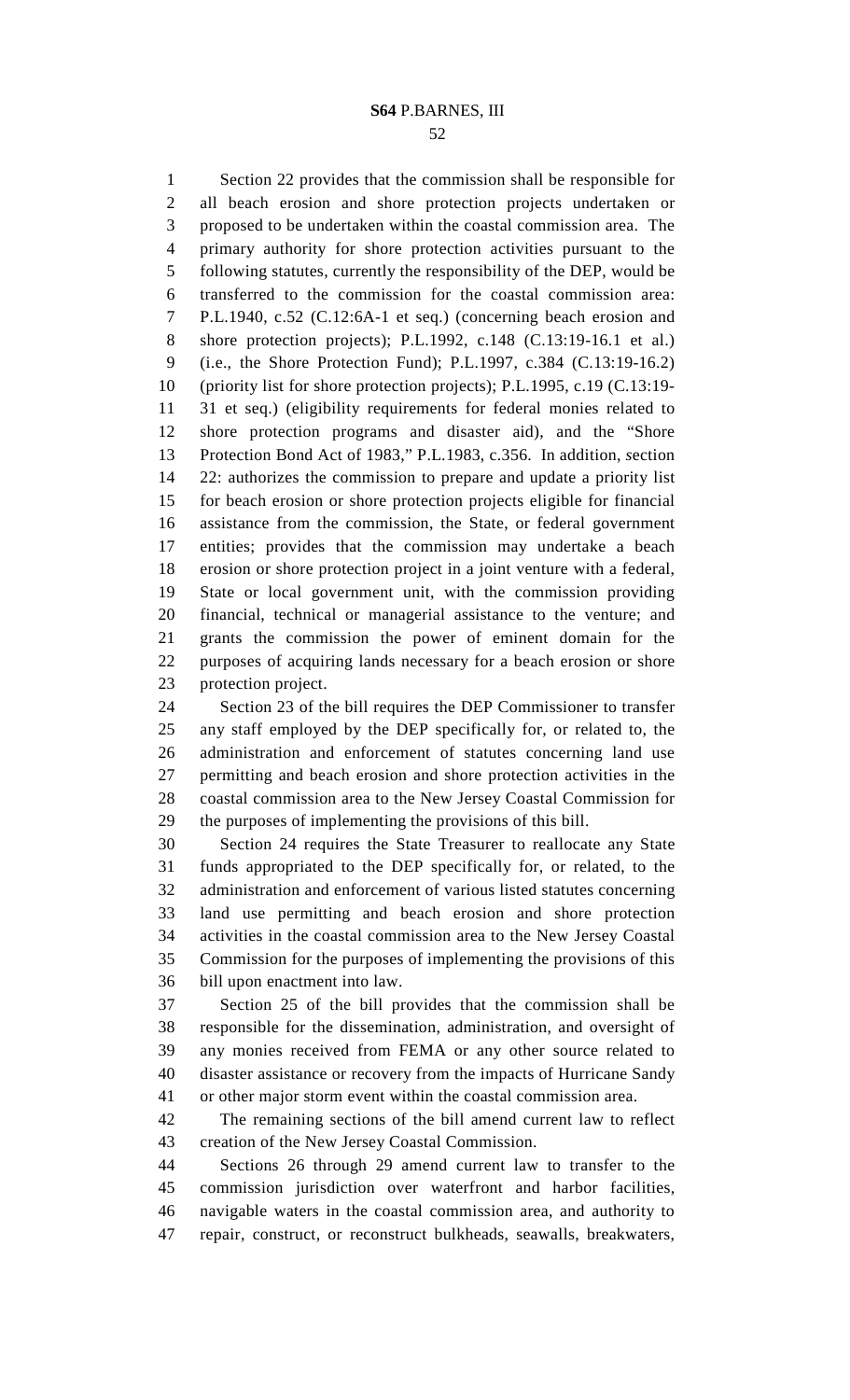1 groins, jetties, beachfills, dunes and other appurtenant structures 2 within the coastal commission area.

3 Section 30 amends subsection w. of section 12 of P.L.1970, c.33 4 (C.13:1D-9), which grants the DEP the authority to conduct 5 research and implement plans and programs to promote ecosystem-6 based management, to add the definition of "ecosystem-based 7 management" currently contained in P.L.2007, c.288 (C.13:19-34 et 8 seq.) which is a statute that would be repealed upon the enactment 9 of the bill into law.

10 Section 31 amends section 1 of P.L.1975, c.232 (C.13:1D-29) 11 (commonly referred to as the "90 Day Law") to provide that the 12 definition of "construction permit" does not include any 13 development, regulated activity, permit or approval within the 14 coastal commission area and under the jurisdiction of the 15 commission.

16 Section 32 amends CAFRA to delete the exemption from 17 CAFRA permitting requirements pertaining to the reconstruction of 18 any development that is damaged or destroyed, in whole or in part, 19 by fire, storm, natural hazard or act of God. Current law provides 20 that such reconstruction does not require a CAFRA permit from the 21 DEP, provided that the reconstruction is in compliance with 22 existing requirements or codes of municipal, State, and federal law. 23 This bill deletes this exemption, thus a permit would be required 24 from the commission for reconstruction if the development is 25 subject to the regulatory thresholds of CAFRA. This change would 26 apply throughout the CAFRA area, not just within the coastal 27 commission area.

28 Sections 33 through 35, 42 and 43 of the bill amend existing law 29 concerning the Shore Protection Fund and beach erosion and shore 30 protection projects.

31 Sections 36 through 41 of the bill amend the "New Jersey Adopt 32 a Beach Act," P.L.1992, c.213 (C.13:19-22 et seq.) to reflect the 33 establishment of the New Jersey Coastal Commission.

34 Section 44 amends the duties of the State Mosquito Control 35 Commission to reflect the establishment of the New Jersey Coastal 36 Commission.

37 Section 45 amends P.L.1993, c.168, the law that established the 38 coastal protection license plate program, to reflect the establishment 39 of the New Jersey Coastal Commission.

40 Section 46 exempts the commission's coastal management plan 41 from the State Development and Redevelopment Plan.

42 Section 47 amends the law concerning the adoption of the 43 Uniform Construction Code to direct the Commissioner of 44 Community Affairs, when adopting the code or any subcode 45 thereof, to consult with the New Jersey Coastal Commission to 46 determine whether the code or subcode should include any specific 47 provisions or considerations for the purpose of regulating the 48 structural design, construction, maintenance and use of buildings or